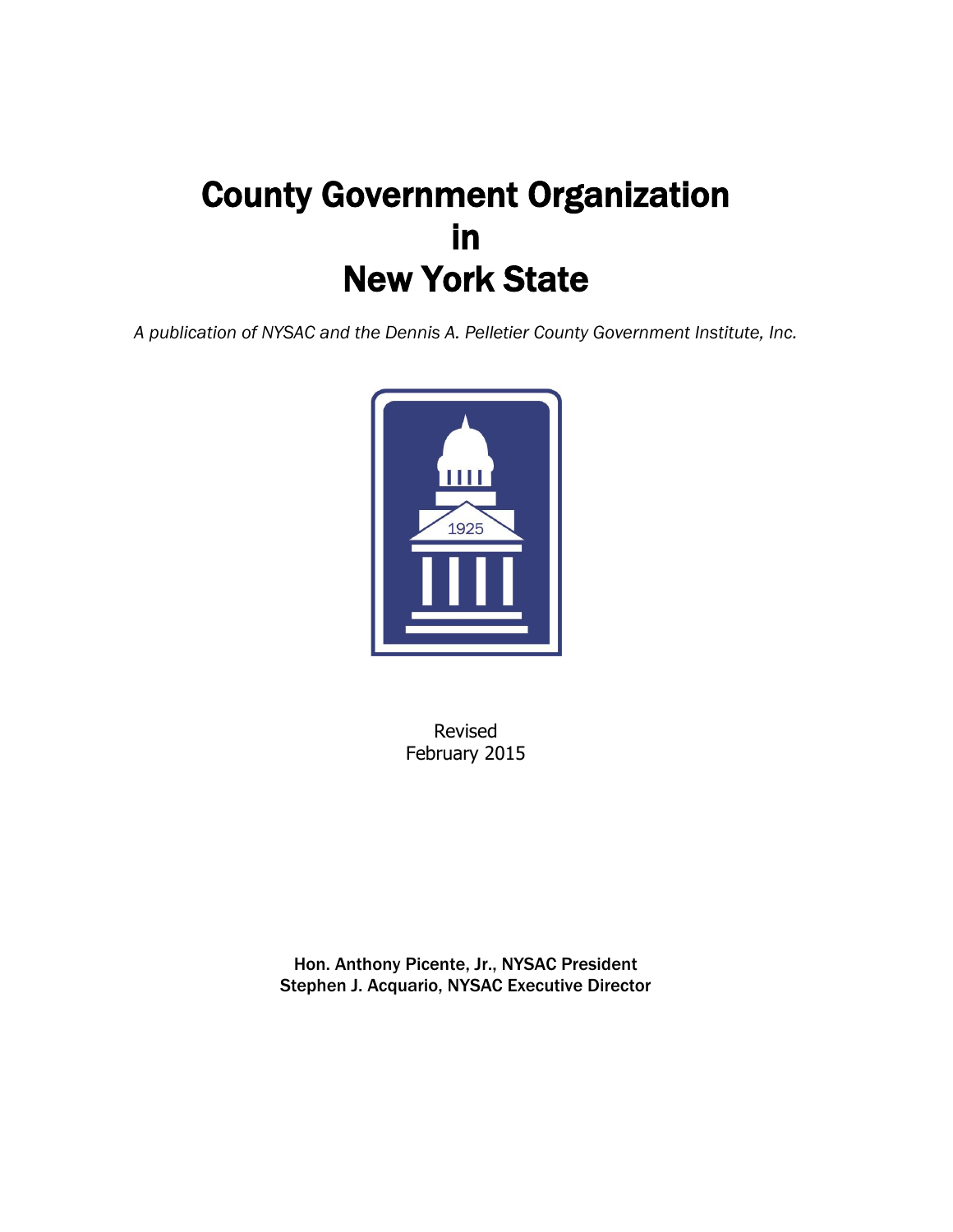# **County Government Organization in New York State**

New York State Association of Counties February 2015

A publication of the New York State Association of Counties and the Dennis A. Pelletier County Government Institute,Inc.



2015 © New York State Association of Counties www.nysac.org

NYSAC grants permission to reprint this document provided that this title page is included. All partial excerpts, references and quotes must be properly cited.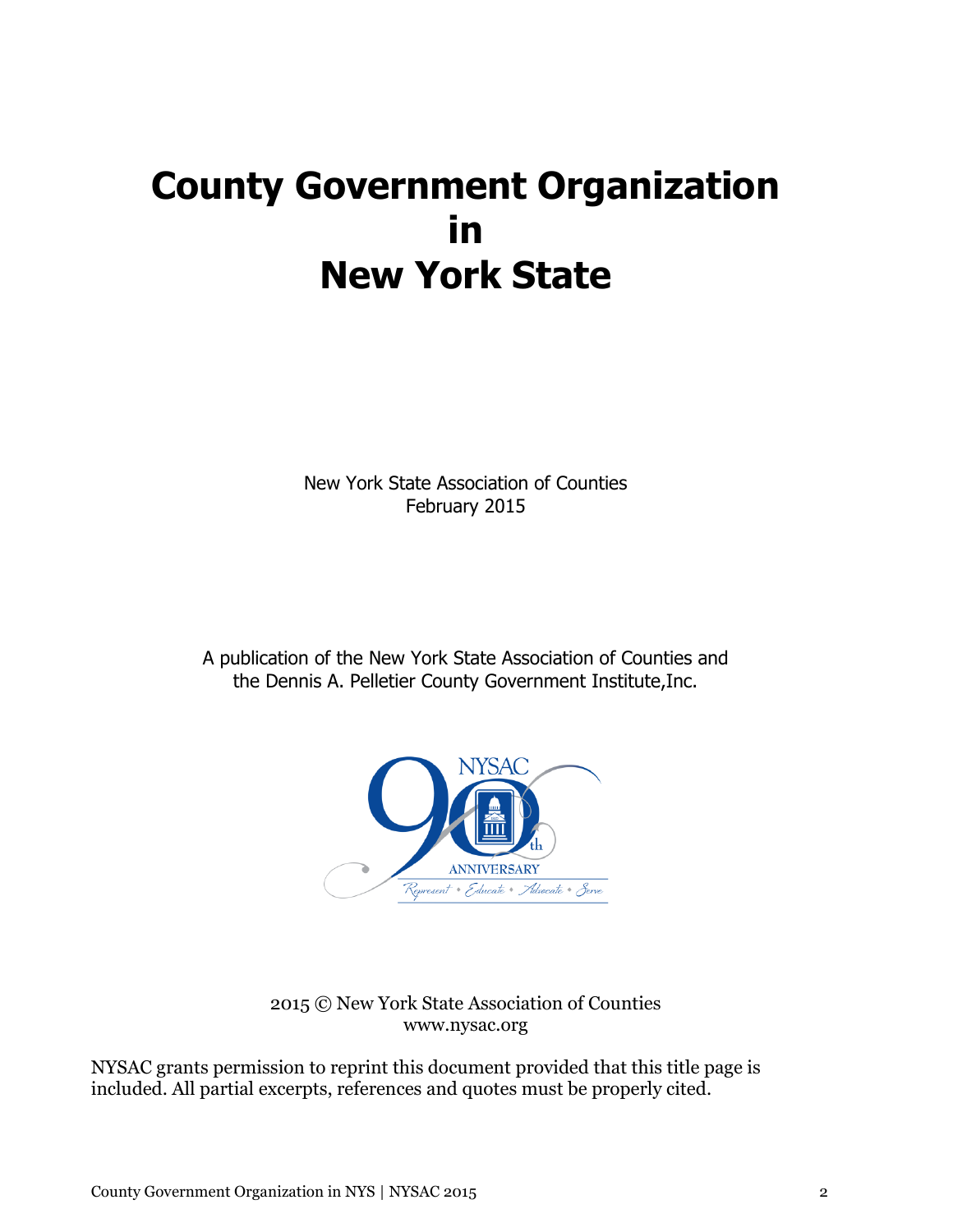

# **The Dennis A. Pelletier County Government Institute, Inc.**

The Dennis A. Pelletier County Government Institute, Inc., is a not-for-profit 501(c)3 corporation, established by the Board of Directors of the New York State Association of Counties to provide education and training services to county elected and appointed officials.

The Pelletier Institute's program includes a comprehensive educational curriculum designed to increase the knowledge and skills of county officials to assist them in their service to the public.

It is the mission of the Pelletier Institute to provide training and technical assistance to county officials to make them better able to participate in knowledgeable, constructive and civil dialogue on the challenges they face as elected and appointed leaders of New York State.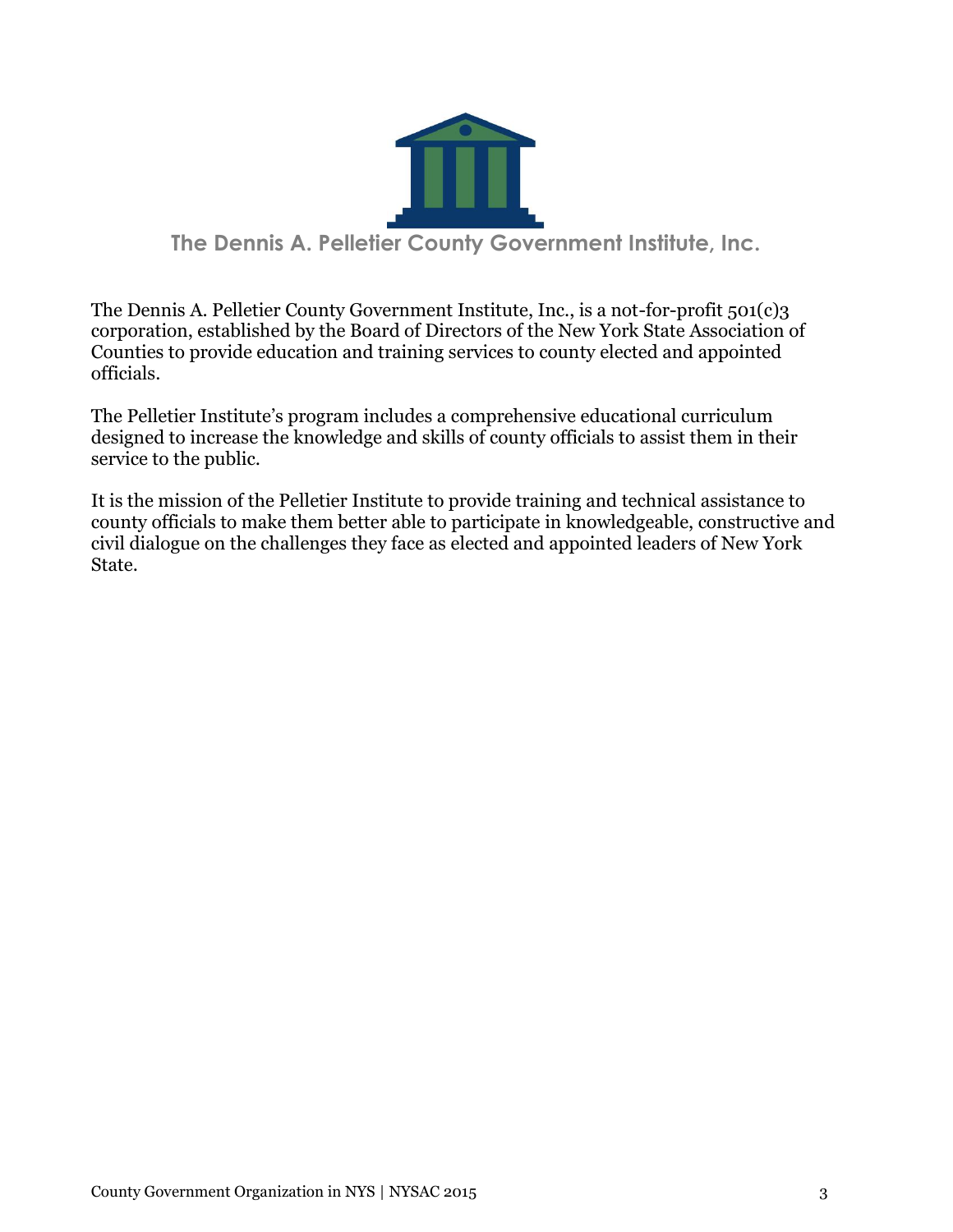#### **Executive Summary**

New York State's 57 counties outside the City of New York have generally adopted one of 3 methods of county organization:

- **Charter counties** with an elected executive or appointed administrative official,
- **Counties with an appointed manager or administrator organized under county law**, and
- Those operating under the **administrative direction of an elected legislative body**.

**County Charters**—23 counties: 18 currently with county executives elected in countywide general elections and five with appointed administrators or managers.

**Appointed Manager/Administrator**—21 counties have administrators and 10 have managers.

**Legislative Body**—8 counties provide oversight and administration through their board chair and/or committees that that have jurisdiction over specific departments.

The State Constitution delineates county governments' powers and responsibilities through the Local Government Bill of Rights and the Statute of Local Governments. County Law and the Municipal Home Rule Law establish the procedures and standards set forth by the state legislature.

County Law makes no provision for an elected executive and places all authority for governance of a county under the auspices of the elected legislative body. Under county law, the legislative body is empowered to delegate certain administrative functions to the chair of the body, to committees formed to oversee operations and administration or to an administrative assistant as long as overall authority is retained by the legislative body.

The Municipal Home Rule Law delineates the general authority and restrictions on local government's ability to enact Local Laws. The Municipal Home rule law also contains provisions known as the County Charter Law, which establishes the process by which counties may adopt a county charter to define the corporate powers of the local government.

Currently, 23 of the 57 counties outside the City of New York have organized their administrative systems under the provisions of a county charter. The 34 "non-charter" counties abide by the provisions of the County Law and the Municipal Home Rule Law to adopt their administrative structure. Of these counties, 26 have enacted local laws to create a county administrator or manager position to oversee the day-to-day administration of county government. The remaining eight counties have retained administrative control of the county through their legislative body.

The Municipal Home Rule Law gives non-charter counties the ability to change their administrative structure through the enactment of local laws. These changes are not subject to mandatory public referendum unless the local law abolishes diminishes or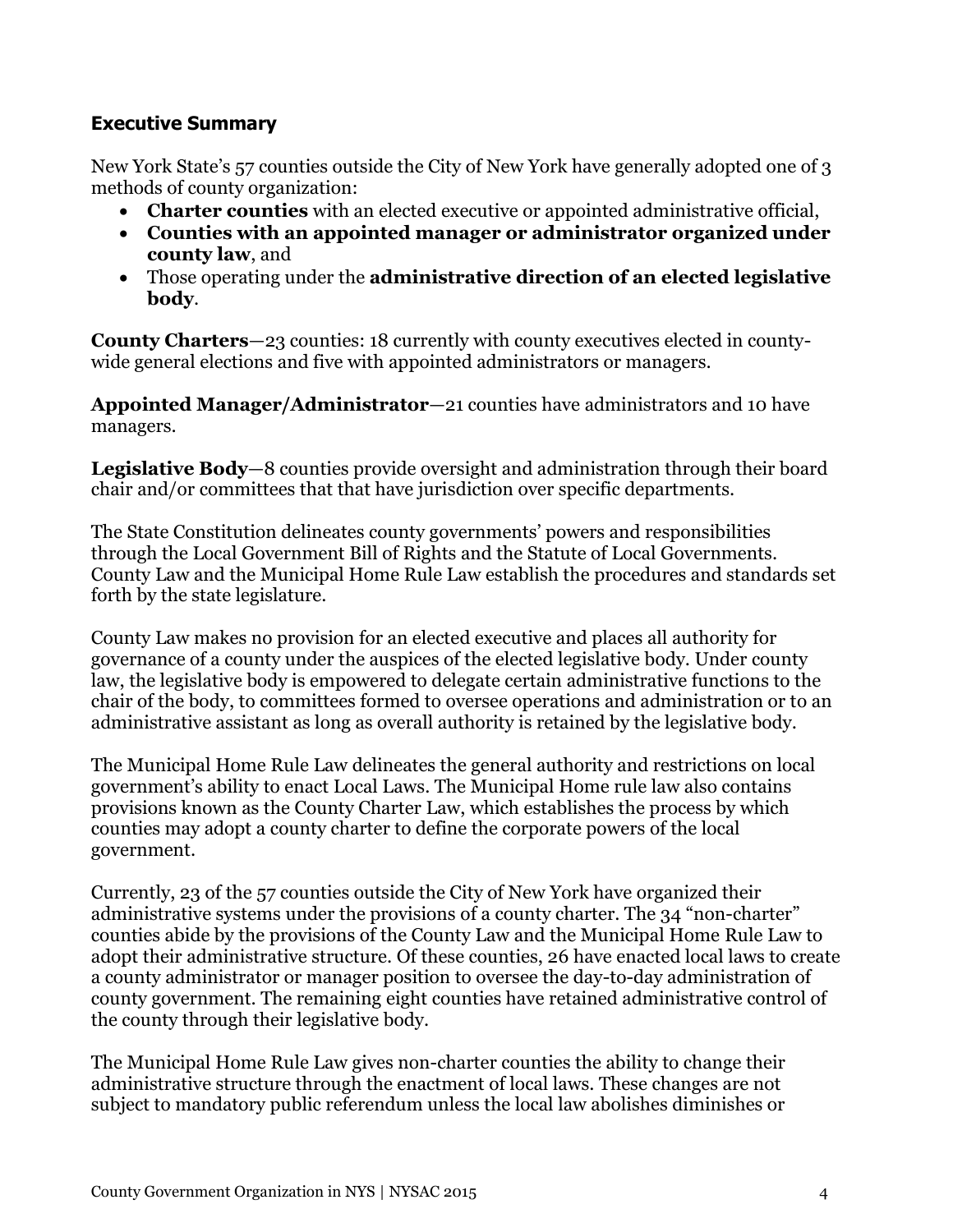curtails the powers of an elected official. The legislative body may delegate certain administrative responsibilities to its chair or an appointed administrative official, as long as the legislative body retains overall administrative authority.

Article 4 of the Municipal Home Rule Law empowers counties to adopt and amend a county charter. A county charter may be enacted to establish the structure of county government, as long as an elected legislative body is maintained to determine county policy through powers of legislation and budgetary appropriation. County Charter Law allows for the creation of a position of county executive, elected in a county-wide general election, with the power to veto actions of the legislative body.

The county charter adoption process may be initiated through resolution of a legislative body or through a petition process of county voters. The legislative body is empowered to draft a proposed charter under its direct supervision, delegate drafting authority to a committee of the legislative body, or through a commission established and appointed by the body to draft a charter resolution.

A new county charter or an amendment to an existing charter cannot take effect until it has been approved by the voters through public referendum. If the proposed charter calls for the abolition of a department or transfer of duties of a department in a city or a town to the county, the proposed charter must be approved by a majority of voters residing in the cities, and the voters in areas outside the cities taken as two separate whole vote counts. If the charter transfers powers of a village to the county, all affected villages must approve the proposed charter or amendment as well.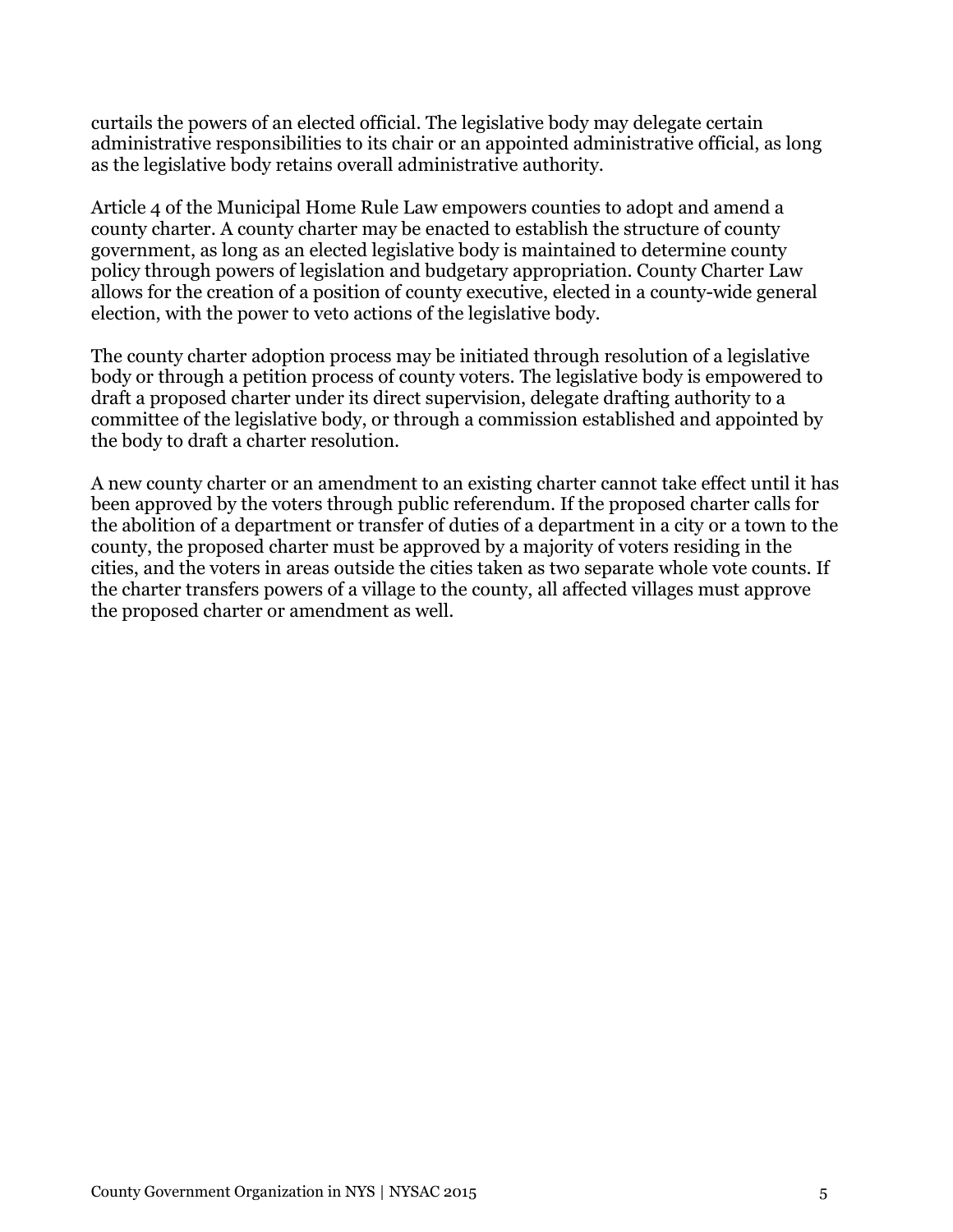# <span id="page-5-0"></span>**Table of Contents**

| Powers and Duties of the Legislature; Home Rule Powers of Local            |  |
|----------------------------------------------------------------------------|--|
|                                                                            |  |
|                                                                            |  |
| State Statutes Affecting County Government Organization  14                |  |
|                                                                            |  |
|                                                                            |  |
| Counties Adopting Local Laws Creating a County Administrator or Manager 17 |  |
|                                                                            |  |
|                                                                            |  |
|                                                                            |  |
|                                                                            |  |
|                                                                            |  |
|                                                                            |  |
|                                                                            |  |
|                                                                            |  |
|                                                                            |  |
|                                                                            |  |
|                                                                            |  |
|                                                                            |  |
|                                                                            |  |
|                                                                            |  |
|                                                                            |  |
|                                                                            |  |
|                                                                            |  |
|                                                                            |  |
|                                                                            |  |
|                                                                            |  |
|                                                                            |  |
|                                                                            |  |
|                                                                            |  |
|                                                                            |  |
| Conclusion <sub>40</sub>                                                   |  |
| End Notes 41                                                               |  |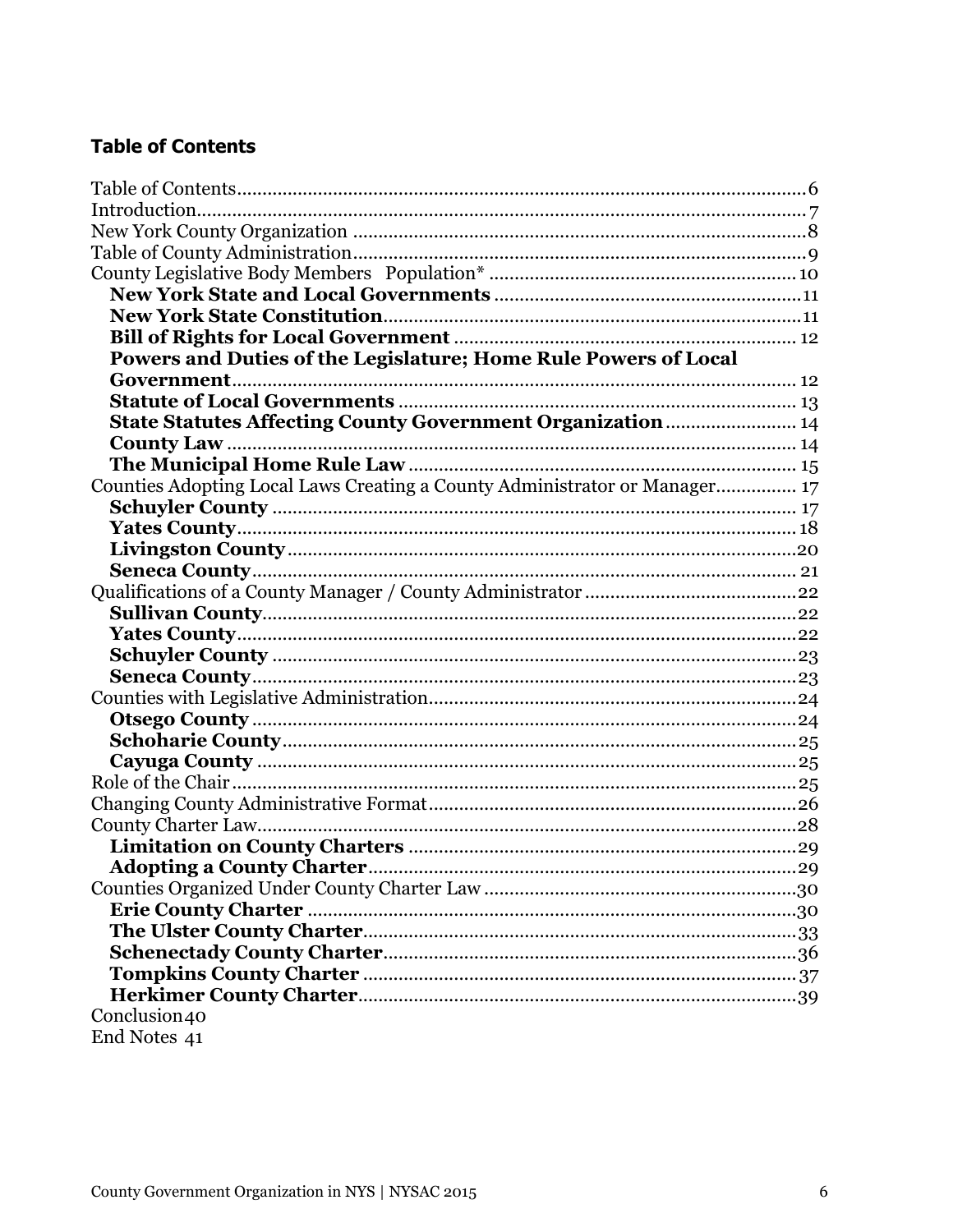#### <span id="page-6-0"></span>**Introduction**

New York is a diverse state with a long history of home rule and local decision making in the establishment of its local government structure and organization. The 57 counties located outside the City of New York have adopted varying methods of governmental organization, based upon their own perceived needs and decision-making processes.

This paper will attempt to give you a basic introduction to the historical development and the state statutes in New York that have influenced the establishment of local government in general, and county government in particular. It will examine the provisions of several different methods of administrative organization in New York counties including those with a county charters and those without.

We will examine their charters, their local laws, and administrative codes where appropriate to give the reader a general overview of the differences and similarities in county government administrative structure in New York State.

We will profile several different counties in this paper. The counties profiled were not chosen because they are better run, more efficiently organized, or have a particular form of administrative structure that is preferable to another. They were chosen because they are illustrative of the different approaches counties have adopted to establish an effective form of county government that meets their locally determined needs.

This paper will probably not answer all of your questions concerning the options available to counties in organizing their local administrative functions. It is our hope that this publication will give you the necessary background information to assist you in asking questions about your current county administrative structure.

We believe that you will find the information contained in this paper to be informative and useful in your attempts to continually improve the operation of your county government to better serve the citizens your represent.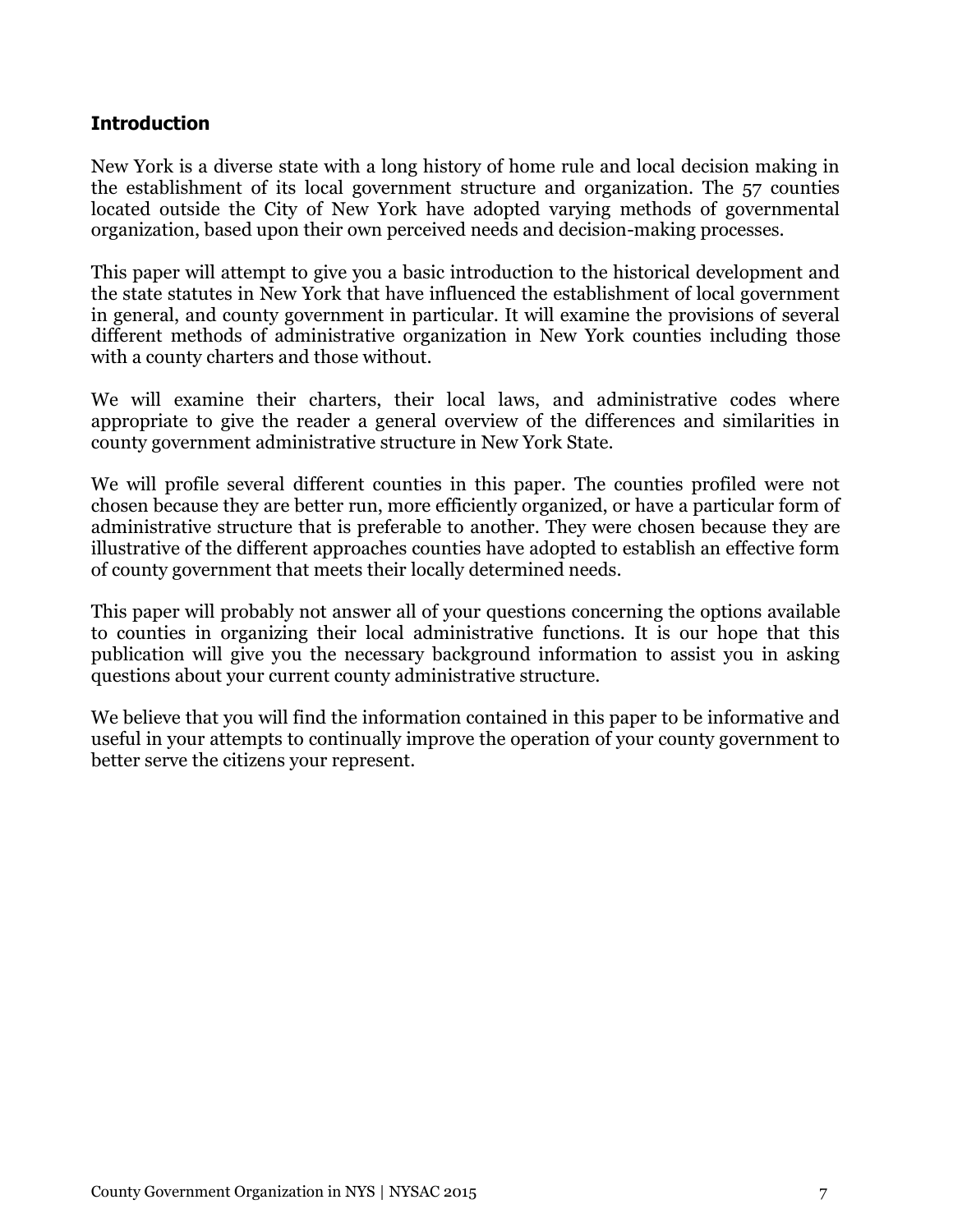#### <span id="page-7-0"></span>**New York County Organization**

New York's 57 counties outside the City of New York have generally adopted one of 3 methods of organization: Charter counties with an elected executive or appointed administrative official, counties with an appointed administrator or manager and counties organized under county law operating under the auspices of a county legislative body.

County Charters have been adopted in 23 New York counties, 18 of which currently have an office of county executive who is elected in a countywide general election. The remaining 5 counties have adopted county charters, but have taken different approaches to county administration.

The Schenectady, Steuben and Sullivan county legislatures (and their voters) have adopted charters that make provisions for a day-to-day administration through an office of the county manager. Tompkins County's charter creates an office of the county administrator. Herkimer County adopted a county charter to redistrict its county legislature to comply with federal court one-person, one-vote rulings, and has chosen to enact local laws under the provisions of the County Law and the Municipal Home Rule law to create an office of county administrator.

A total of 21 counties, (including Charter Counties Tompkins and Herkimer) have created an office of the county administrator and have delegated day-to-day administrative functions to a professional administrator hired by and responsible to the legislative body. In Fulton County, the Administrator has the title of Administrative Officer/Clerk of the Board and in Orleans County; a title of Chief Administrative Officer has been adopted.

County manager positions have been created in 10 counties (including Charter Counties Schenectady, Steuben and Sullivan) and the remaining eight counties have delegated administrative responsibility to the chair of the legislative body or the committee chairs in specific program areas.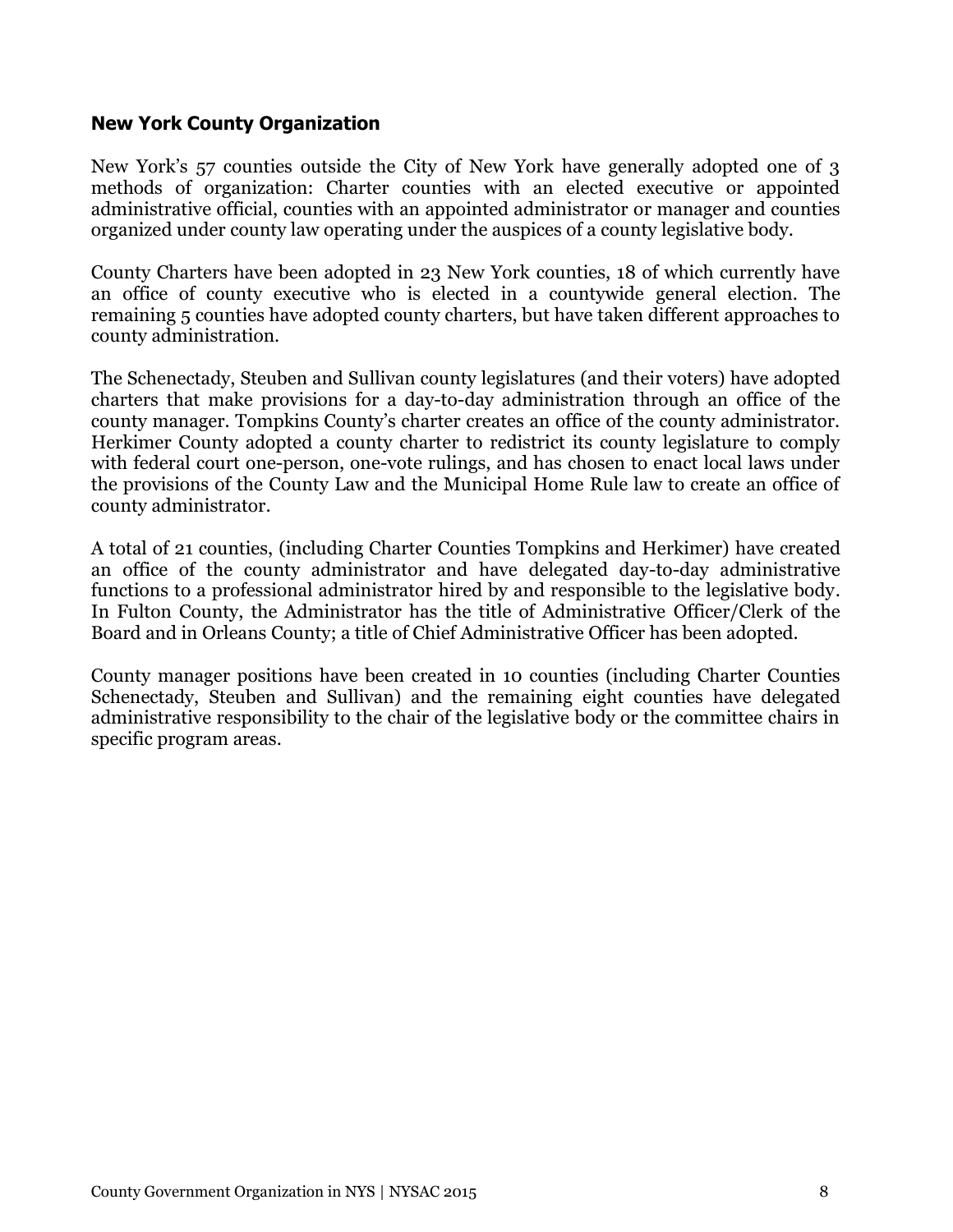#### <span id="page-8-0"></span>**Table: County Administration**

| County                      |                | <b>Legislative Body</b>       | <b>Members</b> | <b>Population #</b> |
|-----------------------------|----------------|-------------------------------|----------------|---------------------|
| <b>County Administrator</b> |                | (21 counties)                 |                |                     |
| Allegany                    |                | Legislature                   | 15 members     | 48.637              |
| Cattaraugus                 |                | Legislature                   | 21 members     | 78.892              |
| Clinton                     |                | Legislature                   | 10 members     | 81,591              |
| Cortland                    |                | Legislature                   | 17 members     | 48,976              |
| Fulton                      | $\mathbf{1}$   | <b>Bd. of Supervisors</b>     | 20 members     | 54,586              |
| Greene                      |                | Legislature                   | 14 members     | 48,455              |
| Herkimer                    | $\pmb{\times}$ | Legislature                   | 17 members     | 64,181              |
| Jefferson                   |                | Legislature                   | 15 members     | 119,504             |
| Livingston                  |                | <b>Bd.</b> of Supervisors     | 18 members     | 64,705              |
| Madison                     |                | <b>Bd.</b> of Supervisors     | 20 members     | 72,382              |
| Ontario                     |                | <b>Bd.</b> of Supervisors     | 20 members     | 109,103             |
| Orleans                     | $\overline{2}$ | Legislature                   | 7 members      | 42,235              |
| Oswego                      |                | Legislature                   | 25 members     | 121.165             |
| St. Lawrence                |                | Legislature                   | 15 members     | 111,963             |
| Saratoga                    |                | <b>Bd.</b> of Supervisors     | 22 members     | 223,865             |
| Schuyler                    |                | Legislature                   | 9 members      | 18,460              |
| Tompkins                    | $\pmb{\times}$ | Legislature                   | 14 members     | 103,617             |
| Warren                      |                | <b>Bd.</b> of Supervisors     | 20 members     | 65,337              |
| Washington                  |                | <b>Bd.</b> of Supervisors     | 17 members     | 63,093              |
| Wayne                       |                | <b>Bd. Of Supervisors</b>     | 15 members     | 92,473              |
| Yates                       |                | Legislature                   | 14 member      | 25,156              |
| <b>Board Chair</b>          |                | (8 counties)                  |                |                     |
| Chenango                    |                | <b>Bd.</b> of Supervisors     | 23 members     | 49,503              |
| Columbia                    |                | <b>Bd.</b> of Supervisors     | 23 members     | 62,243              |
| Delaware                    |                | <b>Bd.</b> of Supervisors     | 19 members     | 46,722              |
| Hamilton                    |                | <b>Bd.</b> of Supervisors     | 9 members      | 4,773               |
| Otsego                      |                | <b>Bd.</b> of Representatives | 14 members     | 61,683              |
| Schoharie                   |                | <b>Bd.</b> of Supervisors     | 15 members     | 31,844              |
| Tioga                       |                | Legislature                   | 9 members      | 50,243              |
| Wyoming                     |                | <b>Bd.</b> of Supervisors     | 16 members     | 41,531              |

- # 2010 U.S. Bureau of the Census
- \* Charter County
- \*\* Charter County, first elections in 2013
- 1 Administrative Officer/Clerk of the Board
- 2 Chief Administrative Officer
- <span id="page-8-1"></span>3 Legislature reduced to 23 members from 33 following 2010 census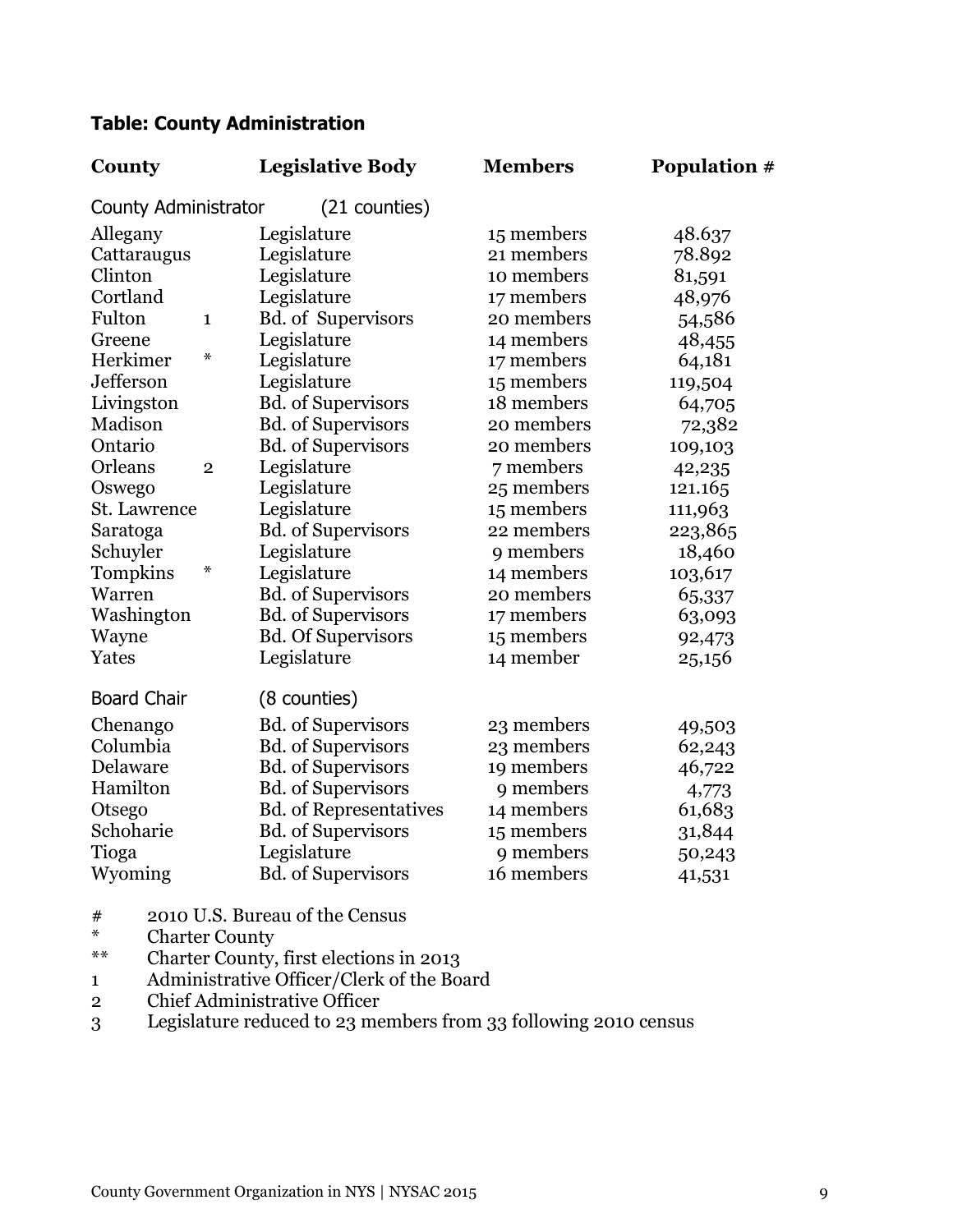| <b>County Executive</b><br>(18 Counties)<br>$\ast$<br>Albany<br>Legislature<br>39 members<br>306,945<br>$\pmb{\times}$<br>Legislature<br>15 members<br><b>Broome</b><br>197,534 |  |
|---------------------------------------------------------------------------------------------------------------------------------------------------------------------------------|--|
|                                                                                                                                                                                 |  |
|                                                                                                                                                                                 |  |
|                                                                                                                                                                                 |  |
| ∗<br>Legislature<br>19 members<br>Chautauqua<br>133,080                                                                                                                         |  |
| Legislature<br>$\ast$<br>15 members<br>Chemung<br>88,506                                                                                                                        |  |
| $\pmb{\times}$<br>Dutchess<br>Legislature<br>24 members<br>296,916                                                                                                              |  |
| $\pmb{\times}$<br>Legislature<br>11 members<br>Erie<br>919,866                                                                                                                  |  |
| $\pmb{\times}$<br>Legislature<br>29 members<br>749,606<br>Monroe                                                                                                                |  |
| $**$<br>Legislature<br>9 members<br>49,879<br>Montgomery                                                                                                                        |  |
| $\pmb{\times}$<br>Legislature<br>19 members<br><b>Nassau</b><br>1,352,196                                                                                                       |  |
| $\pmb{\times}$<br>Legislature<br>Oneida<br>23 members<br>233,585                                                                                                                |  |
| ∗<br>Legislature<br>Onondaga<br>17 members<br>468,387                                                                                                                           |  |
| $\pmb{\times}$<br>Legislature<br>21 members<br>Orange<br>375,592                                                                                                                |  |
| $\ast$<br>Putnam<br>Legislature<br>9 members<br>99,645                                                                                                                          |  |
| Legislature<br>Rensselaer<br>∗<br>19 members<br>159,918                                                                                                                         |  |
| $\pmb{\times}$<br>Rockland<br>Legislature<br>17 members<br>320,903                                                                                                              |  |
| Suffolk<br>$\pmb{\times}$<br>Legislature<br>18 members<br>1,499,738                                                                                                             |  |
| $\pmb{\times}$<br>Ulster<br>Legislature<br>23 members<br>180,998                                                                                                                |  |
| Westchester<br>$\ast$<br>Legislature<br>17 members<br>968,802                                                                                                                   |  |
| (10 counties)<br><b>County Manager</b>                                                                                                                                          |  |
| Legislature<br>Cayuga<br>15 members<br>79,477                                                                                                                                   |  |
| <b>Bd. of Supervisors</b><br><b>Essex</b><br>18 members<br>38,762                                                                                                               |  |
| Franklin<br>Legislature<br>7 members<br>51,688                                                                                                                                  |  |
| Legislature<br>9 members<br>Genesee<br>59,454                                                                                                                                   |  |
| Legislature<br>Lewis<br>10 members<br>27,147                                                                                                                                    |  |
| Legislature<br>Niagara<br>19 members<br>214,249                                                                                                                                 |  |
| Legislature<br>Schenectady*<br>15 members<br>155,333                                                                                                                            |  |
| <b>Bd.</b> of Supervisors<br>14 members<br>Seneca<br>35,409                                                                                                                     |  |
| Steuben*<br>Legislature<br>17 members<br>98,650                                                                                                                                 |  |
| Sullivan*<br>Legislature<br>9 members<br>76,665                                                                                                                                 |  |

- # 2013 U.S. Bureau of the Census, Estimates of Population
- \* Charter County
- \*\* Charter County, first elections in 2013
- 1 Administrative Officer/Clerk of the Board
- 2 Chief Administrative Officer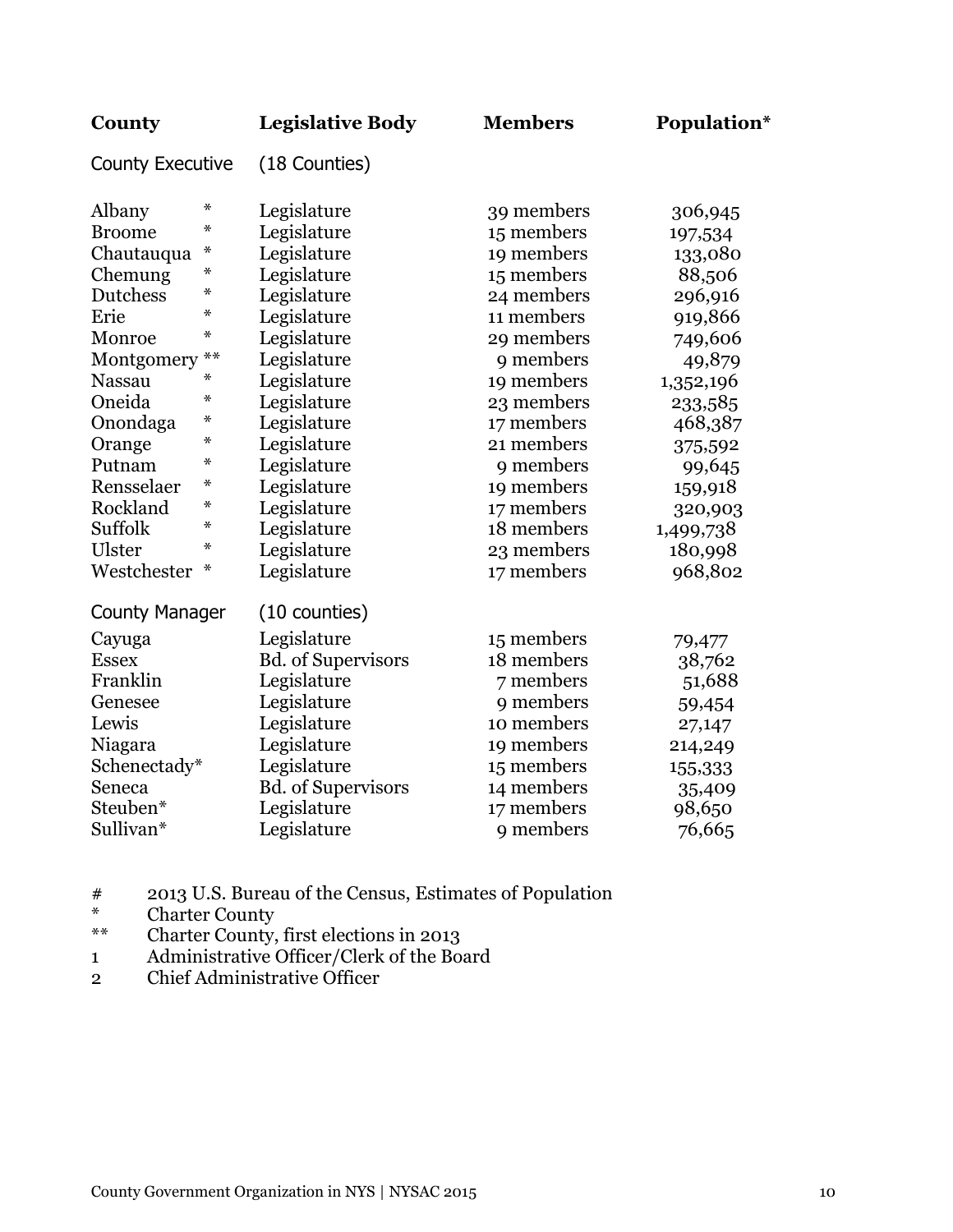#### <span id="page-10-0"></span>**New York State and Local Governments**

Any discussion of the options counties have in determining their organizational structure must begin with a review of the New York State Constitution and the provisions of state law that empower local governments. The State Constitution, and subsequent actions by the State legislature, set out the duties, powers, responsibilities and limitations of local government. During this section of this paper, we will examine the provisions that are the foundations of county government in New York State.

## <span id="page-10-1"></span>**New York State Constitution**

The New York State Constitution provides the basis for New York State law and the delineation of the powers and authority of local governments in New York State. Since its initial adoption in 1777, five (5) versions of the state constitution (as later adopted in 1821, 1846, 1894 and 1938) have provided the legal framework for governance in New York State.**<sup>1</sup>** The constitution adopted in 1938 was, in effect, a simple update of the constitutional provisions originally adopted in 1894.

The basic governmental structure as contained in the state constitution, has effectively remained unchanged for over a century, although the provisions of the state constitution have been periodically amended since it was last adopted by public referendum of the voters in 1938.

The State Constitution can be amended or changed in one of two ways.**<sup>2</sup>** Article XIX, Section 2 of the constitution mandates that every 20 years after 1957, or when the state legislature decides by legislation, a referendum on whether to hold a constitutional convention must be submitted to the voters. The voters must both approve the resolution to hold a convention, and then vote to approve the constitutional changes proposed by the convention for a new constitution to take effect.

Since 1900, three constitutional conventions have been convened with the voters rejecting constitutional changes proposed in 1915 and 1967 and adopting those proposed in 1938. In 1997 the voters rejected a proposition that would have established a new state constitutional convention.

Amendments to the constitution may be proposed by the legislature. Article XIX Section 1 requires that any proposed amendment to the State constitution must first pass two successive, independently elected sessions of the state legislature before it can be submitted to the voters. The voters must approve the proposed amendment by referendum before it can take effect.

The constitution as approved by the voters in 1938, as later amended by actions of the legislature and the voters under the provisions of Article XIX, Section 1, forms the legal basis for all current New York State Law.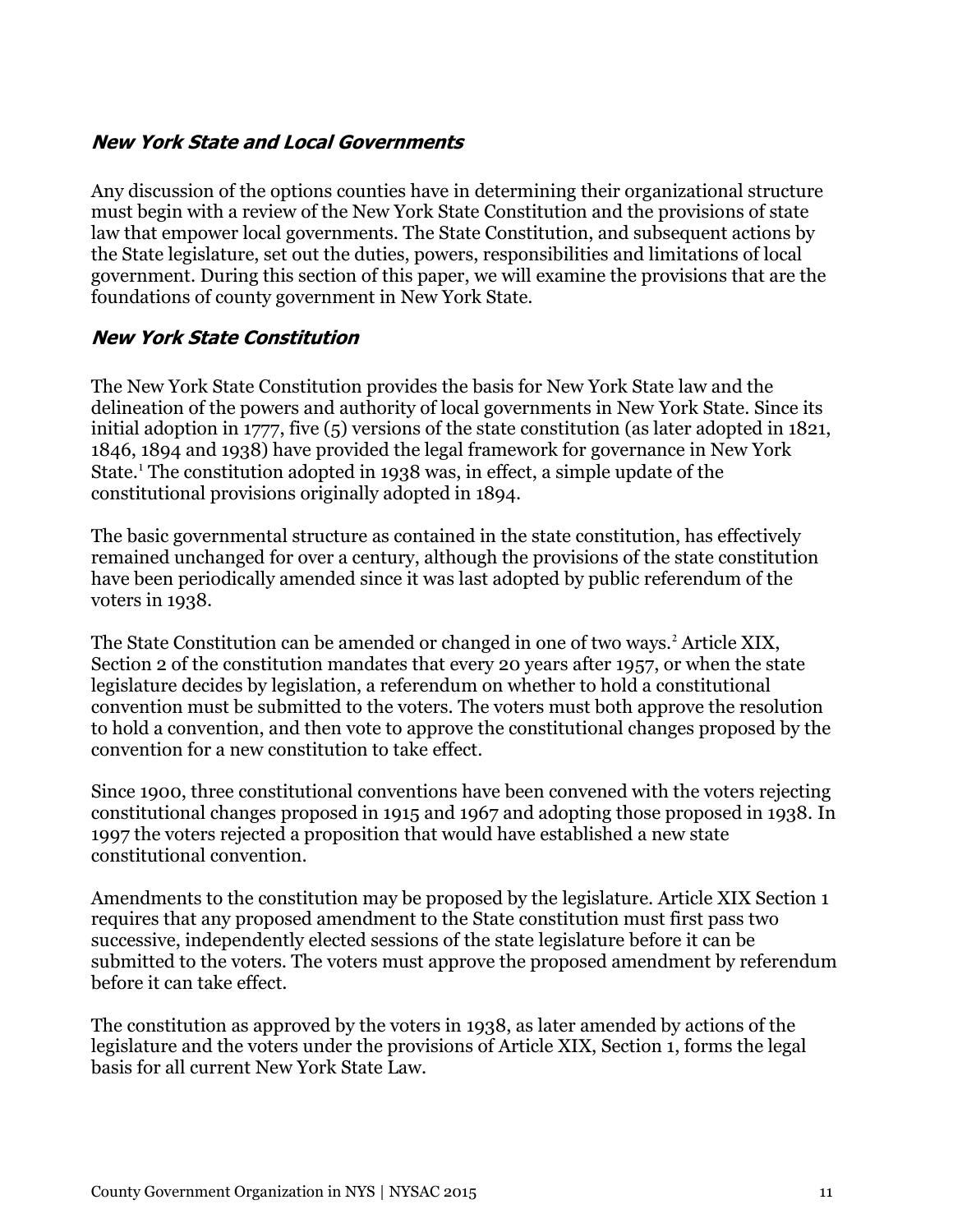## <span id="page-11-0"></span>**Bill of Rights for Local Government**

Article IX of the State Constitution establishes the "Bill of Rights for Local Governments" and delineates those powers granted to local governments and those reserved to the state through action of the state legislature.

Section 1 of this article states "Effective local self-government and intergovernmental cooperation are purposes of the people of New York State." This section of the state constitution gives to local governments their "rights powers, privileges and immunities," **3** including the following.

- Every local government shall have an elected legislative body with the power to adopt local laws
- All officers of local government not provided for in the constitution shall be elected or appointed by the officers of the local government
- Local governments have the right to act jointly as authorized by the legislature
- No local government can be annexed without consent of the voters through referendum
- Local governments have the power of eminent domain
- Local government cannot be prohibited by the legislature from receiving payments for property used by utilities
- Local government has the power to apportion costs of government services upon any portion of its area of jurisdiction upon authorization of the state legislature

Counties, except those contained within in New York City, have the ability to request the legislature to empower it to establish forms of county government.

## <span id="page-11-1"></span>**Powers and Duties of the Legislature; Home Rule Powers of Local Government**

Although local governments are granted certain powers and privileges in the Local Government Bill of Rights, their ability to govern is closely tied to actions by the state legislature.

Section 2 of Article IX of the State Constitution details the responsibility of the New York State legislature to "…provide for the creation and organization of local governments in such manner as shall secure to them the rights, powers, privileges and immunities granted to them by this constitution."**<sup>4</sup>**

The legislature is required by this section to enact a statute of local government that grants local governments their powers of legislation, administration and other powers delineated in the local government bill of rights. This grant of local authority can only be repealed or diminished by enactment of a new law, with the approval of the Governor, in 2 consecutive session years. This provision differs from the constitutional amendment process that requires enactment by 2 independently elected state legislatures.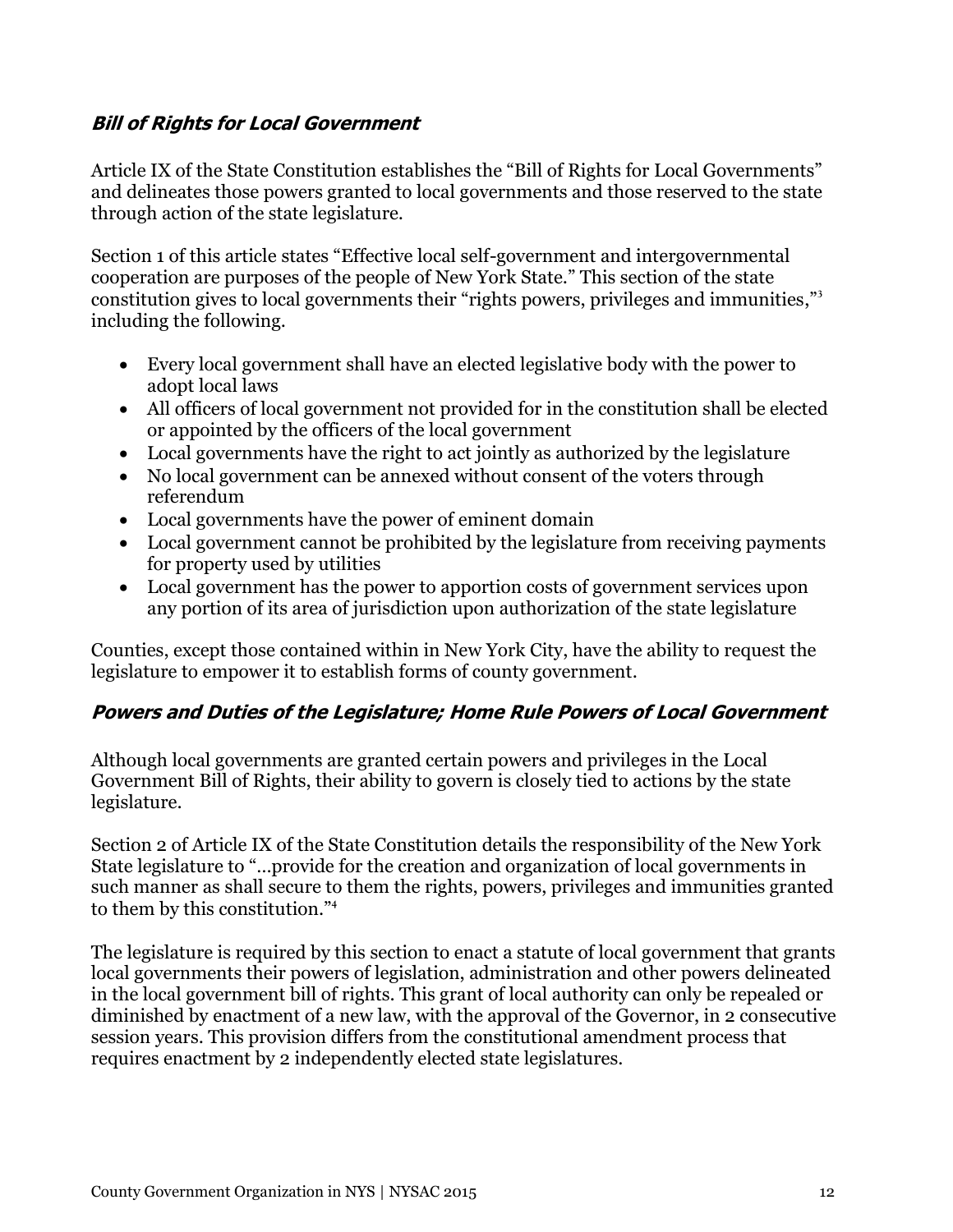Section 2 c gives the legislature the ability to provide additional powers to local governments to adopt local laws relating to issues other than "…the property, affairs or government of such local government,"**<sup>5</sup>** but also allows the legislature to enact restrictions on this authority.

# <span id="page-12-0"></span>**Statute of Local Governments**

The Statute of Local Governments enacted by the legislature grants additional authority to local governments as prescribed under the local government bill of rights subject to "…such purposes, standards and procedures as the legislature may have heretofore prescribed or may hereafter prescribe."<sup>6</sup>

The specific powers granted to local governments under these stipulations include the following.

- The power to adopt, amend and repeal ordinances, rules and regulations
- The power to acquire real and personal property
- The power to acquire, construct, equip, operate and maintain recreational facilities
- The power to dispose of personal property
- The power to fix, levy, impose collect and administer rents, charges, rates and fees
- The power to perform comprehensive planning

Although the legislature is provided with the constitutional authority to provide local governments with the power to adopt local laws "… whether or not they relate to the property, affairs or government…" the legislature chose to reserve those powers to itself under section 11 of the Statute of Local Governments. This in effect gave the state legislature oversight of the operational authority of local governments.<sup>7</sup>

The section specifically excluded from the scope of power granted to local governments and reserved to the legislature the sole authority to enact:

- Any law relating to defense of the state or providing for continuity of local government during states of emergency,
- Any law relating to a matter other than the property, affairs or government of a local government,
- Any law authorizing the voluntary transfer of power to another unit of local government, or
- Any law authorizing a cooperative exercise of power by 2 or more units of government.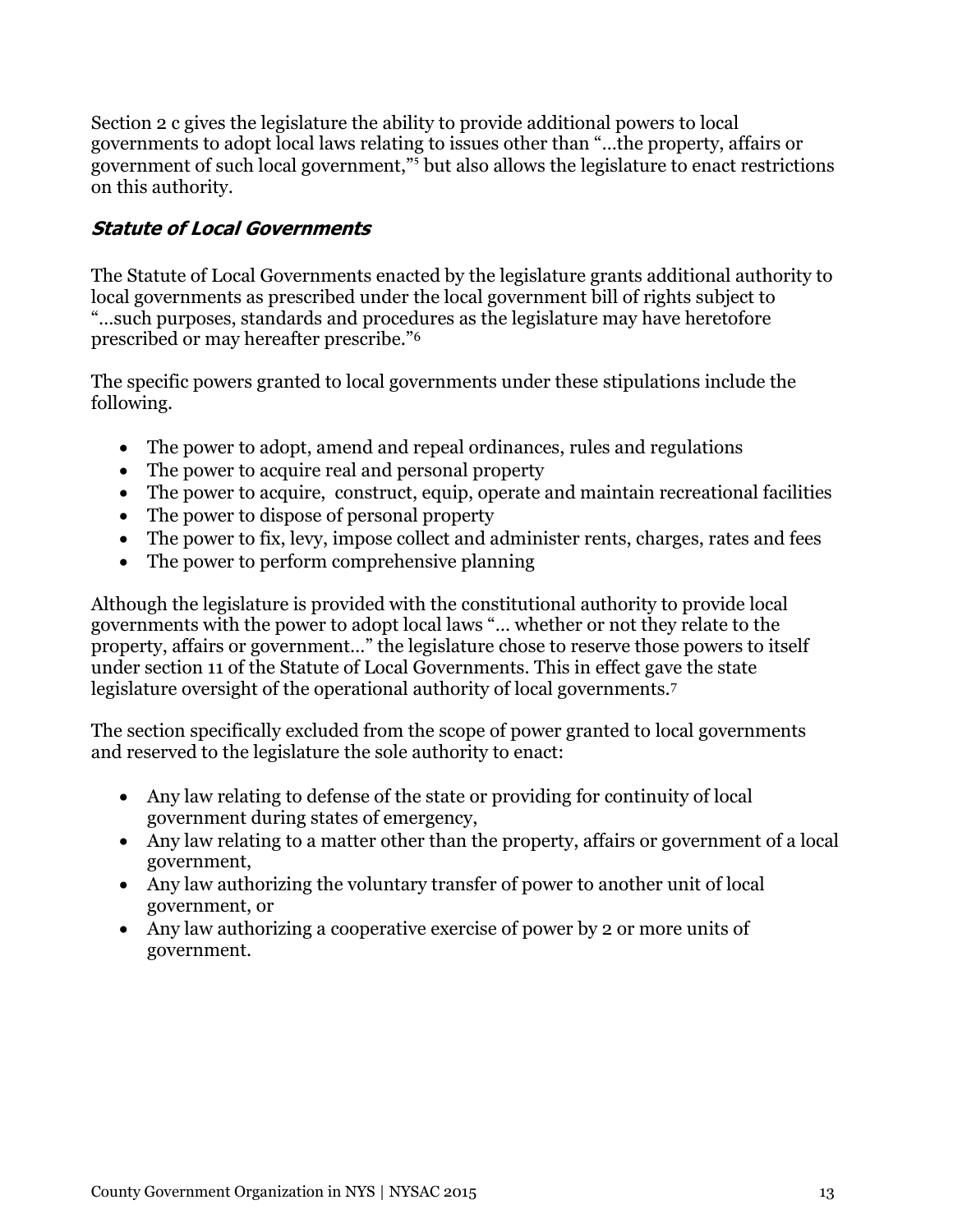## <span id="page-13-0"></span>**State Statutes Affecting County Government Organization**

Counties and all local governments in general are affected by most actions of the state. Since the state legislature has the constitutional ability to grant authority to local governments subject to "…purposes, standards, procedures…"**<sup>8</sup>** prescribed by the legislature, numerous state statutes mandate processes local governments must adopt in order to exercise their powers as delineated in the local government bill of rights.

The legislature has made several attempts over the years to enact statutes to provide for county organization. The Alternative County Law was adopted in the early 1950's but was never used by counties to adopt administrative structures. Although still on the books, they are largely viewed as outdated statutes having little or no utility.

Two other specific bodies of state law have the greatest affect on county administration and organization and their ability to enact local laws: the County Law and the Municipal Home Rule Law.

## <span id="page-13-1"></span>**County Law**

The County Law is a compilation of statutes that define the legal authority of counties, (except those contains contained within New York City), to operate under the constitutional provisions adopted in 1938. The statutes that comprise the county laws were primarily adopted when all county governments were organized under the oversight of a board of supervisors.

The County Law makes no provision for an elected county executive,**<sup>9</sup>** vesting all of the authority of county governance in the board of supervisors. Subsequent amendments to the county law, vested the same authority given to boards of supervisors in county legislatures, board of representatives or any other designated name given to an elected legislative body formed at the county level.

The County Law delineates the powers and duties of the elected legislative body, and requires it to elect a chair to facilitate the administration of its activities. Under County Law, the chair remains a member of the board of supervisors with the same powers and responsibilities of all other members of the board. The board of supervisors may establish standing committees to assist the board in transacting its business. The board of supervisors may also delegate certain of its powers to the Chair, including "...such other administrative duties as the board may determine necessary…"**<sup>10</sup>** to be exercised on its behalf and under its general oversight.

The county law provides that all powers of the county shall be exercised through a local law or resolution adopted by majority vote of the board of supervisors. The board also has the authority to amend, repeal or supersede any local law or resolution it has previously adopted.**<sup>11</sup>** The county law further delineates the duties and responsibilities of other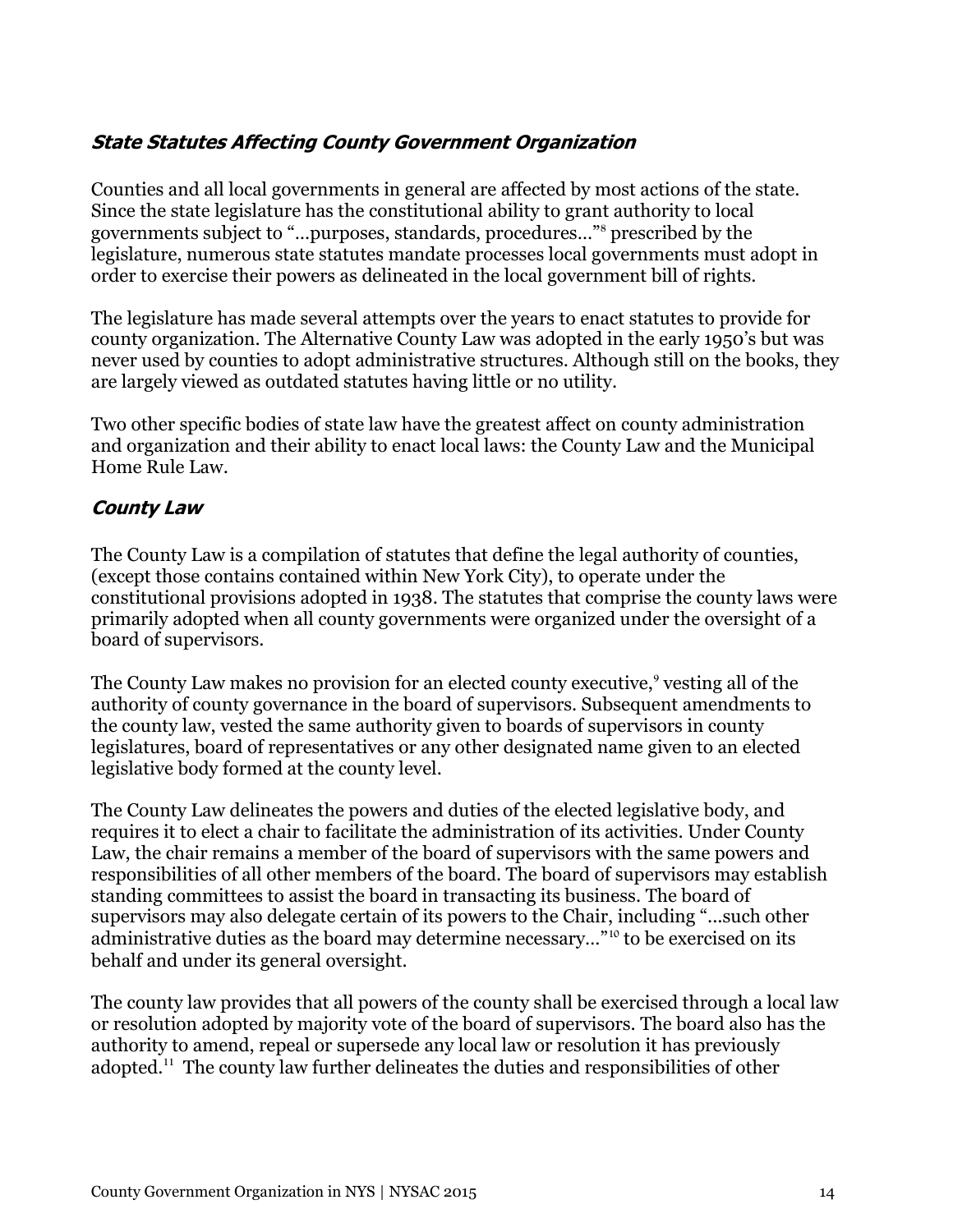county elected and appointed officials and other issues affecting county administration and governance.

## <span id="page-14-0"></span>**The Municipal Home Rule Law**

The Municipal Home Rule Law delineates the general powers and restrictions placed upon local governments' ability to adopt and amend local laws. These consolidated laws contain the procedures for the adoption of local laws, indicate the process for local laws subject to referendum, and establish the filing and publication procedures for local laws. The Municipal Home rule law also contains provisions that lay out the process by which local governments may request the state legislature to enact special laws that only apply to individual units of government.

Also included in these consolidated laws are provisions establishing the County Charter law, which gives counties the power to adopt, amend and repeal a county charter that "establishes or continues a specific county…as a municipal corporation or body politic and includes the fundamental provisions defining, extending or limiting its corporate powers or affecting the framework of its government."**<sup>12</sup>**

Under Article 2 of the Municipal Home Rule Law, local governments are granted many of the powers that were included in Article IX Section 2c of the State Constitution, but were reserved by the state legislature under section 11 of the Statute of Local Governments. These powers granted to local governments can be restricted or revoked, based upon action of the state legislature, as long as the constitutionally mandated processes are followed.

Section 10 of this article gives local government the power to adopt or amend local laws relating to the following.**<sup>13</sup>**

"The powers, duties, qualifications, number, mode of selection and removal, terms of office, compensation, hours of work, protection, welfare and safety of its officers and employees…This provision shall include but not be limited to the creation or discontinuance of departments of its government and the prescription or modification of their powers and duties."**<sup>14</sup>**

- incurring of its obligations, except that bonding authority must be consistent with laws enacted by the legislature
- the transaction of its business
- the care and maintenance of highways and roads
- discharge of claims against it
- acquisition and operation of transit facilities
- levy, administration and collection of local taxes and fees as authorized by the legislature
- wages and hours of work of contractors and subcontractors
- protection of its physical environment
- the public safety and health of its citizens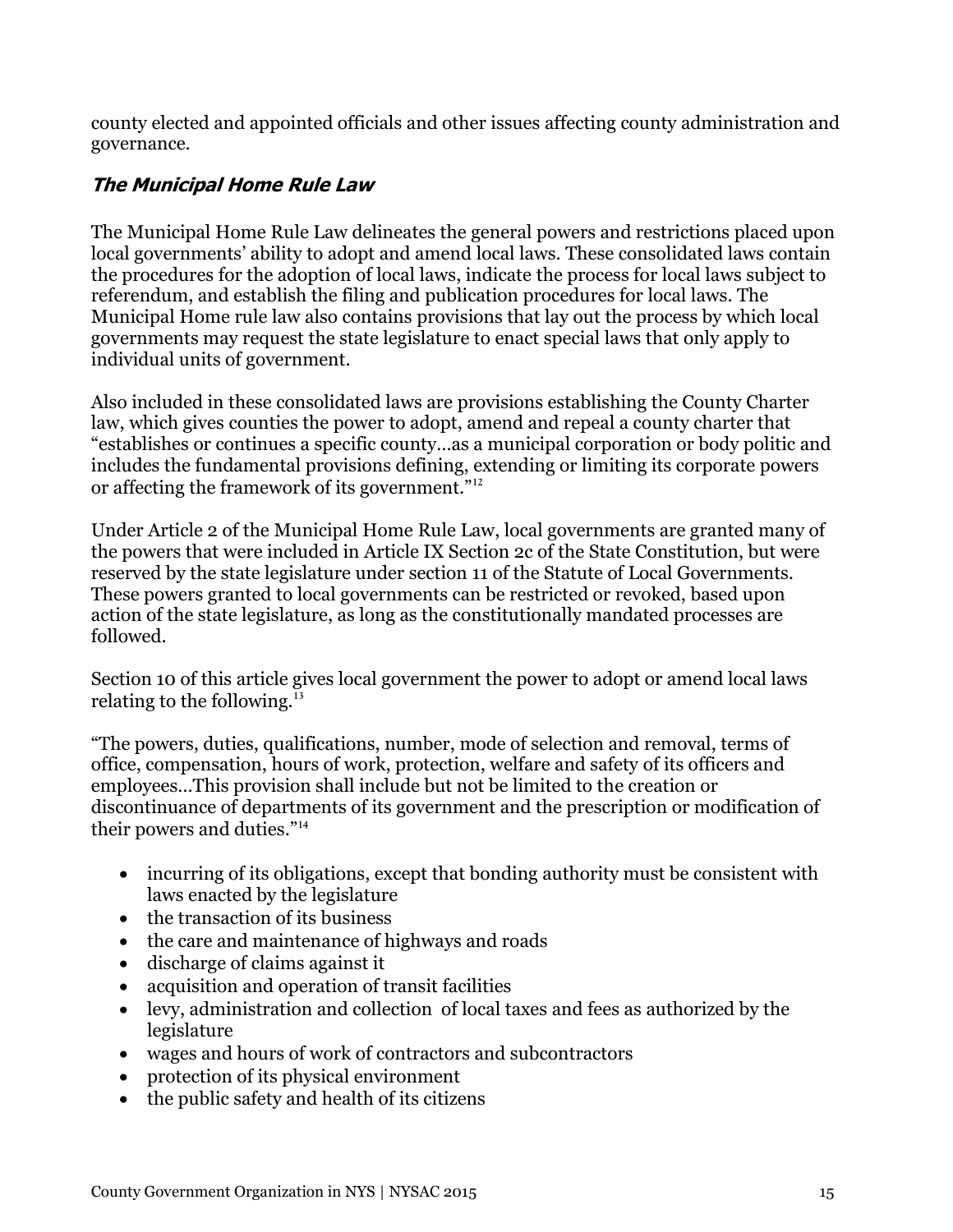This section also gives local governments the ability to adopt local laws regarding the apportionment of its legislative body, its composition, terms of membership and the voting powers of the body for those local governments that adopt a plan of apportionment that complies to state established standards. **15**

Section 10 (b) also grants additional powers specific to counties. These additional powers to enact local laws include the following.**<sup>16</sup>**

- the ability to adopt, amend or repeal a county charter under the provisions of the county charter law
- the power to establish a county tax department
- the authority to delegate to the chair of the board of supervisors or legislative body, "….specified administrative functions, powers, and duties on behalf of such board…..with further provision that such local law shall not divest such board of such functions, powers and duties."
- the ability to create an office of administrative assistant to the chair of the board of supervisors, and assign to it specified administrative functions, powers and duties on behalf of the board, again with the proviso that this action does not divest the board of its overall authority and powers
- the power to establish the levels of compensation to be paid to county employees
- the establishment of methods for the correction of assessment and tax rolls under the real property tax law
- protection of wildlife on county owned land
- flood control and soil conservation
- reforestation of county owned lands
- prevention and eradication of infectious diseases affecting animals
- regulation of garbage and waste disposal

Municipal Home rule law prohibits local governments from enacting local laws that supersedes a state statue by:**<sup>17</sup>**

- raising the government's debt limits,
- removing restrictions on bonding,
- enacting local laws which affect the education system or teachers retirement system,
- enacting local law which affect the courts,
- enacting local laws restricting the state comptrollers ability to audit municipal records,
- changing the number or term of office of a supervisor from a city or town, and
- enacting laws relating to the administration of civil service laws.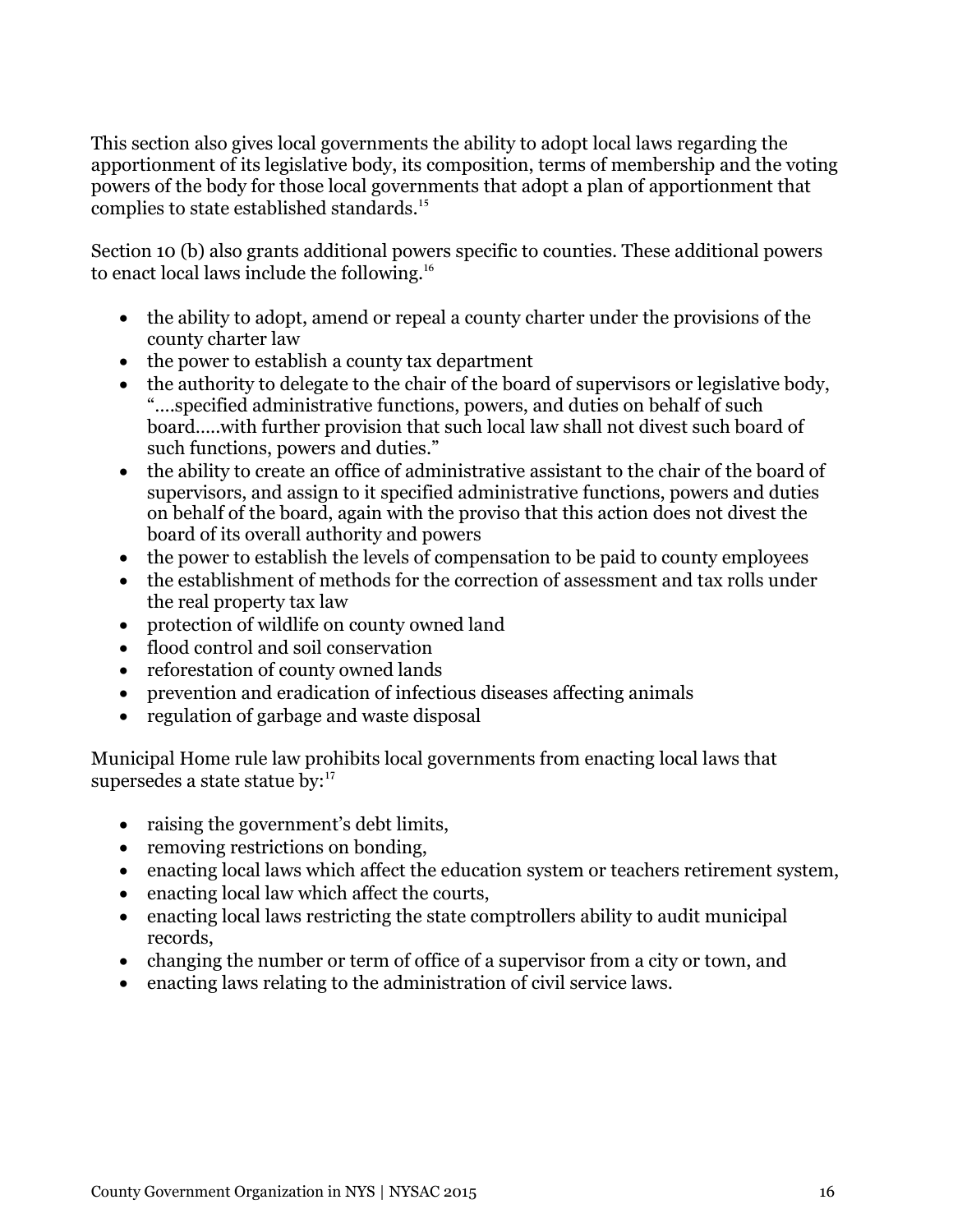#### <span id="page-16-0"></span>**Counties Adopting Local Laws Creating a County Administrator or Manager**

Throughout New York State, 37 counties have formed their governmental administrative structure under local laws and administrative codes adopted under the provisions of the county law and the municipal home rule law.

Of these counties, 21 have created county administrator positions and seven have delegated administrative authority to a county manager. The remaining 9 counties have retained administrative control of the counties through their legislative body, seven of which are boards of supervisors, one is a board of representative and one is a county legislature.

In this section of this paper we will examine some of the provisions of the local laws in selected counties that have established an administrative office to which the legislative body has delegated day-to-day administrative authority on its behalf.

## <span id="page-16-1"></span>**Schuyler County**

Local Law Number 3 of 1999 was adopted by the Schuyler County Legislature establishing an office of the County Administrator. The County Administrator position was created under the County Law "…with the primary goal of improving the general efficiency of administration as consistent with all laws, rules and regulations."**<sup>18</sup>**

The County Administrator is appointed by the county legislature, and serves at its pleasure. The county administrator functions as the agent for the legislature in supervising the daily operation of Schuyler County. To accomplish this task and the overall goal of improving the general efficiency of government in the county, the administrator is charged with the responsibility of studying the organization of the county's government, and providing to the legislature proposed changes in personnel, finances and structures deemed necessary.

The County Administrator is required to provide staff services to the legislature and its various committees and to supervise and coordinate county departments and agencies.

Local Law Number 3 requires the County Administrator to:

- conduct regular meetings with department heads to assure smooth implementation of policies and procedures adopted by the county legislature,
- develop an annual operations plan with department heads for submission and approval by the legislature,
- recommend to the legislature the appointment and dismissal of all non-elected department heads,
- develop and submit to the legislature an annual performance plan to be used as an evaluation tool for county department heads,
- serve as the county budget officer,
- prepare a draft county budget for submission to the legislature for its action,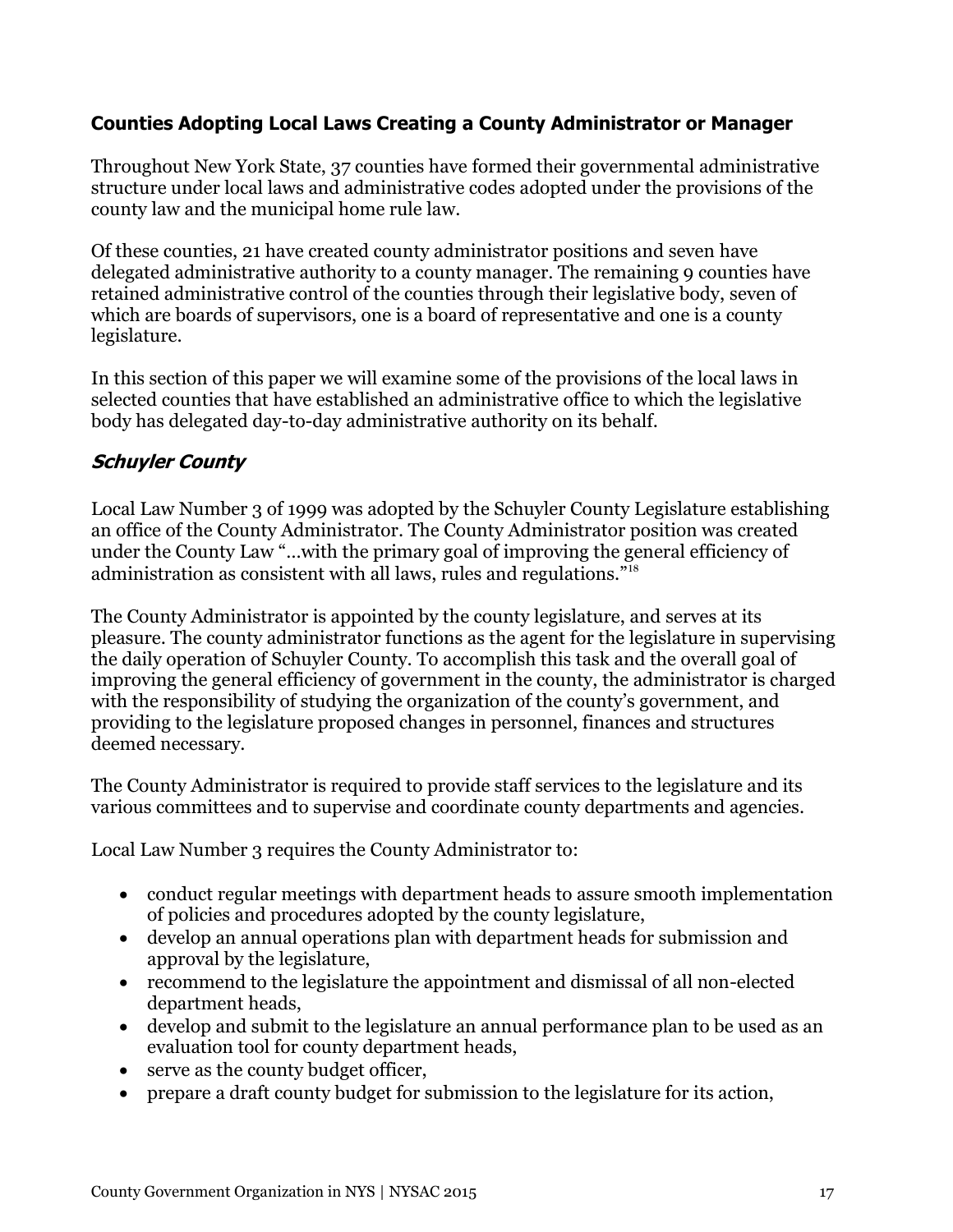- establish budgetary controls and monitor expenditures,
- report to the legislature on financial status of the county on a periodic basis,
- assist all department heads in the initiation and preparation of grant requests as approved by the legislature,
- prepare data and analysis to be utilized by the legislature in policy discussions,
- participates in collective bargaining as a member of management team,
- develop data and advise the legislature on the impact county actions have on the tax base and economic development goals established by the legislature, and
- serve as the legislature's liaison and represent its interests with political subdivisions and state and federal officials.

The local law also states that nothing in the local law shall "…divest or curtail the power of any elected or appointed official nor constitute an impermissible delegation of legislative authority."**<sup>19</sup>**

An amendment to the procedures of the legislature, passed as Resolution 99 in 2004, further clarified the relationship between the County Administrator and the Legislature. Under the modified procedures, the County Administrator is designated as having the operational control of all county departmental matters, except those that are of a purely legislative nature. These specific powers are retained by the legislature, which also provides general oversight through its committee structure in conjunction with the county administrator. Within the resolution, general oversight is defined as "….guidance and review at the general policy making level."**<sup>20</sup>**

The County Administrator represents all county employees before the legislature and is responsible for mediating and resolving complaints against county employees in conjunction with the Human Resources Manager and legal counsel. The Administrator may involve the appropriate legislative committee in resolving complaints at the administrator's discretion.

The County Administrator reports only to the Chair of the Legislature and is not directly responsible to the legislative committees.

# <span id="page-17-0"></span>**Yates County**

The Yates County Legislature adopted Local Law No. 1 of 1987 creating a position of county administrator recognizing its "...responsibility in providing an efficient and accountable administrative government that provides for a clear delineation of responsibility and authority between the legislative function of the county legislature and that of the county government structure."<sup>21</sup>

The county administrator was established as a representative of the legislature responsible for the overall administration of county government, and provides staff services to the legislature. The administrator is directly responsible to the legislature and is responsible for implementing the policies and programs adopted by it.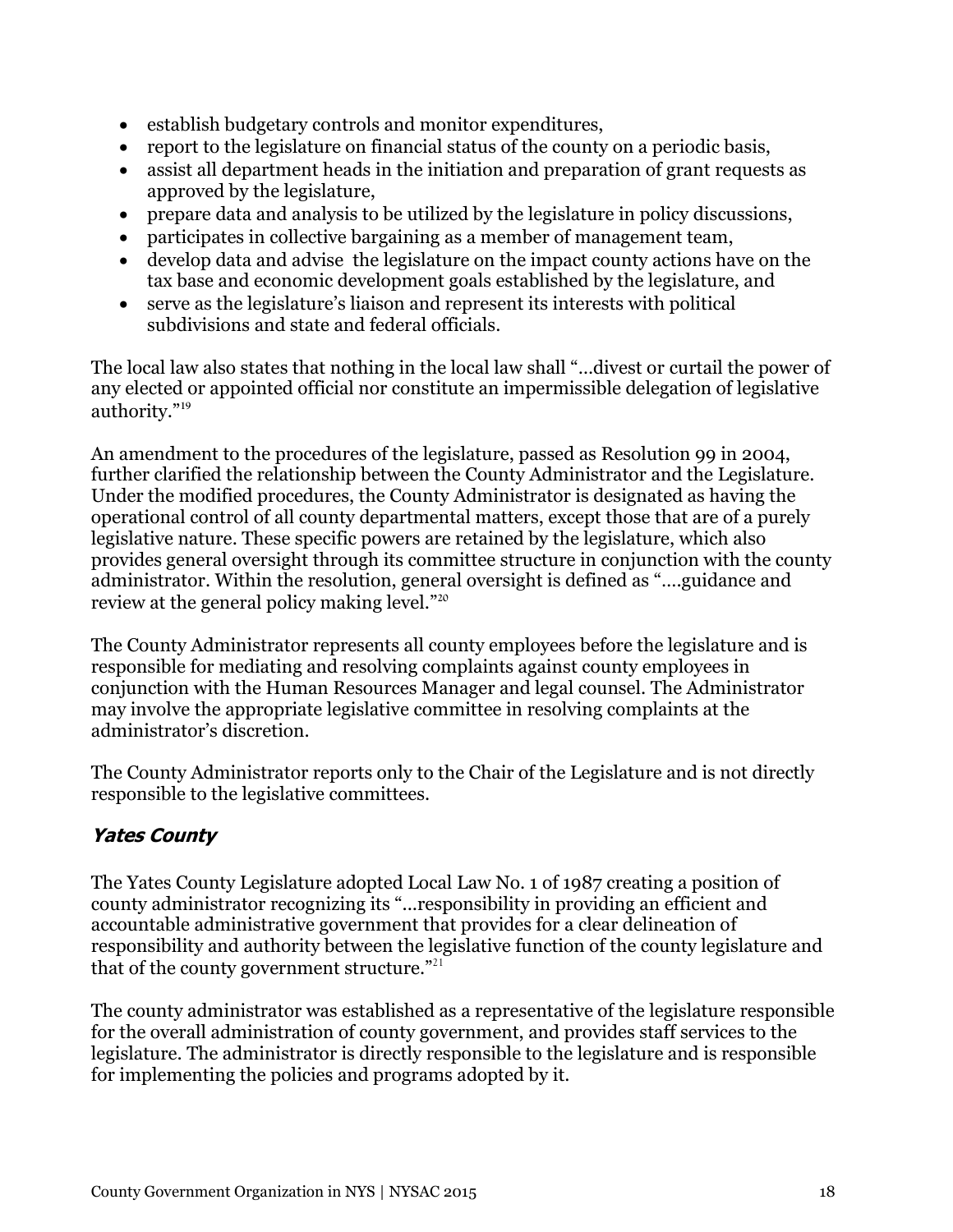The county administrator is authorized to appoint all county department heads and staff assistants in the office of the county administrator, with the approval of the legislature. The administrator is also empowered to select all employees working in departments under the direct supervision of the administrator. This authority can be delegated to a department head at the discretion of the administrator.

The administrator is also granted authority to layoff, suspend or remove any county employee upon approval of the legislature and in accordance with applicable Civil Service statutes. This authority can only be exercised following consultation with the County Attorney and the County Personnel Officer.

The specific duties and powers of the administrator are delineated in the local law, including the following. $22$ 

- implementing and enforcing all local laws, legalizing acts, ordinances and resolutions adopted by the legislature
- attending all meetings of the legislature and its committees, offering recommendations on proposed actions when appropriate
- preparation of the annual county budget in conjunction with the elected county treasurer, in the capacity as county budget officer.
- providing recommendations for action on the proposed budget by the county legislature
- implementing administrative policies that may be required to carry out the actions of the legislature
- performing specific tasks and developing resolutions for the legislature as directed by the Legislature's Standing Committee of Government Operations. The administrator is not to perform any actions requested by an individual legislator or group of legislators
- approving organization and staffing within specific county departments as provided for in the budget adopted by the legislature
- participating in collective bargaining negotiations as authorized by the legislature
- conducting an annual evaluation on the performance of county department heads and making recommendations to the legislature on their annual salary and benefits
- executing contracts in the name of the county as authorized by resolution of the legislature
- conducting regular meetings with department heads and other agencies as appropriate

The county administrator is also empowered to exercise general supervision over all county institutions and agencies, coordinate administrative activities of the county and unify the overall management of county affairs.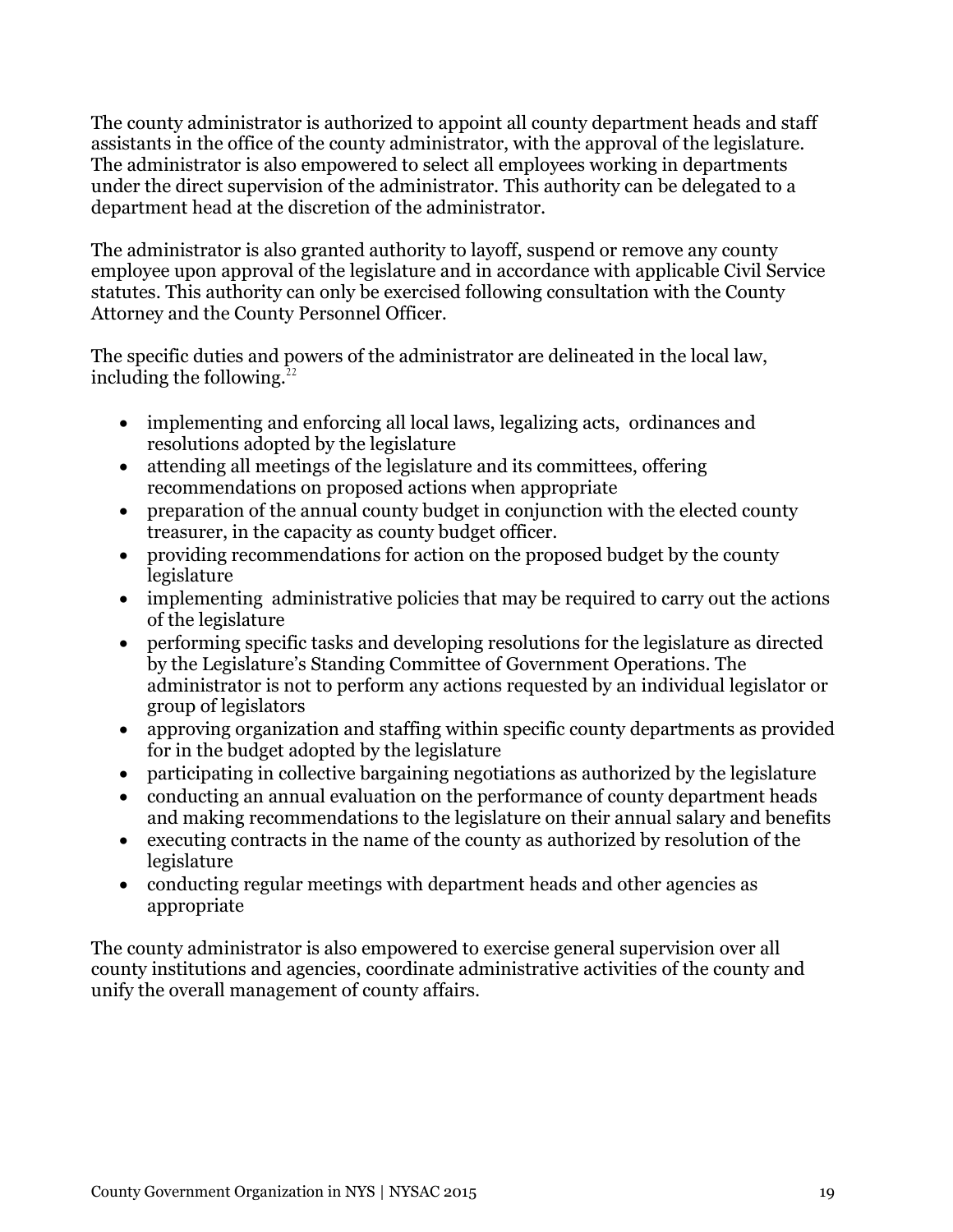## <span id="page-19-0"></span>**Livingston County**

The Livingston County Board of Supervisors adopted Local Law No. 3 to create the position of County Administrator at a regular meeting of the Board of Supervisors in August of 1988.

The Board of Supervisors created the position under Section 204 of the County Law,<sup>23</sup> which empowers a board of supervisors to create positions of employment within the county by local law.

The County Administrator was created to be the chief administrative officer of Livingston County, under the supervision, direction and control of the board of supervisors, serving at its pleasure. The heads of all administrative units and agencies were directed by the board of supervisors to cooperate with the county administrator and provide whatever assistance and information the administrator may request

The duties of the County Administrator as included in Local Law No. 3 of 1988 adopted by the Board of Supervisors include: $^{24}$ 

- appointing assistants in the office of the administrator as authorized by the Board of Supervisors,
- Coordinating administration of all units of county government in accordance with policies established by the board of supervisors,
- Supervising and administering the county's central services,
- providing recommendations to the Board of Supervisors on all county department heads for their appointment by action of the Board,
- serving as chief budget officer of the county,
- preparing the annual operating budget and capital plan of the county for submission and adoption by the board of supervisors,
- acting as purchasing agent for the county and overseeing the maintenance and management of county property under the policies adopted by the board of supervisors,
- attending all meetings of the board of supervisors and its committees and conducting any research or providing any information the board of supervisors may request,
- reporting annually to the board of supervisors on the activities and performance of county departments under the administrators supervision,
- having any and all powers deemed necessary for the administrator to exercise and perform the duties and functions delegated by the Board of Supervisors, and
- performing any other duties and responsibilities delegated to the County Administrator by any local law, administrative code or resolution adopted by the Board of Supervisors.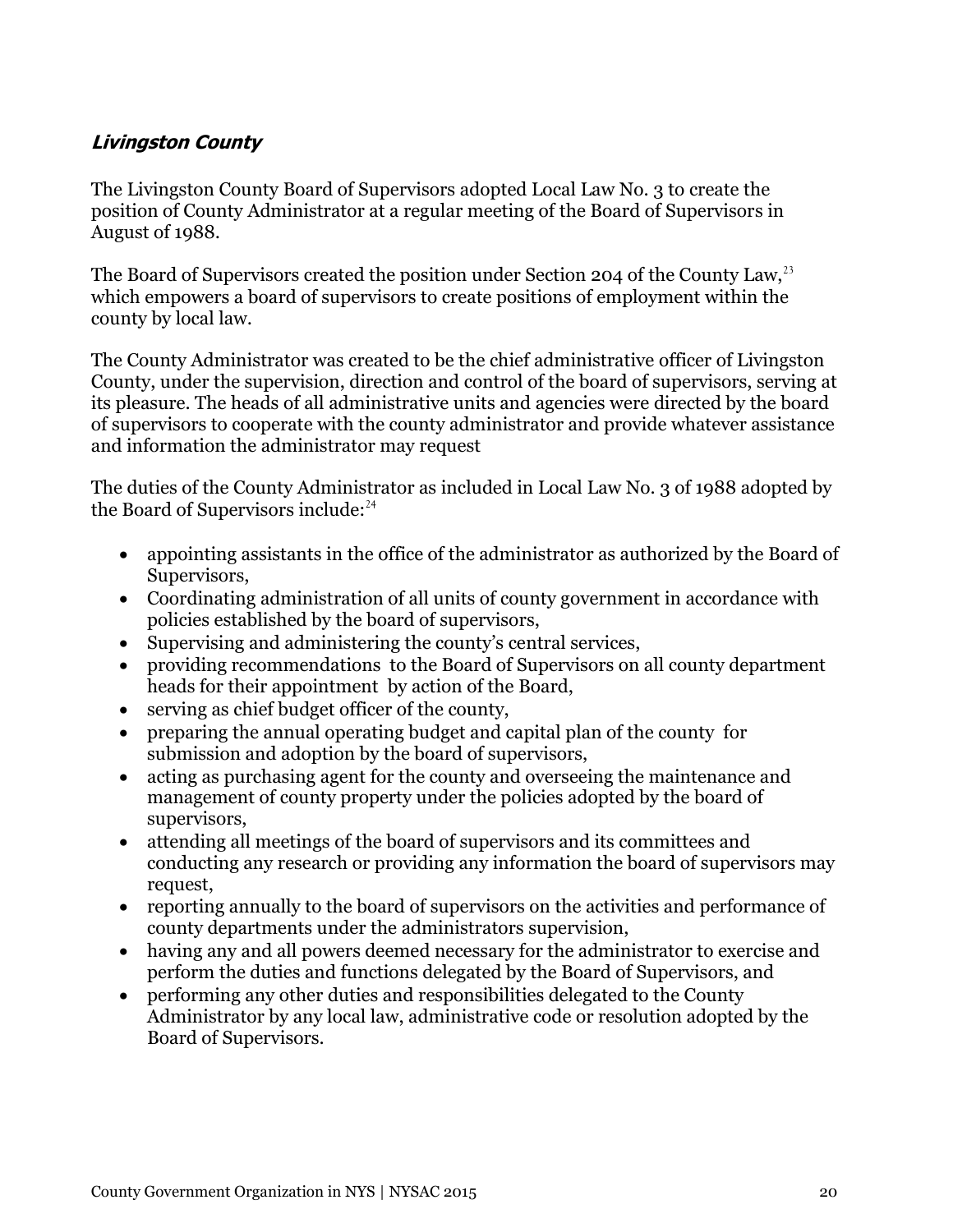The local law establishing the position contains the proviso that nothing in the law shall be construed to modify, diminish or abolish any power, duty, or authority of the board of supervisors or any other elected official.

# <span id="page-20-0"></span>**Seneca County**

The Seneca County Board of Supervisors adopted Local Law No. 7 in 1995, as amended by Local Law No. 4 of 2001, to create the position of County Manager to serve as the Chief Administrative Officer of Seneca County under the direct supervision of the Board of Supervisors.<sup>25</sup>

The County Manager is charged with the overall administrative operation of Seneca County government with the Board of Supervisors retaining final administrative authority. The county manager is also the sole budget officer of the county. The County Manager provides all staff services to the board of supervisors, the chairperson of the board and the committees of the board.

The duties detailed in the local law creating the county manager position include the following.<sup>26</sup>

- selecting and appointing staff as authorized by the Board of Supervisors
- preparing the annual county budget for adoption by the board of supervisors and providing appropriate budgetary controls
- authorizing the transfer of funds not to exceed \$10,000 within the budget, in the capacity as chief budget officer, and transferring of personnel. Any transfer is reported to the Board at its next regular meeting
- making recommendations to the appropriate jurisdictional committee of the Board or the Chair of the Board, on the appointment of all heads of county government departments or agencies not appointed by an elected official
- working in conjunction with and coordinating the activities of county departments to efficiently implement the directives of the board of supervisors
- having general supervision of all county departments, units or agencies and their employees
- determining duties to be performed by county employees not defined by law
- transferring employees temporarily from one department to another in consultation with the county personnel officer
- assisting the board of supervisors in evaluating proposals before it and providing recommendations on suggested courses of action
- providing for the enforcement of all local laws, legalizing acts, ordinances and resolution of the board of supervisors and promulgating administrative regulations required to implement them
- overseeing collective bargaining with negotiating units representing county employees
- resolving all personnel grievances
- serving as liaison and representing the board in contacts with political subdivisions and state and federal officials in conjunction with the board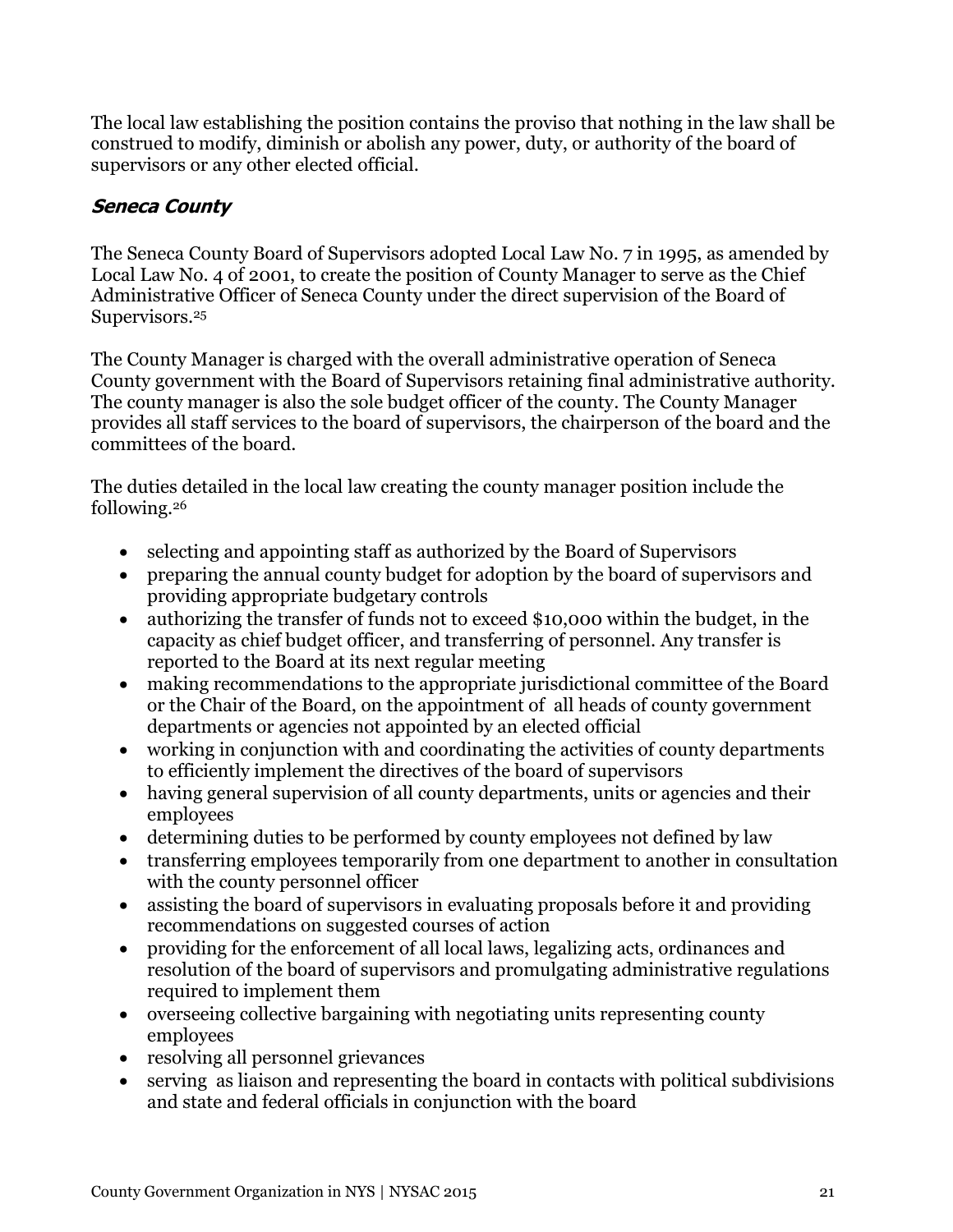The local law also contains a "No Divestiture of Powers or Duties of the Board of Supervisors" clause, which stipulates that nothing in this local law should be construed as divesting the Board of Supervisors of any of its powers or duties.

## <span id="page-21-0"></span>**Qualifications of a County Manager / County Administrator**

The minimum qualifications established for a county manager or administrator position vary from county to county. Several counties have established minimum qualifications for these positions within the body of the local law or charter creating the position.

## <span id="page-21-1"></span>**Sullivan County**

Under the Sullivan County Charter, the County Manager serves at the pleasure of the legislature. A two-thirds majority vote of the legislature is required to hire the county manager, but only a simple majority vote of the legislature is required to remove the manager<sup>27</sup>. By resolution, the board may authorize the Chair of the legislature to execute a written contract with the county manager for a term of up to by not exceeding one year beyond the term of the current elected county legislators (a maximum of 3 years). The County Manager can hold no other political or public office.

The County Manager must possess a Master Degree in Public Administration or an appropriate equivalent degree from an accredited college or university and a minimum of five years employment experience in a government administrative post.<sup>28</sup>

The County Manager is required to become a resident of Sullivan County within 6 months of accepting employment and remain so throughout the term of employment.

The County Manager is subject to a written performance evaluation & review by the legislature each year, which becomes part of his permanent record.

## <span id="page-21-2"></span>**Yates County**

The local law creating the County Administrator in Yates County details the requirements for the person holding the title of County Administrator. The County Administrator is directly responsible to and serves at the pleasure of the Yates County Legislature. The person filling the position is required to be qualified by formal training in public administration, finance or related fields. The County Administrator is required to be a resident of the county during the 4-year term of employment.

The Minimum Qualifications are either:<sup>29</sup>

- ten years of full-time experience in a responsible management position in private or public business, or
- possession of a Bachelors Degree from an accredited college or university and 6 years of responsible management experience, or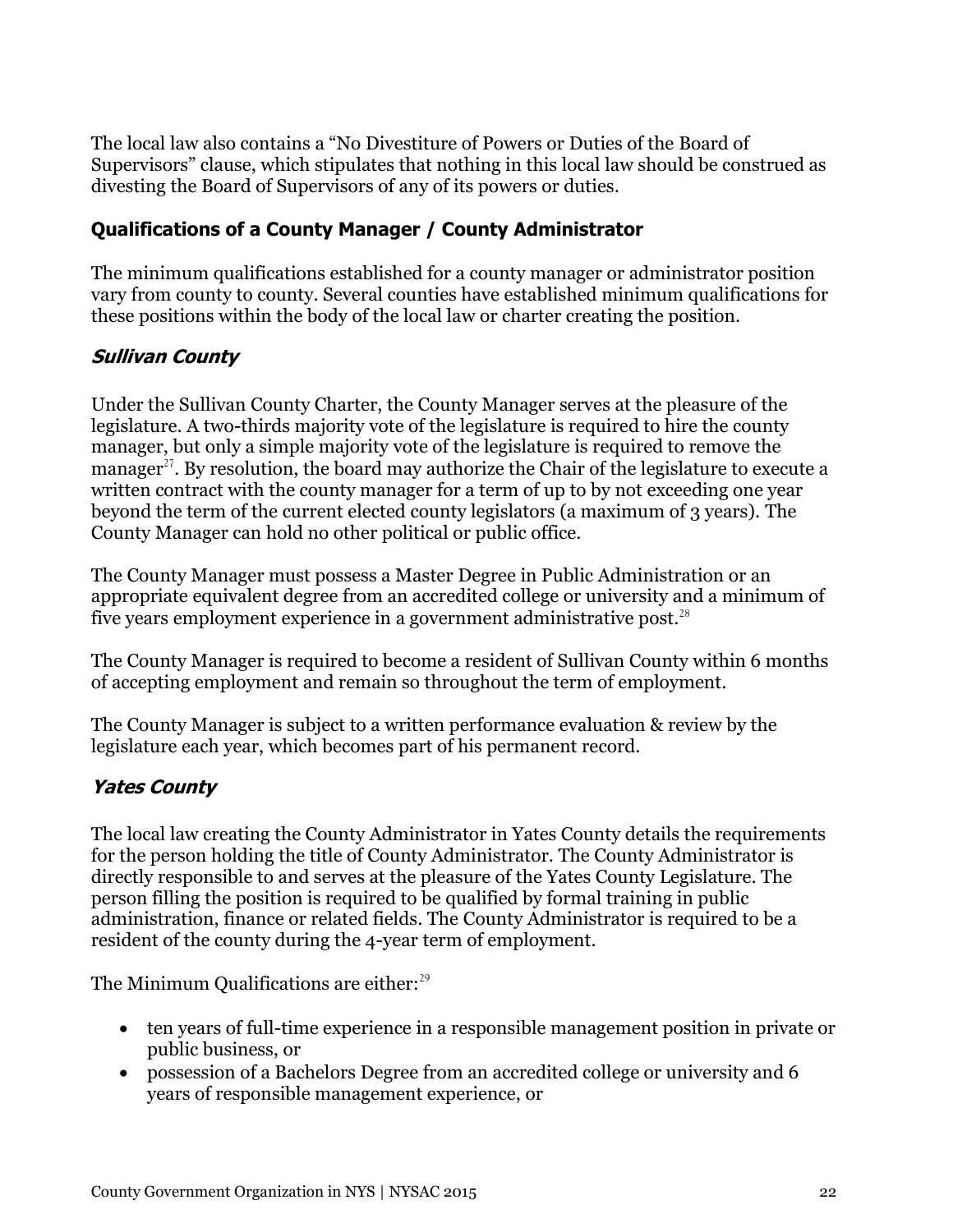- a Masters Degree in Public Administration or Business Administration or a closely related field and 4 years of responsible management experience, or
- an equivalent combination of education, training and management experience.

The County Administrator can hold no other public or political office and is a full-time employee of Yates County.

## <span id="page-22-0"></span>**Schuyler County**

The Schuyler County legislature adopted Local Law No. 3 of 1999 creating a County Administrator position as the chief administrative Officer of the county serving at its pleasure of a 4-year term

The County administrator must possess the following minimum qualifications:  $30$ 

- A Bachelors Degree in Business or Public Administration and 3 years of management experience in public administration, and
- Such other qualifications as may be required for the responsibilities of the office

The person hired by the County Legislature to become County Administrator must become a resident of the county within 90 days and remain so during the term of office.

#### <span id="page-22-1"></span>**Seneca County**

The Seneca County Board of Supervisors adopted Local Law No. 7 in 1995 to create a position of county manager, serving as the chief administrative officer of Seneca County on behalf of the Board of Supervisors for a term of four years. The Board of Supervisors retains final administrative authority.

If a position becomes vacant, the Board of Supervisors will appoint a new manager for the length of the unexpired term.

The Minimum Qualifications for the position as included in the local law are:<sup>31</sup>

- a Masters in Public Administration or Business Administration or equivalent degree and have 4 years full-time management experience, or
- a Bachelor's Degree in a business related field and 6 years of full-time management experience, or
- Ten years full-time management experience, or
- An equivalent combination of education and experience

The County Manager must become a resident of the county within 90 days and remain a resident for the entire term of office.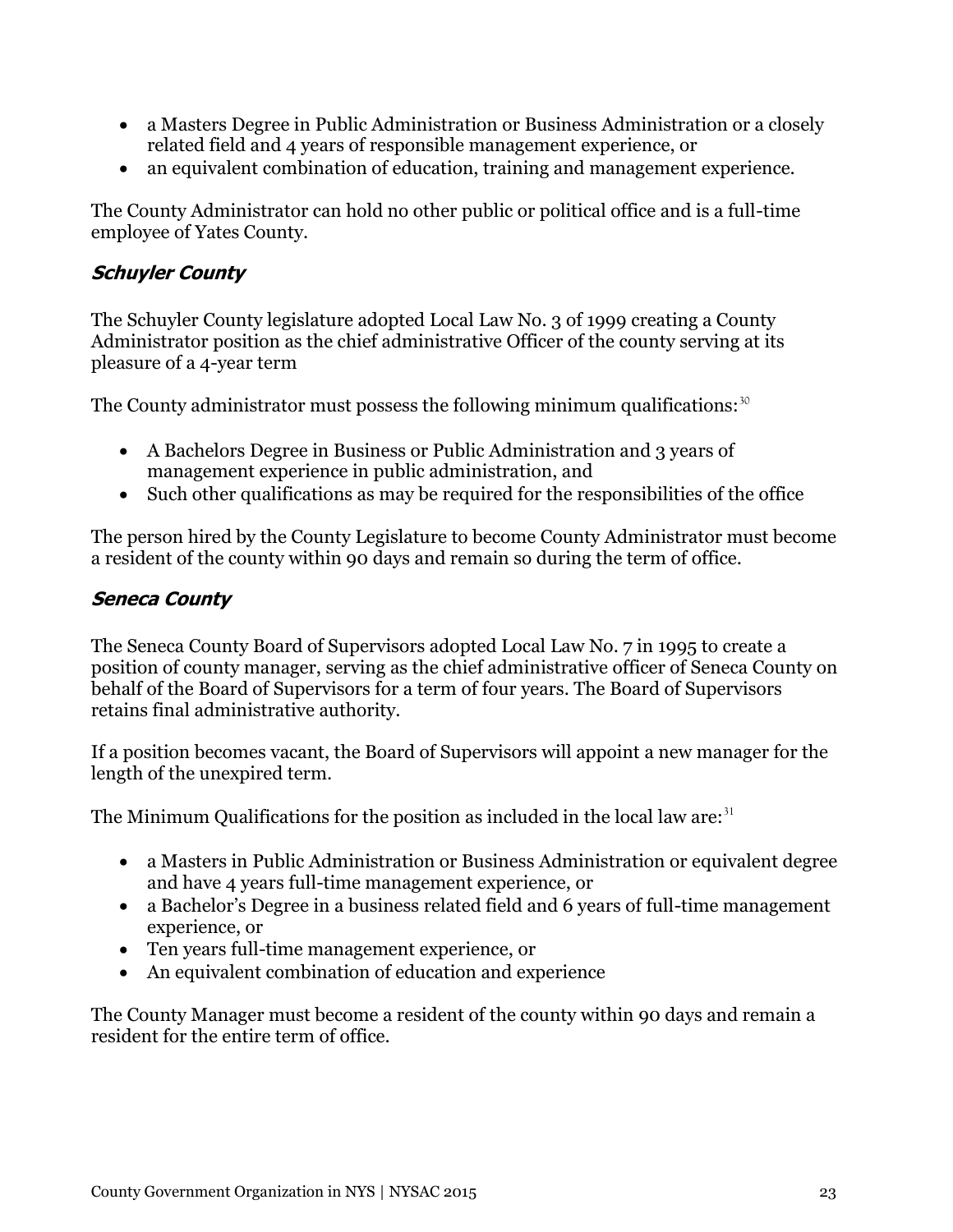#### <span id="page-23-0"></span>**Counties with Legislative Administration**

The chair of the county legislative body, serves as the chief administrative official in 9 of New York's counties, eight of which are boards of supervisors, one a board of representatives and one a county legislature.

The member of the legislative body may serve two distinct functions, as an elected Supervisor in charge of the administration of a town government and as a county official, by their participation in a Board of Supervisors. The Boards may have a mix of representatives, including Town Supervisors and Supervisors who represent wards in cities as a county supervisor but have no other local government function.

One-person, one-vote federal court decisions in the early 1960's established a mandate that affected counties adopt legislative voting procedures to meet the requirements of the court decisions. Counties adopted either a "weighted voting" method, which takes into consideration each supervisor's relative share of the county's population, or a district method, in which legislative or representational districts were established of equal population. $32$ 

Each of the counties utilizing a system of legislative administration, have unique procedures and processes for administration of county government. The main similarity between them is that the chair of the legislative board, as elected by its membership, has been delegated administrative responsibilities on behalf of the board subject to their approval. The chair retains full voting authority on the legislative board with the same duties and responsibilities of every other member.

These legislative bodies also utilize a "strong committee" system, with committees of the body being delegated overall responsibility for policy direction and oversight of county departments.

## <span id="page-23-1"></span>**Otsego County**

The county's legislative body is a board of representatives from specified districts. It has established the following committee structure to oversee its county operations on behalf of the Board of Representatives.

- Public Works
- Intergovernmental Affairs
- Human Services
- Public Safety & Legal Issues
- Health, Education and Agriculture
- Otsego Manor (County Nursing Facility)
- Solid Waste
- Administration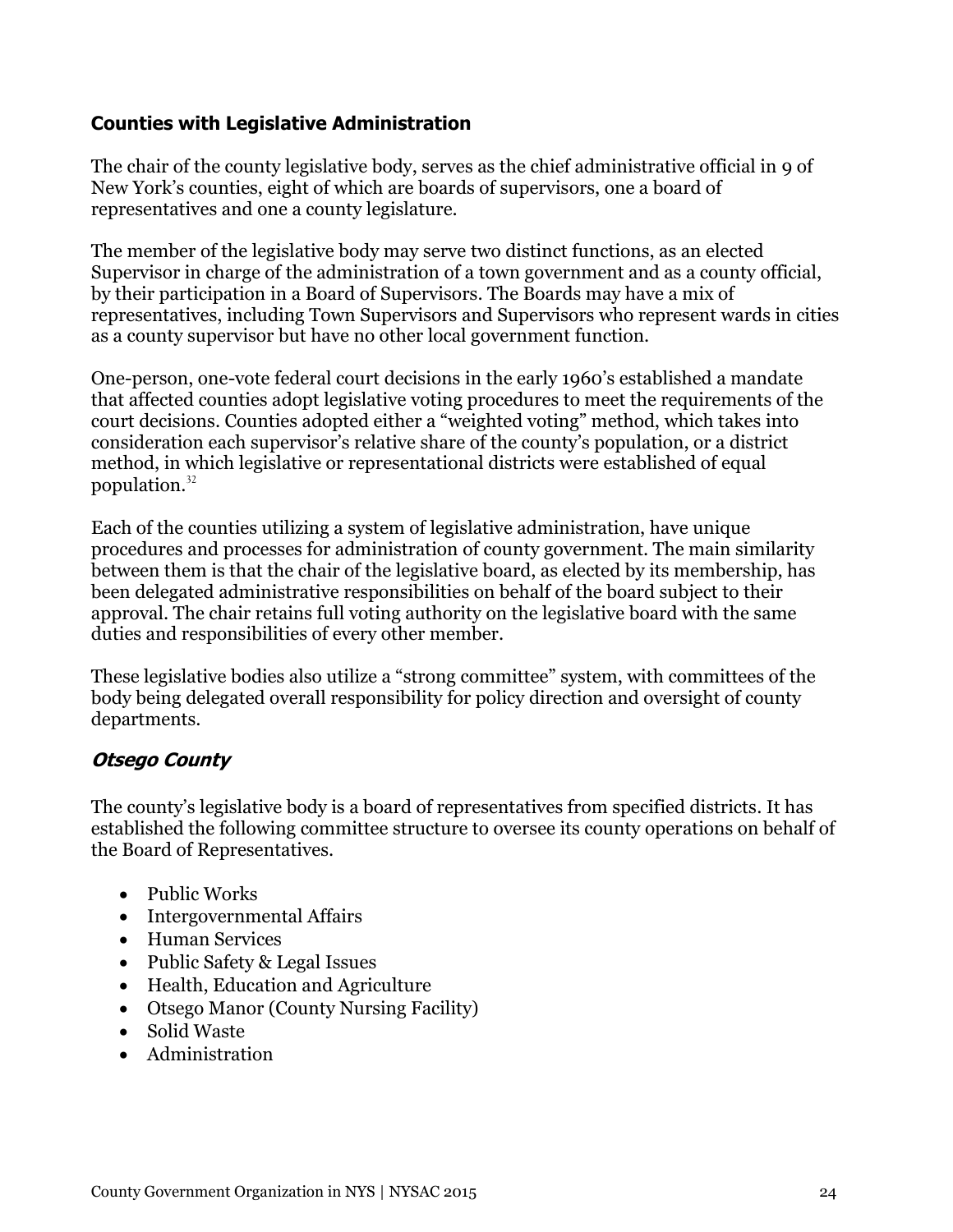The Board of Representatives has also established a Special Committee on Negotiations, to oversee collective bargaining between the county and its employees.

#### <span id="page-24-0"></span>**Schoharie County**

The county's Board of Supervisors form of legislative body has formed the following standing committees.

- County Buildings & Purchases
- Extension Agriculture, Conservation
- Finance/Solid Waste
- Highway, Transportation
- Historical, Planning and Promotion, Youth
- Law Enforcement, Judicial
- Personnel
- Public Health
- Rules and Legislation, Elections
- Human Services
- Emergency Management
- Flood Control

#### <span id="page-24-1"></span>**Cayuga County**

The county's legislative body has been established as a County Legislature from specified districts, has adopted the following standing committees of the legislature.

- Ways & Means
- Public Works
- Health & Human Services
- Government Operations
- Planning & Economic Development
- Judicial & Public Safety

Although there are basic similarities in the types of standing committees established by each of the legislative bodies, each county has adopted unique committee structures that fit their particular needs and local conditions.

#### <span id="page-24-2"></span>**Role of the Chair**

Through local law, many counties have outlined the role the chair plays in the administrative affairs of the county, acting on behalf of the legislative board. Generally these additional powers and authorities are delegated to the chair subject to the approval of the legislative body and under the proviso that the delegation of authority is not construed to divest the legislative body of any of its functions, powers and duties. Although some day-to-day administrative powers are delegated to the chair, the legislative body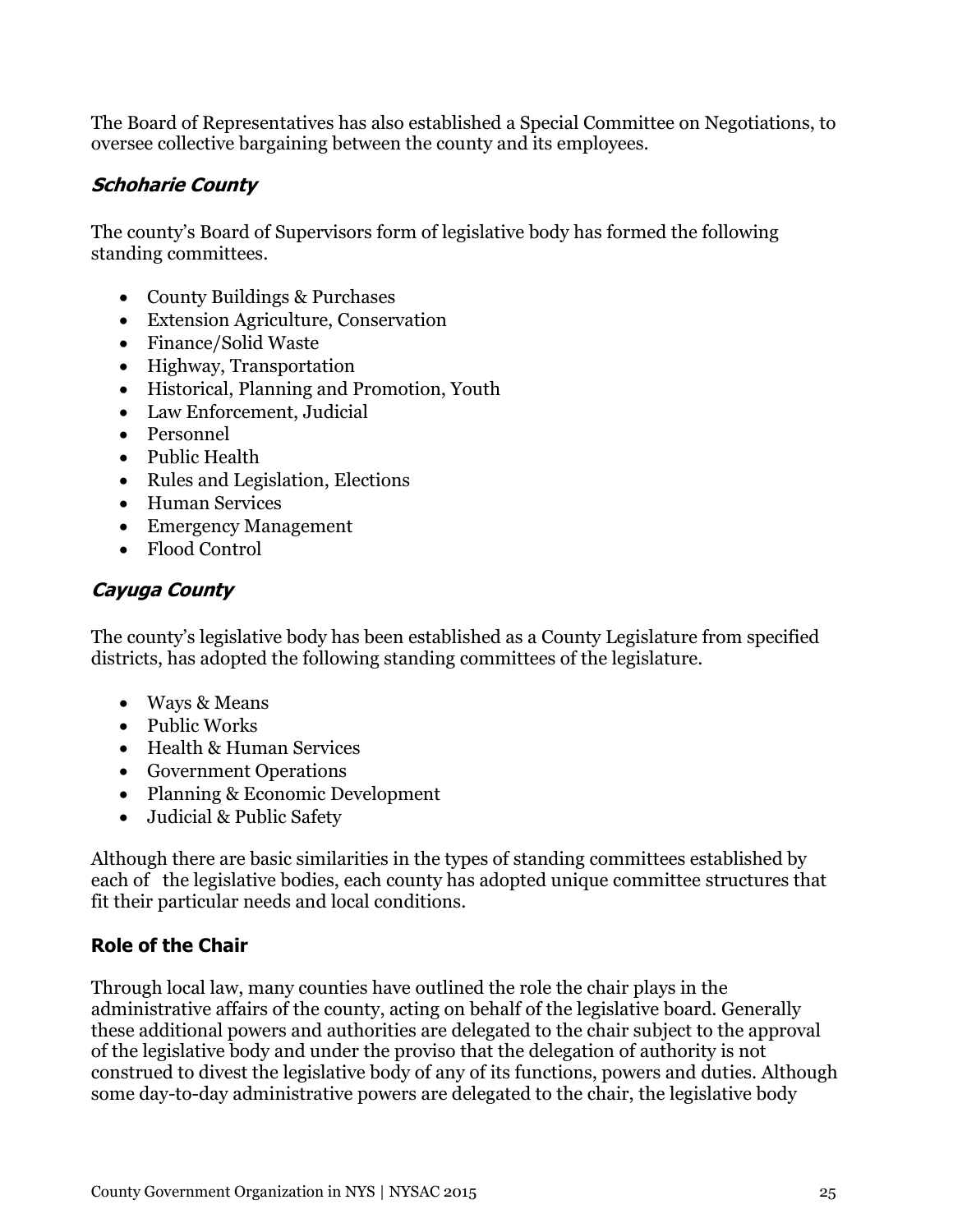retains full final authority and responsibility for the operation of governance within the county.

Besides their statutory authority to preside over all meetings of the legislative body, the chairs are often given the authority for:

- appointing chairs of legislative committees to oversee county departments,
- serving as ex-officio member of all committees,
- executing contracts on behalf of the county as approved by the legislative body,
- appointing department heads, with the approval of the legislative body,
- coordinating the activities of county departments and agencies, in conjunction with legislative committees formed to provide oversight, direction and adoption of county policy,
- participating in labor contract negotiations, in conjunction with committees of the legislative body formed for the specific purpose of collective bargaining,
- serving as liaison for the legislative body with other political representatives and sub-divisions, and
- appointing staff to assist the chair in the administrative affairs of the county, as approved by the legislative body.

Several counties provide for an administrative assistant to the chair of the legislative body to assist them in general management activities of the county. The administrative assistant may also assist the chair in performing functions relating to the chair's role as presiding officer of the legislative body. This functional responsibility can be provided by the Clerk of the Legislative Body elected by it at its organizational meeting or by an appointed administrative assistant to the chair.

# <span id="page-25-0"></span>**Changing County Administrative Format**

All Counties have the authority to change the format of county government administration under the provisions of the municipal home rule act. The actions that must be carried out differ, if the county has been organized under the provisions of the county charter law, or under the provisions of the county law and municipal home rule law.

The 21 counties in New York State that have adopted a charter under the provisions of the county charter law, are required to adopt, abolish or amend the provisions of their charter, through legislative action or petition of the voters followed by mandatory public referendum on the proposed charter change. This procedure will be fully spelled out in the section entitled "Adopting a County Charter" beginning on page 29 of this paper.

The remaining 36 counties have established their local administration through local law and resolutions, and are not subject to the same requirements as those counties that have adopted a county charter. Every local government is empowered to "…adopt and amend local laws not inconsistent with the constitution or not inconsistent with any general law."**33**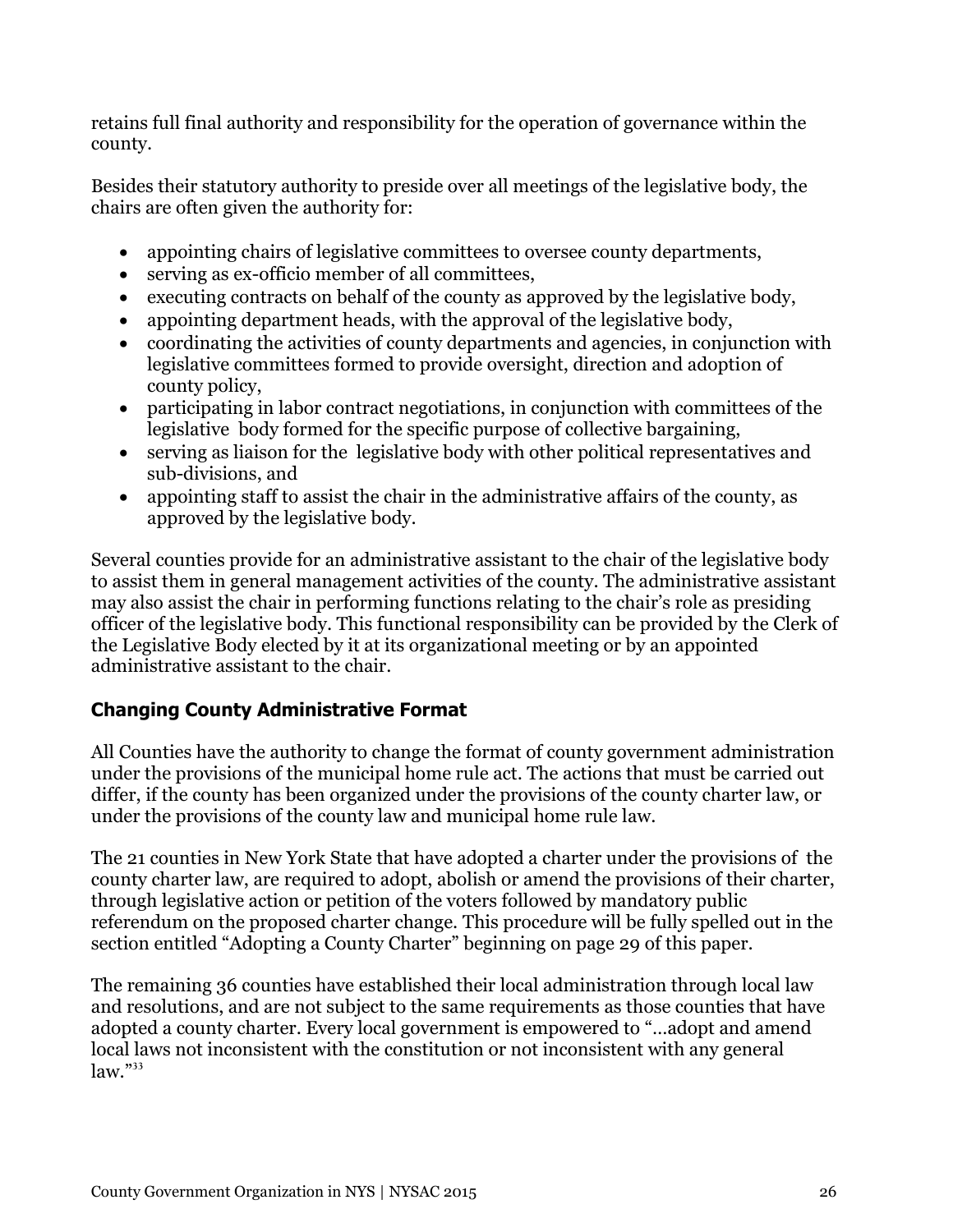A Local Law adopted by the county legislative body created all of the positions of county manager and administrator created in the non-charter counties featured in this paper.

The Municipal Home Rule Law gives counties the ability to enact a local law "relating to the powers, duties, qualifications…of its officers and employees."**<sup>34</sup>** Since each of the positions created by the respective legislative bodies, had certain administrative duties delegated to them, with the legislative body maintaining final administrative and overall authority, the creation of this position did not require a mandatory referendum since the local law did not diminish, curtail or transfer any power vested in an elected official.

This position was clearly stated in an informal opinion of the New York State Attorney General issued in 1995.**<sup>35</sup>** In this opinion, the attorney general was reacting to a request from a county attorney asking if a board of supervisors in a non-charter county was empowered to create the position of county administrator by local law, and not be subject to mandatory referendum.

The Opinion concluded,"...that a county board of supervisors in a non-charter county may by local law establish the position of county administrator. Further if the local law does not transfer, curtail or abolish the powers of an elective officer, it would not be subject to mandatory referendum."

New York State does not have statutes allowing initiative and referendum for public vote on most topics. The state legislature has carefully limited the authority of local governments to conduct public referendum. Numerous court decisions and opinions of the attorney general have upheld that a local government cannot conduct a public referendum on any subject without specific state authorization to do so.

The local Government handbook published by the New York Department of State states this point very clearly.

"On the principle that voters elect government officials to make decisions on their behalf, government officials are not given broad authority to delegate decision making back to the electorate. Case law stipulates that all local government must find specific authority, either in the constitution or state law, to conduct an official referendum on any subject and in the absence of such authority it may not conduct a referendum. A local government may not spend public monies to conduct a so-called 'advisory referendum', that is one conducted to gather public opinion on a particular matter unless state law specifically authorizes it."**<sup>36</sup>**

Changes in the format of the administrative functions of county government may be adopted by local law as long as the creation of an administrative position within the county does not divest an elected official of functions, powers or responsibilities.

Powers that have been delegated by a legislative body and then amended by the passage or repeal of a local law, do not divest an elected official of any function, power or responsibility, since the legislative body retained final authority even though certain duties were delegated to be performed on its behalf.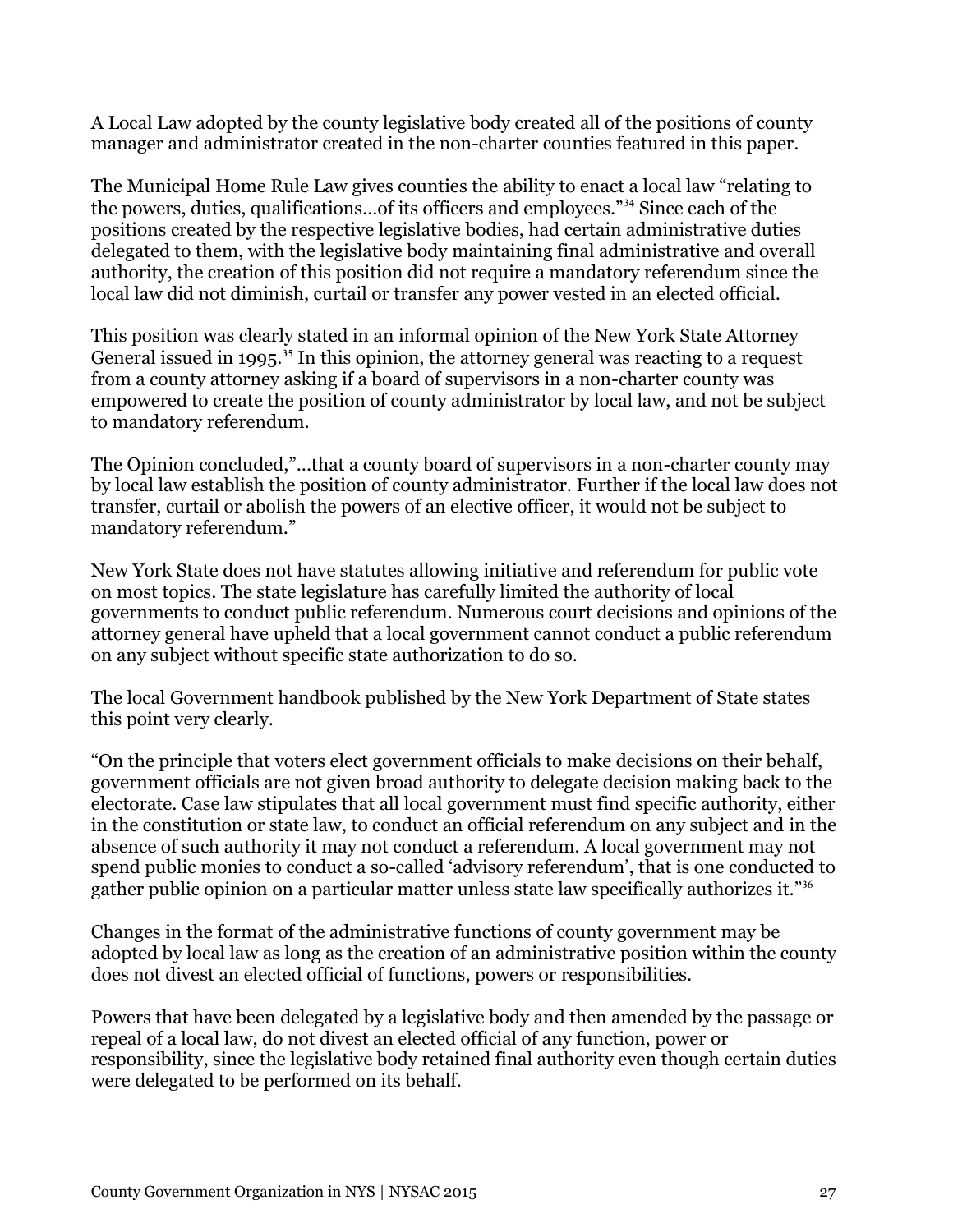Proposed changes in county administrative functions, which create or abolish an elected post, change the number of members of a county-wide legislative body or re-district the areas they represent, are subject to mandatory referendum of the voters.

# <span id="page-27-0"></span>**County Charter Law**

Article 4 of the Municipal Home Rule law is devoted to the procedures for the adoption of county and city charters. Part 1 of this article is designated the County Charter law and details a county government's power to adopt and amend a charter.<sup>37</sup> This Article delineates the provisions that may be included within the charter, spells out the procedures for its adoption, places certain limitations and restrictions on the provisions of a county charter and explains the state legislature's intent on the adoption of this article of municipal home rule law.

All counties are empowered to develop, amend or repeal a county charter under the provisions of the County Charter law, in accordance with the provisions of the state constitution and other applicable state laws including those detailed in Article 2 of the Municipal Home Rule statutes which grants local governments their authority to adopt local laws.

A county charter establishes the structure of the county government and explains how it is to function. It may also provide for the election or appointment of county officers, as long as an elected legislative body that "…shall determine county policy and exercise such function as may be assigned to it" is maintained under its provisions.

A county charter must provide for the powers of the legislative body for legislation and budgetary appropriations, the duties functions and powers of county officials and the equalization of real property taxes under standards adopted by the New York State Legislature.

A county charter may, but is not required to, address such issues as:  $38$ 

- the assignment of executive or administrative functions to an elected or appointed official,
- empowering a county-wide elected official, typically a county executive, to veto actions of the legislature and provide procedures for legislative override,
- providing for an administrative code, and
- providing for the termination of the terms of office of existing officers.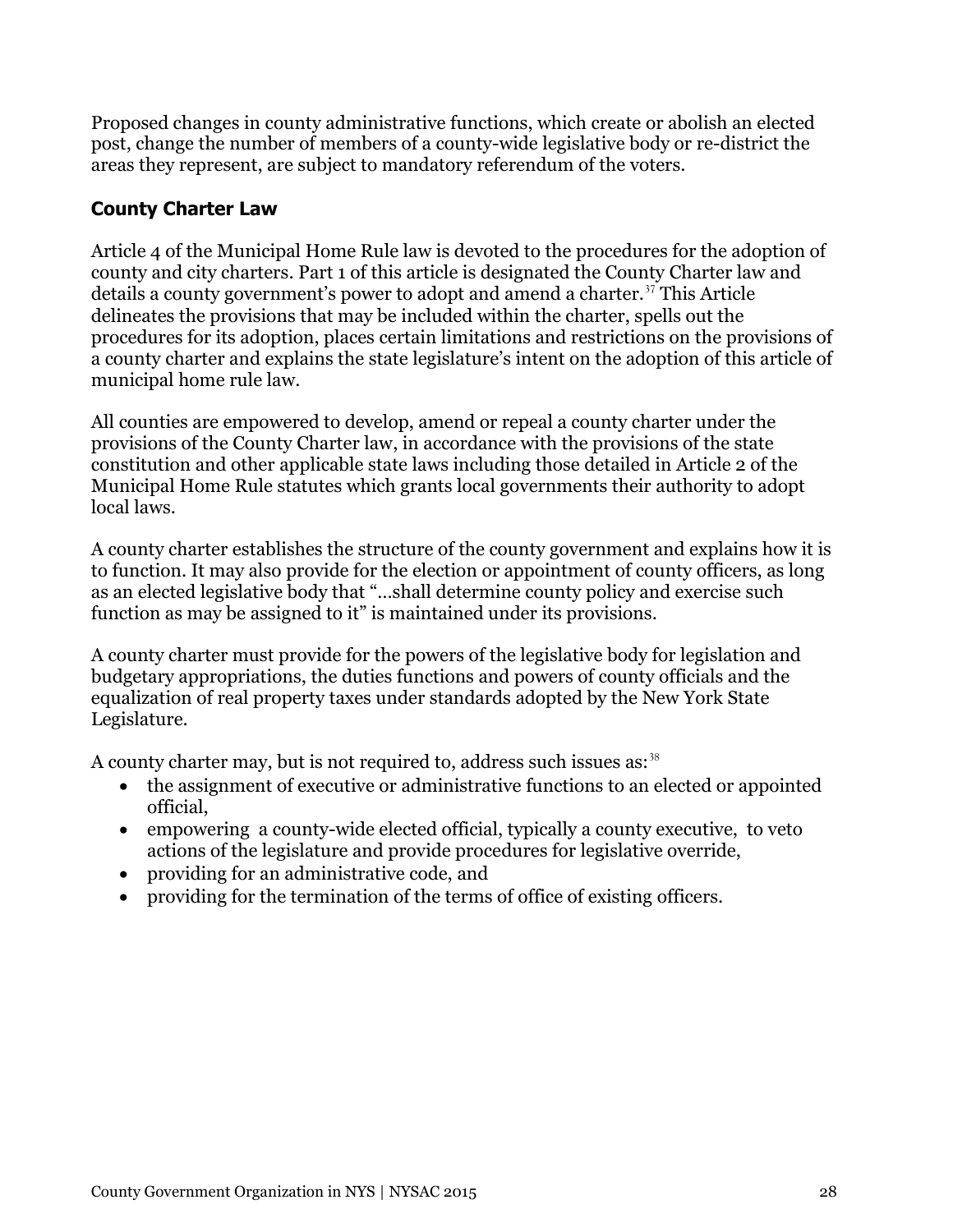## <span id="page-28-0"></span>**Limitation on County Charters**

The state legislature imposes several limitations on what counties can include in a charter or charter amendment unless they are specifically authorized by state statute. A county charter cannot contain provisions relating to:  $39$ 

- taxation of state property or property of its agencies,
- provision of exemptions from taxation,
- assistance by the state to any unit of local government,
- the division of the county into 2 or more counties or provisions relating to the abolition of any unit of local government,
- the levels of compensation to members of the judiciary fixed by the legislature, or
- superseding of any general or special law enacted by the state legislature.

## <span id="page-28-1"></span>**Adopting a County Charter**

There are two ways that a process to adopting a county charter can be initiated: through the adoption of a resolution by the county legislative body or through a petition process filed by county voters with the clerk of the legislative body.

The county legislative body may adopt a resolution calling for the drafting of a county charter. The legislature is empowered to draft a proposed county charter under its direct supervision, delegate the responsibility to a committee of the board or through a charter commission established and appointed for the purpose of drafting a county charter by resolution of the board.**<sup>40</sup>**

The voters of the county can initiate the process by filing a petition with the clerk of the legislative board containing the signatures of at least 10% of the total number of voters in the last gubernatorial election asking that the board establish a charter commission.**<sup>41</sup>** If the legislative body of the county does not adopt a resolution forming a charter commission on its own accord within three months of the petitions' filing with the clerk of the board, the board is required to submit the question to the voters by referendum on whether or not to establish a charter commission. This question must be posed to the voters at the next general election occurring not less than five months from the petitions' filing.

If the voters approve the formation of a charter commission, the board must appoint one within two months of the public referendum.

A new county charter or an amendment to an existing charter adopted by the legislative board will not take effect until it has been approved by the voters through referendum.**<sup>42</sup>** The referendum on the charter or amendment of an existing charter can be held at the next general election or at a special election called for the specific purpose of adopting the charter or amendments. The election should occur not less than 60 days after the adoption of the proposed charter or amendment by the legislative board.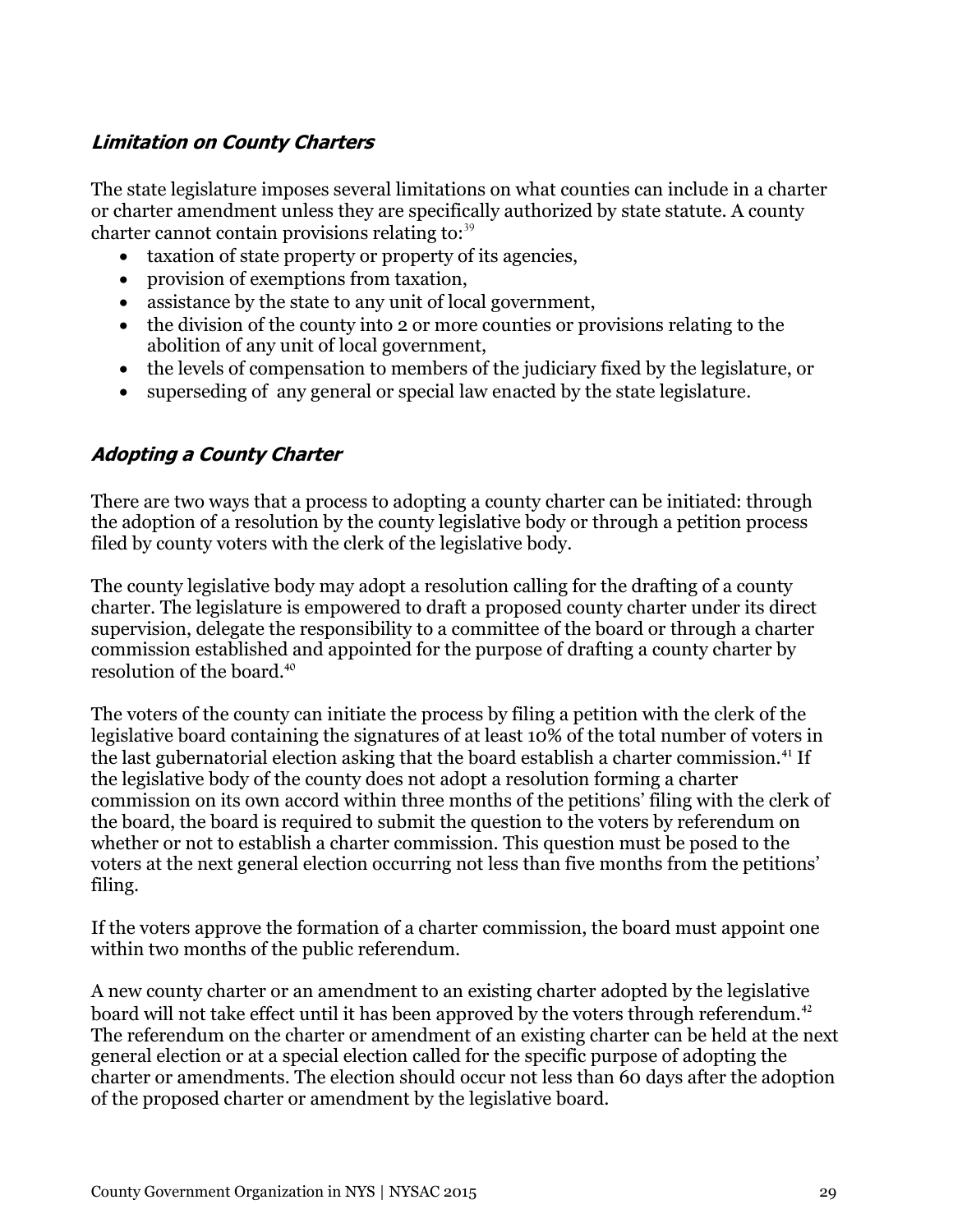If the provisions of the charter call for the transfer of the duties or abolition of an office, department or agency of a city, or town to a county, the referendum must receive the majority of the voters cast in the cities and areas of the county outside the cities, taken as two separate whole vote tallies. If the charter also transfers powers of a village to the county, all affected villages must also approve the charter as well.**<sup>43</sup>**

Upon adoption of a charter, all local laws adopted by the county must be consistent with the terms of the adopted county charter.

#### <span id="page-29-0"></span>**Counties Organized Under County Charter Law**

County Charters lay out the duties and responsibilities of elected officials, provide the framework under which the county will function and provides, in most cases, a listing of the duties of county offices and appointed department heads.

To illustrate the differences and similarities contained in the 21 adopted county charters in New York an examination of charters creating an elected county executive, and those creating the position of county manager and county administrator will be conducted in this section of the paper.

As indicated previously, Herkimer County adopted its form of government by enacting a charter dealing with legislative districts and organization, and then adopted a local law to create and define the duties and responsibilities of a county administrator to which it delegated certain administrative responsibilities. This format will also be explored in this section to give a thorough review of the administrative and organizational options contained in county charters.

## <span id="page-29-1"></span>**Erie County Charter**

Erie County is one of the larger counties in New York, with a population of just over 950,000. In 1960, Erie County adopted a charter establishing a strong elected county executive system with a legislative branch established as a county legislature. In April of 2005, the Erie county legislature adopted a resolution creating a county charter commission to examine and re-define elements of the Erie County Charter.

The Charter Commission deliberated throughout 2005 and submitted its report to the County Legislature in June of 2006. The County Legislature adopted much of the changes in the charter recommended by the charter commission, but voted to maintain a strong county executive. The proposed Charter amendments were submitted and approved by the voters by referendum in November of 2006*.*

Article I of the county Charter establishes the county Legislative Districts of the County legislature. Article II details the powers of the legislative branch of the county. The article also includes a provision that the charter will be subject to review every 10 years commencing in 2016.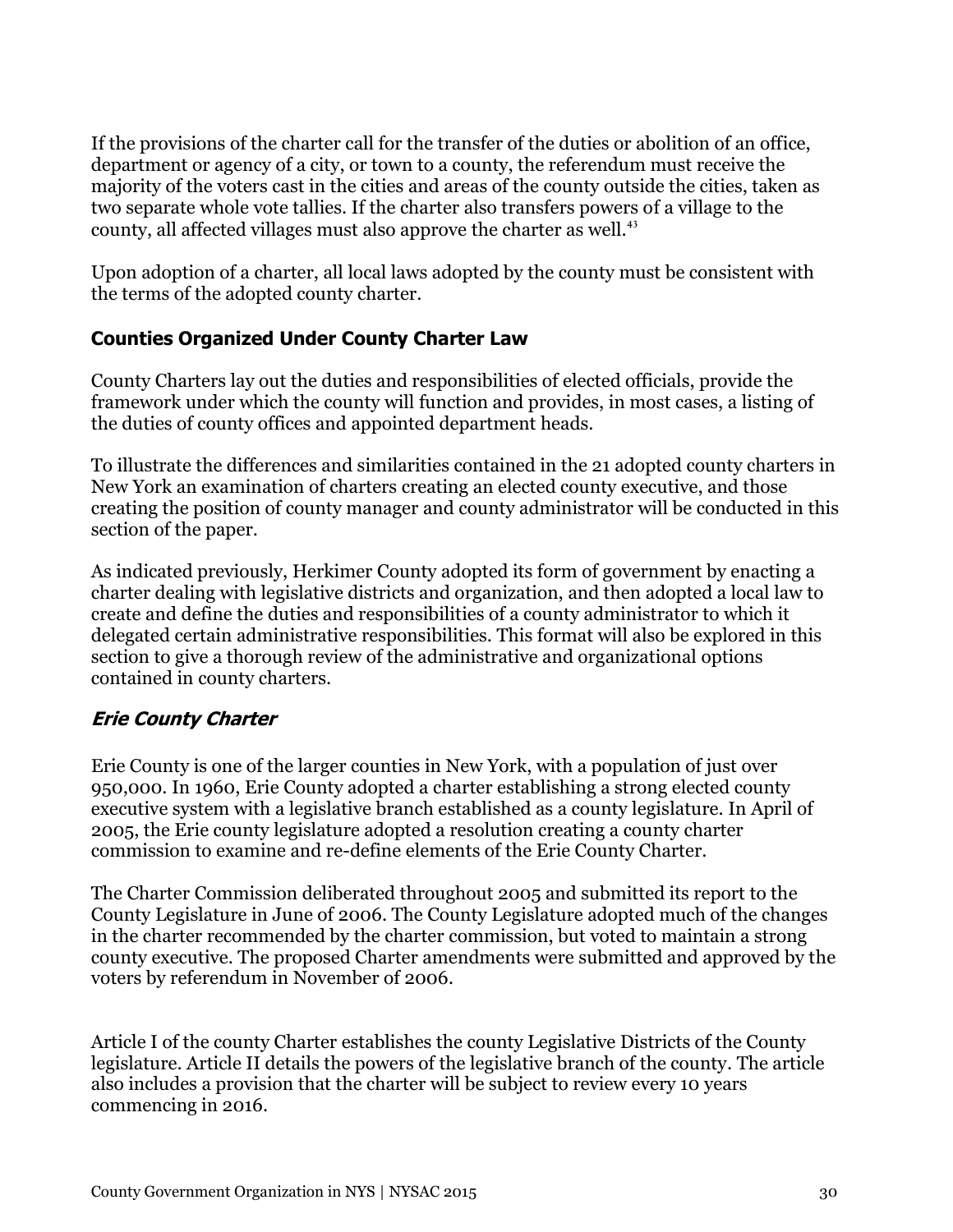Under Article II of the charter, the powers of the county legislature are delineated; their qualifications and term of office are described, and the procedures for adoption of local laws and ordinances are detailed. The adopted charter amendments included provisions to require the legislature to conduct a public hearing on all proposed local laws prior to consideration by the full legislature. The amendment also requires 5 day prior notice about the public hearing and posting of the text of the proposed law on the county website and distribution of a summary of the proposed local law to the media.

Under the charter the county legislature is empowered to:**<sup>44</sup>**

- make appropriations, levy taxes, and incur debt,
- enact local legislation and ordinances subject to veto of the county executive,
- adopt an administrative code for the county by local law,
- create, change or abolish county administrative units not headed by elected officials,
- adopt rules and regulations for its conduct and procedures,
- set salaries for all officers and employees except those employed by the judiciary,
- make studies and investigations, subpoena witnesses, and administer oaths,
- award contracts submitted for approval on bids,
- confirm or re-confirm hold-over appointments to administrative posts made by the county executive,
- select its chair and officers, and
- override vetoes of the county executive with attainment of  $2/3$  majority vote of the legislature.

Article III of the County charter establishes the Executive branch and empowers a countywide elected executive with broad administrative powers and duties. The charter establishes a 4-year term for the county executive and bans the executive from holding any other public office.

The charter establishes the county executive as the chief executive and administrative officer of Erie County. As such the county Executive is given the following powers.**<sup>45</sup>**

- appoint the head of every department or administrative unit to serve at the executive's pleasure subject to confirmation by the legislature or as in accordance with state law
- supervise and direct the internal organization of every department
- be the chief budget officer of the county
- determine and fix real property tax equalization rates and file them with the legislature before a specified date
- appoint temporary commissions to assist in county administration
- report on an annual basis to the county legislature
- determine the amount of capital borrowing required to fund capital projects approved by the legislature
- advise the comptroller of short-term borrowing needs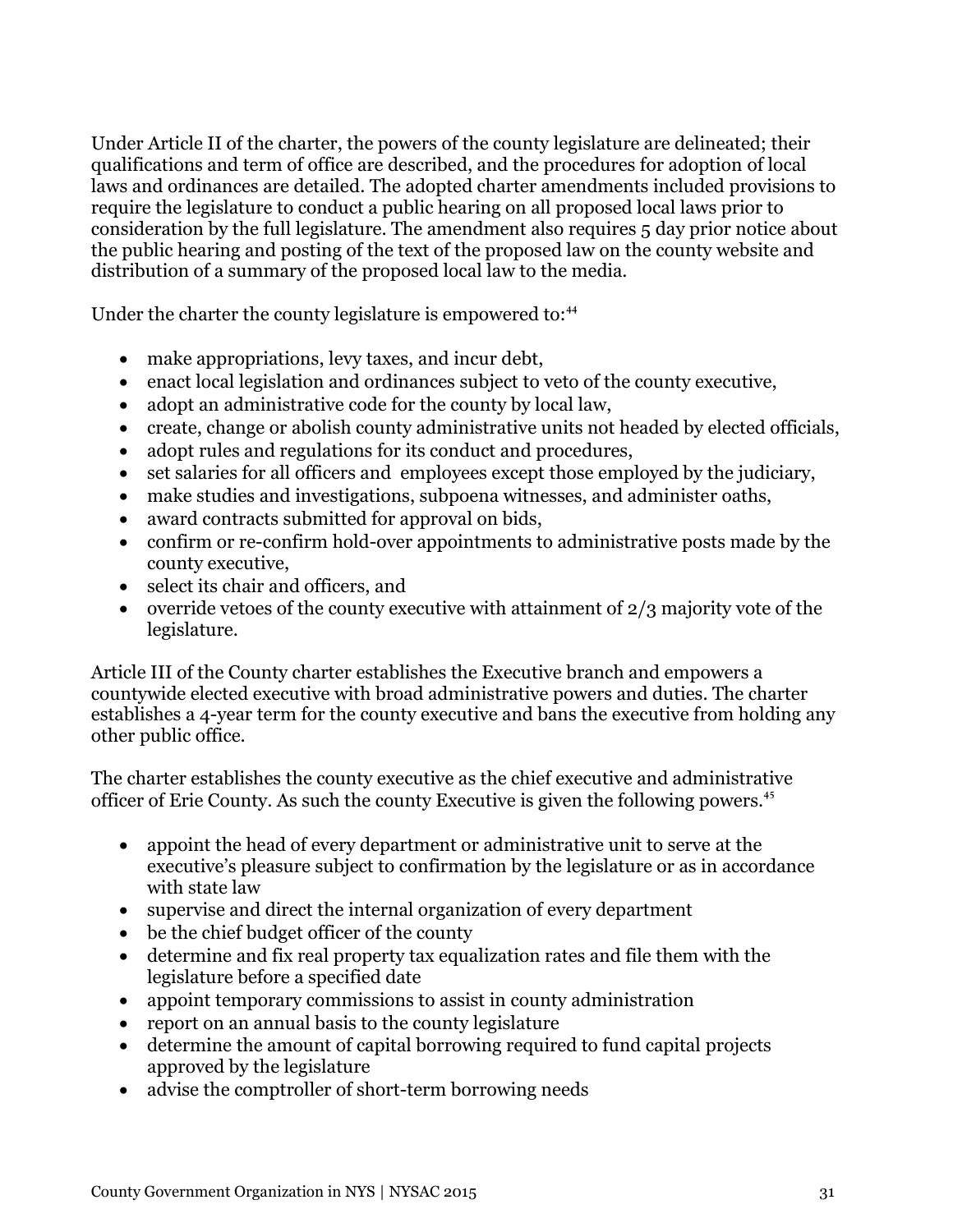- veto actions of the legislature, or amendments to the executive budget proposal
- appoint a member of the legislature to serve as the chair of the legislature if the legislature is unable to elect a chair by February 1 of each year
- such other powers given to the executive by local law or resolution

The charter also establishes the financial procedures of the county that involves both the executive and legislative branches and the independently elected Comptroller. The Executive is required to prepare and submit a tentative budget for the coming year, a capital plan for the next six years and a budget message to the legislature in November of each year.

The charter amendments adopted in 2006 provide expanded powers to the independently elected Comptroller. Under the adopted charter amendments, the Comptroller is responsible for reviewing county-wide revenue projections and providing recommendations to the legislature that action be taken to reduce inflated projections. The legislature may reduce the revenue by a two-third vote to an appropriate amount.

After conducting public hearings on the tentative executive budget, the legislature may reduce or delete budget items proposed by the executive except those required by law or to meet debt service requirements. The legislature may also add or increase appropriations in the budget, subject to executive approval. Deletions to the executive's budget proposal do not require the executive's approval.

The legislature's budget committee must present its recommendations to the full legislature at least 48 hours before the general meeting of the legislature when the budget shall be considered. The charter was amended to require the legislature to vote on each individual line item proposed in an amendment to the budget offered less than 48 hours before the meeting of the legislature.

If the budget is approved, the budget with additions must be submitted to the county executive for the executive's action before the first Tuesday in December. The Executive must veto increases in the budget adopted by the legislature by the 2nd Tuesday in December, when a notice of the executive's approval is filed with the clerk of the legislature. The Legislature may override any items vetoed by the Executive by 2/3 vote of the legislature.

The charter also delineates the powers of other county elected officials including the Comptroller, County Clerk, District Attorney and County Sheriff. The duties and responsibilities of Executive Branch agencies and departments and other county boards and offices are also included in the charter.

Under the amended charter, the Comptroller was given control over all county bank accounts, responsibility for revenue recovery, and the provision of accounting services for all county departments and offices as part of a centralized accounting system. The Comptroller was also empowered to declare that the county is in deficit and provide recommendations to the legislature for on how to address the financial shortfall.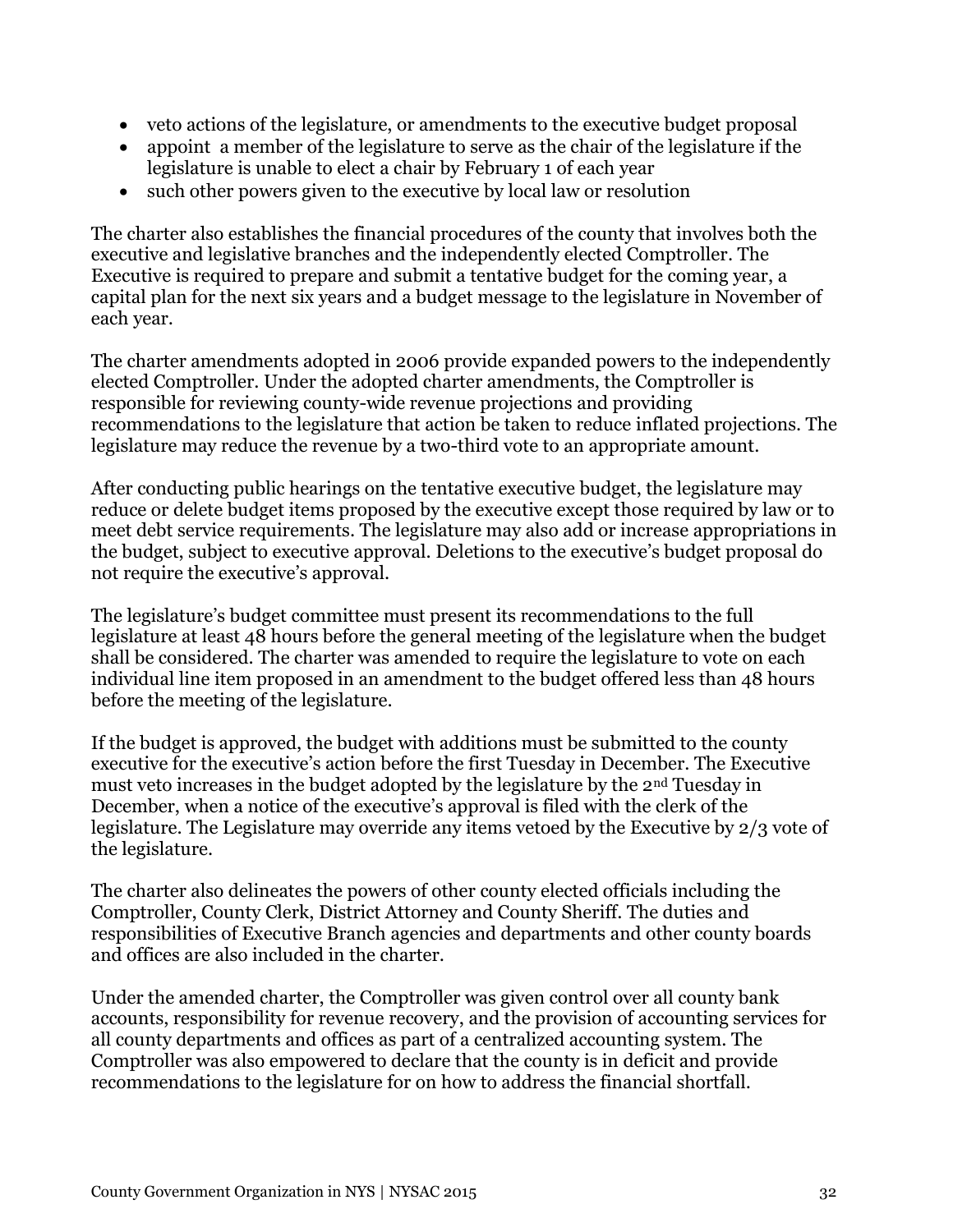The charter amendments also included a provision requiring a 2/3 vote of the legislature to appropriate fund balance as revenue during a fiscal year, after the budget has been adopted.

Any future amendments to the Charter must be approved by the voters through referendum, consistent with the provisions of the state County Charter Law.

## <span id="page-32-0"></span>**The Ulster County Charter**

The Ulster County legislature adopted resolution no. 247 in August of 2004 to establish an eleven-member, bi-partisan, Ulster County Charter Commission to provide recommendations to the legislature on structures and processes through which Ulster County should be governed.

The commission held hearings throughout the county, commissioned various studies on county organization alternatives and provided its final recommendations to the legislature on a proposed county charter in April of 2006.

The legislature held a public hearing and adopted a resolution recommending the charter, with some revisions, in August of 2006. The proposed Ulster county charter submitted to the voters as Introductory Local Law No. 2 of 2006 (A Local Law Adopting a County Charter for the County of Ulster, State of New York) was approved by public referendum in November of 2006.

The charter provides for the phased introduction of a strong executive form of government with the election of a County Executive in November of 2008 to an initial term of 3 years, commencing in January of 2009. Thereinafter the County Executive will be elected to a 4 year term.

Until such date as the offices created under the charter take effect, the existing structure of the Ulster County government as adopted by local law was maintained until January 1,2009.

The charter abolished the office of county treasurer and replaced it with a comptroller, who was elected county-wide in November of 2008 to an initial term of 2 years. In November of 2010, the comptroller will be elected to a 3 year term, and a 4 year term at the regularly schedule election in November of 2013 and every 4 years thereafter.

The legislature will be reduced from it current level of 33 members to 23 legislators, following the release of the data from the 2010 federal census. Legislators will be elected to 2 year terms commencing with the regularly scheduled election in November 2011.

The charter provides that the legislative districts will be drawn to have each legislator represent an equal proportion of the population of the county, entitled to one vote in the legislature. The legislative districts will be drawn up by a seven member, independent Commission on Reapportionment whose membership will represent the various geographic areas of the county.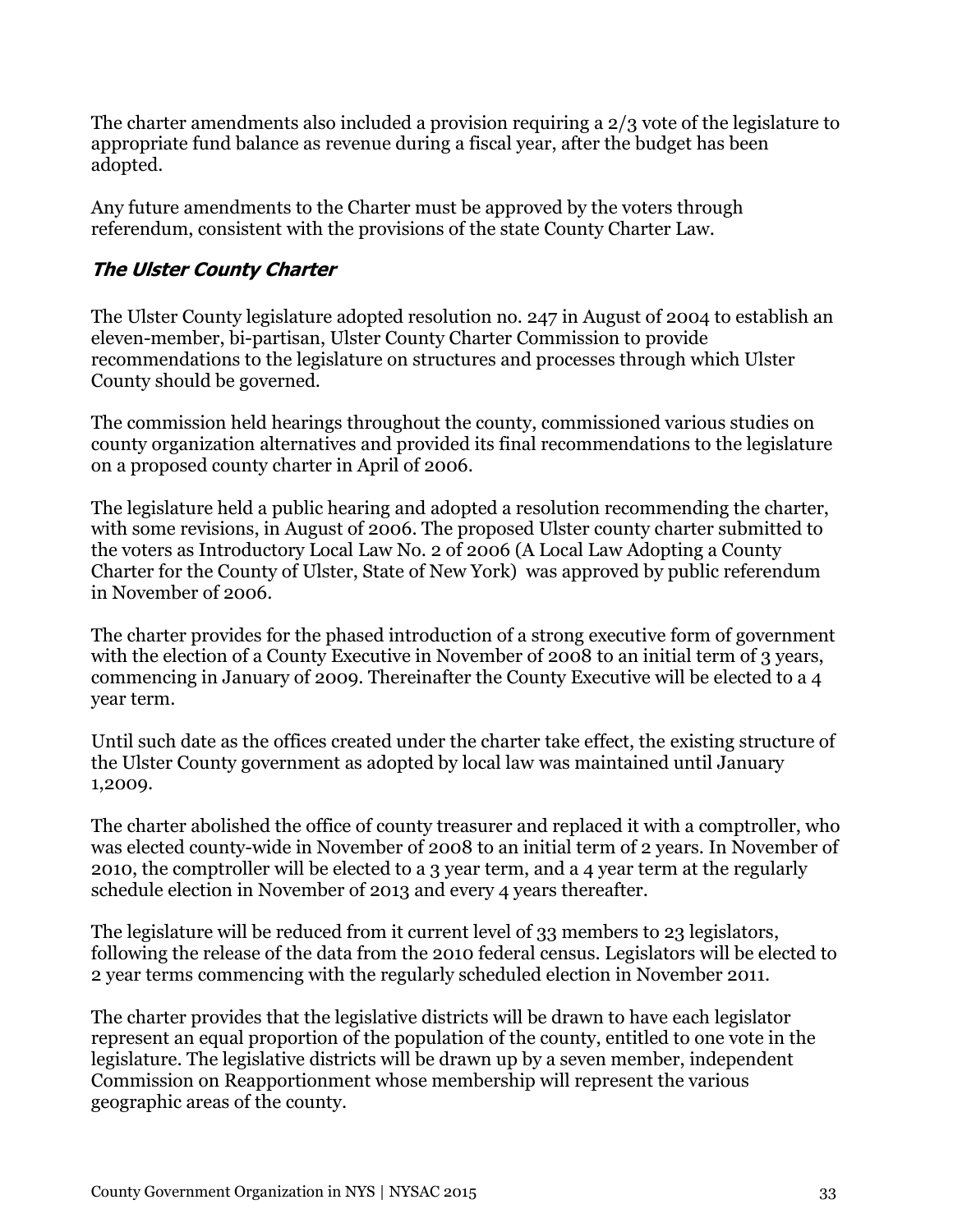The County Executive shall solicit interest in serving on the commission through the general media and through community groups. The pool established of interested parties will be submitted to the legislature for its consideration. The majority and minority leaders of the legislature will each make 2 appointments to the commission from the pool submitted by the County Executive of interested applicants no later than 60 days after census data becomes available.

The 4 members selected by the leaders of the legislature will select the remaining 3 members of the commission from the list submitted by the county executive. If the 4 members are unable to agree on the remaining 3 members within 70 days after the census data becomes available, they will no longer be eligible to serve on the commission and new appointments will be made by the leaders of the legislature.

No member of the Commission can be a public officer or employee.

Under Article II of the charter, the duties and powers of the legislature are delineated.

The legislature is empowered to:

- to make appropriations, levy taxes, incur debt and adopt a budget including a capital program,
- enact, amend and rescind local laws and submit to them to the County Executive for approval,
- override any veto of the county executive by  $2/3$  vote,
- confirm department heads appointed by the county executive,
- adopt a county administrative code,
- adopt it own rules of procedure,
- to fix compensation of officers and employees of the county that are not subject to collective bargaining agreements,
- approve all labor contracts.
- to determine and fix real property tax equalization rates,
- provide for an annual independent audit of the county,
- approve the execution of contracts in excess of \$50,000.
- make provision for any matter of government not provided for in the county charter.

Article III of the charter details the posers, duties and qualifications of the County Executive as the chief administrative officer of the County.

The County Executive is empowered to:

- appoint all officers and department heads as contained in the charter subject to confirmation of the legislature,
- supervise, direct and control all departments,
- conduct or supervise collective bargaining with designated bargaining units,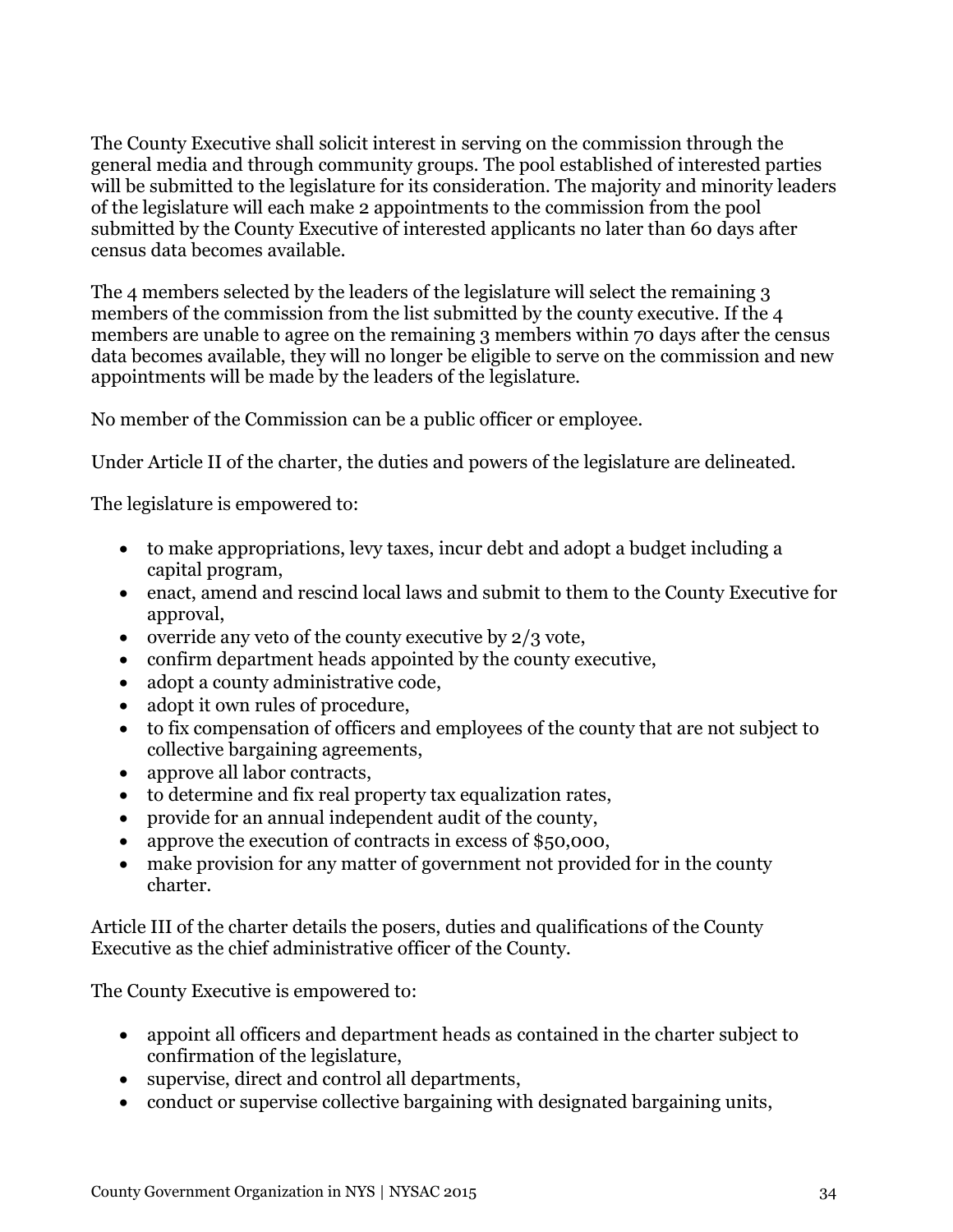- serve as chief budgetary officer of the county and submit an annual budget and, capital program to the legislature for its approval,
- designate depositories of county funds,
- approve or disapprove all local laws, resolutions or budgets enacted by the legislature,
- submit an annual budget and capital plan to the legislature by the first Friday of October for its consideration for the operation of the county for the subsequent fiscal year,
- appoint one or more deputy county executives as provided for in appropriations approved by the legislature, and
- make any recommendation to the legislature with respect to the affairs of the county deemed appropriate for its action.

The charter further delineates the fiscal procedures of the county, describes the duties and responsibilities of various county departments and establishes the duties of the elected county comptroller under Article IX.

The Article IX of the charter establishes the Comptroller as the chief accounting and auditing officer of the County.

The Comptroller is empowered to:

- examine, audit and verify all books, records and accounts of the county,
- maintain records of appropriations, encumbrances and expenditures,
- certify the availability of funds for all purchases, contracts and requisitions,
- audit and certify for payment all claims or charges made against the county,
- audit any program, function or department of county government,
- report at least quarterly to the legislature and the public on the financial condition of the county, and
- exercise all powers and perform all duties established by state or local law.

The charter also establishes a 5- member County Board of Ethics appointed by the County Executive, subject to confirmation by the legislature. No more than 2 members can be affiliated with the same political party.

The charter establishes a Periodic Compensation Review Panel of 5 members, 3 appointed by the legislature, one of whom must be appointed by the legislative minority. The remaining 2 members, not affiliated with the same political party, are appointed by the County Executive.

The panel will review the compensation of elected officials in the County every 2 years and provide recommendations to the county executive and legislature on the level of compensation following public hearing. Any changes in compensation for elected officials of the county recommended by the Periodic Compensation Review Panel will have to be enacted by local law.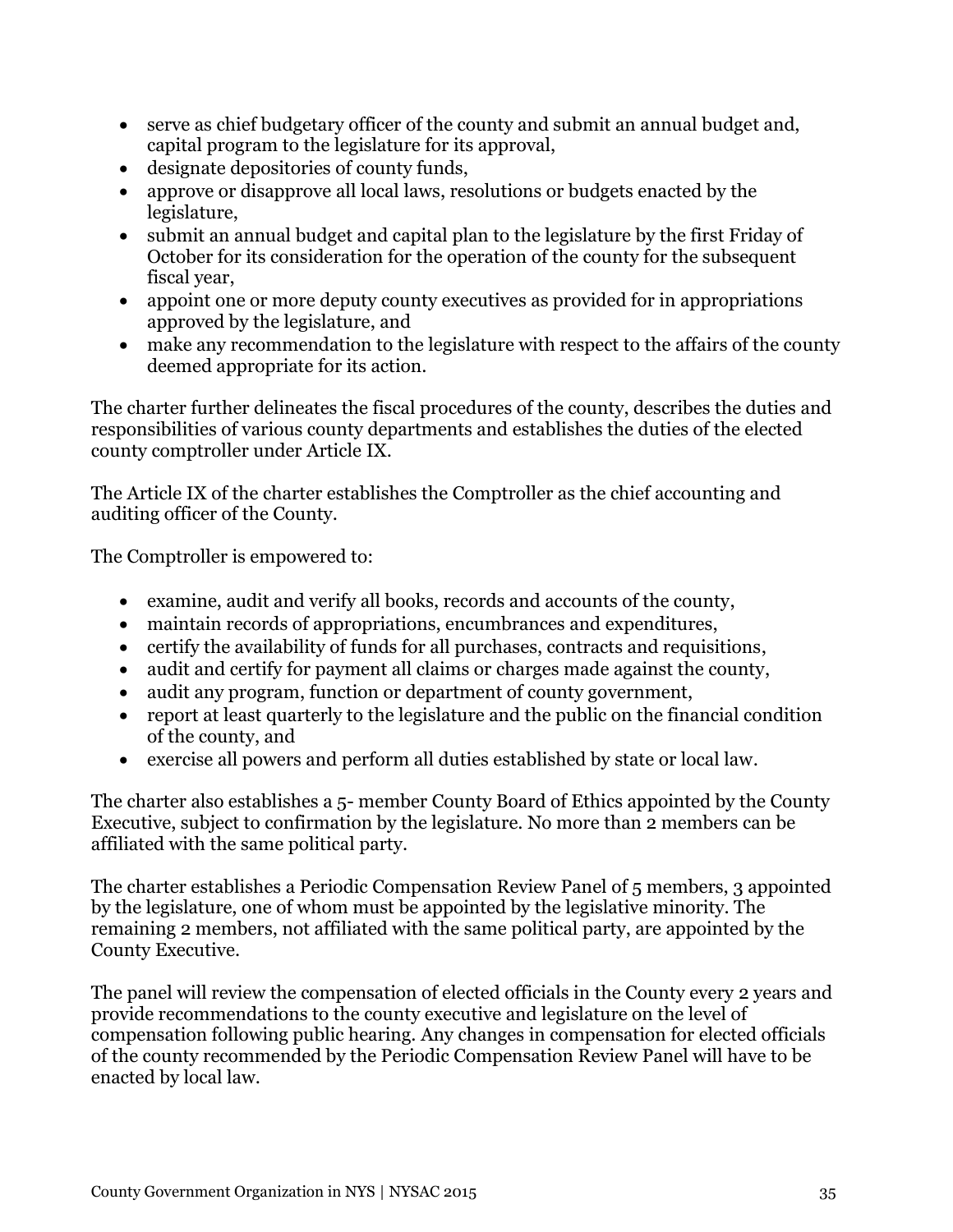The charter stipulates that 5 years from adoption of the charter, and every 10 years thereafter, a Charter Review Commission will be appointed by the legislature and the County Executive to review the charter and make recommendations to the county executive and the legislature on suggested changes, modifications or amendments to the county charter.

The commission is empowered by 2/3 vote of its members to directly submit to the voters for referendum, amendments to Articles II or III of the charter pertaining to the legislative branch or executive branch.

## <span id="page-35-0"></span>**Schenectady County Charter**

The charter adopted by Schenectady County has many similarities to the Charter adopted by Erie County except in one crucial area. The Schenectady County Charter does not establish an independently elected executive. Schenectady County chose to adopt a charter giving preeminent authority to a county legislature but created an office of county manager to serve as the chief administrative officer of the county.

The Schenectady County Charter generally reserves to the legislature the ultimate authority given to both the Executive and the legislature in Erie County's Charter. One additional authority granted to the legislature by Schenectady County's Charter is to appoint a county manager who serves at the pleasure of the legislature. The manager has supervisory authority over all county departments and agencies, except those under the direct supervision of an elected official

The County Manager has the following duties under Article III of the charter adopted by Schenectady County.<sup>46</sup>

- serves as chief executive office and administrative head of county government
- appoints to serve at the manager's pleasure, all county department heads and subordinates subject to the confirmation of the legislature
- supervises all administrative agencies and prescribes their internal organization
- executes and enforces all local laws, ordinances and legalizing acts of the legislature
- collects all revenues and makes all expenditures of the county under procedures established by the legislature
- serves as the chief budget officer of the county and is responsible for the preparation of the county operating and capital budgets
- examines the books and papers of administrative units of the county and reports to the legislature
- executes county contracts for goods and services as approved by the county attorney and in accordance with the budget adopted by the legislature
- reports to the legislature annually or as directed by the legislature
- has all necessary incidental powers to perform his duties and functions as delegated by the legislature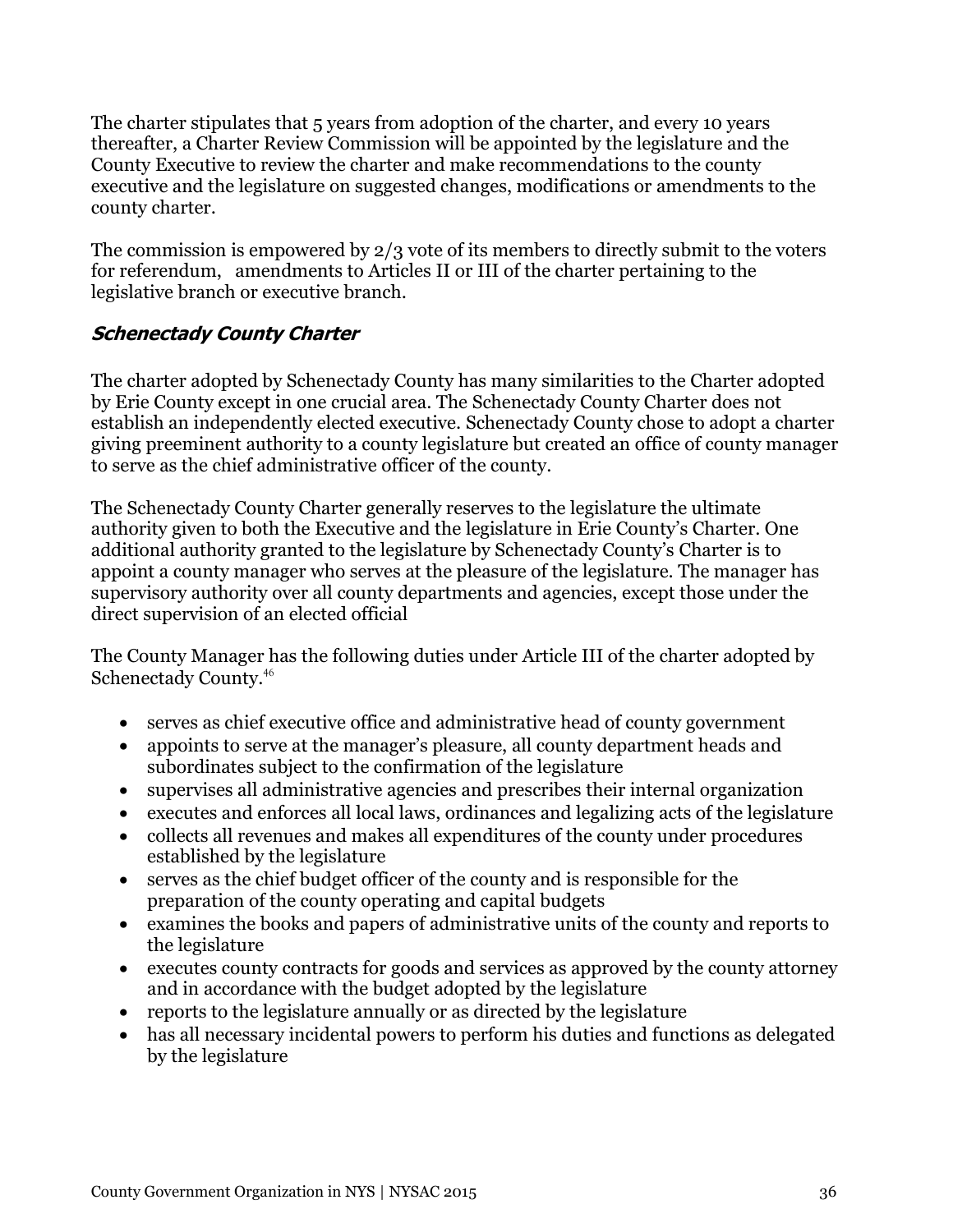Article VII of the Schenectady County Charter establishes the county's financial procedures, which differ somewhat from Erie County that has an independently elected executive.

Under Schenectady County's Charter, the County Manager is responsible for the preparation and submission of the tentative county budget, 6 year capital plan and budget message to the legislature by October 1.<sup>47</sup>

The legislature is required to hold a public hearing on the budget prior to any legislative action. At least 10 days before the budget is acted on by the legislature, the details of budget must be published and appropriate notice and summaries published through local print media of general circulation.

After the public hearing the legislature can adopt the budget as presented or add or delete any item except those required by law or to meet debt service requirements.

No additions or deletion from the budget can occur until the county manager is requested to present the manager's recommendations on the additions or deletions included in the county budget. The county manager does not have veto authority but the legislature is required to request and consider the recommendations of the county manager within 5 days of adoption of the budget. There is no requirement that the legislature follow the recommendations of the administrator. If recommendations are not received from the manager with 5 days, the legislature may adopt their changes to the budget.

The Schenectady County Charter also spells out the duties and responsibilities of county departments and provides for Charter Amendment procedures consistent with those contained in the County Charter Law.

## <span id="page-36-0"></span>**Tompkins County Charter**

Tompkins County also adopted a county charter that did not create an independently elected executive, maintaining the ultimate authority for the conduct of county business with the legislature. Tompkins County enacted a charter that created an Office of County Administration, headed by a county administrator who serves as the county's chief executive officer and administrative head.

The Tompkins County legislature has the same general powers as given to the legislature under the Erie and Schenectady County Charters. The Tompkins County Charter, however, gives to the legislature the sole authority to appoint the County Administrator, the County Attorney, the County Finance Director and the Clerk to the Legislature, all of whom serve under the direct supervision and at the pleasure of the County Legislature. This differs from the Erie County where the County Executive appoints the County Attorney and Finance Director and from the Schenectady County where these offices are appointed by the County Manager.

Under the Tompkins County Charter, the County Administrator:<sup>48</sup>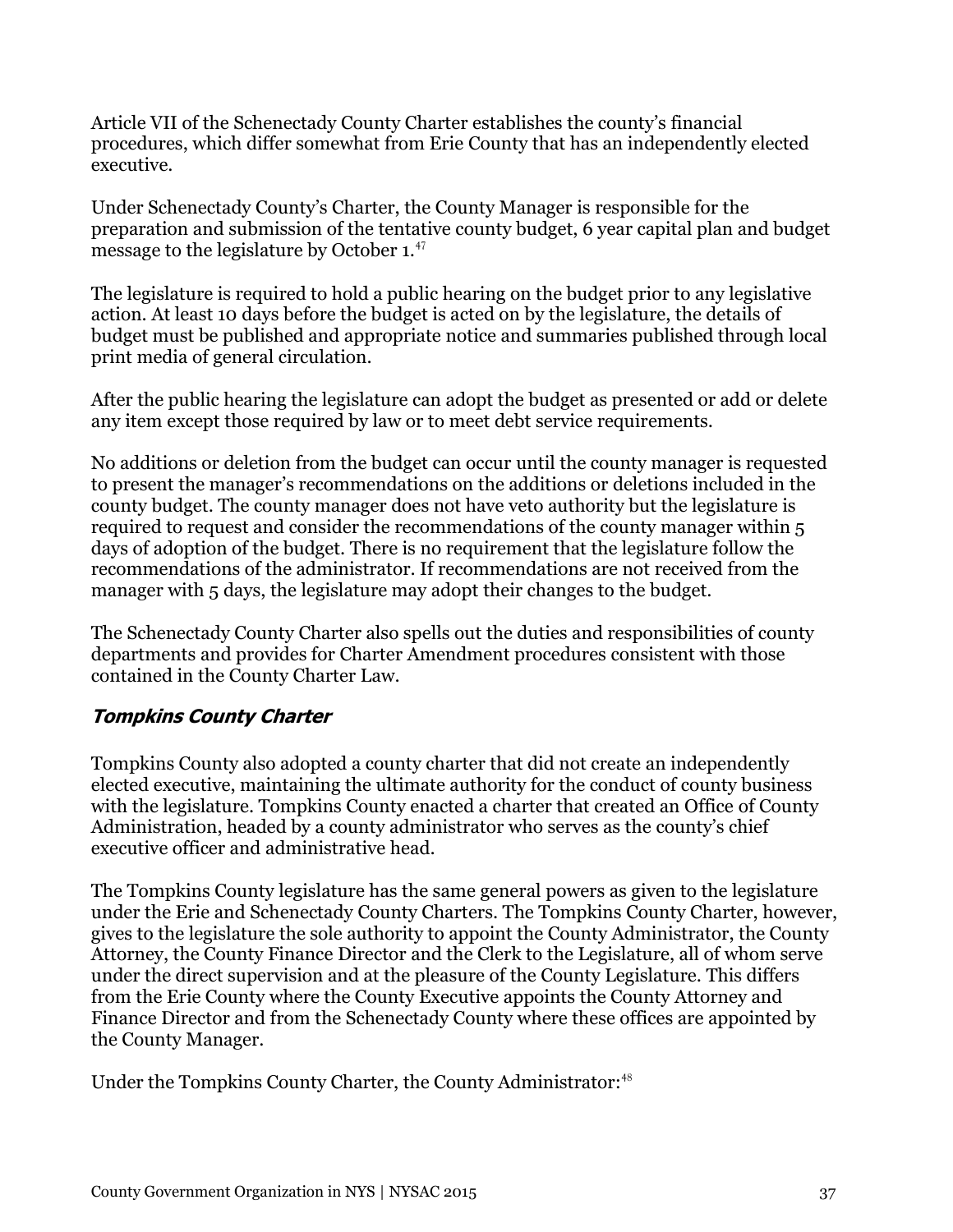- supervises the implementation of policies adopted by the legislature,
- supervises and controls all departments and offices headed by an appointed official,
- oversees the activities of county departments as authorized by the legislature,
- supervises the implementation of contracts for services as authorized by the legislature and executed by the Chair of the legislature,
- provides adequate insurance and surety bond coverage to protect the county,
- maintains an administrative manual defining operational policies and procedures as approved by the legislature,
- serves as freedom of information officer of the county, and
- appoints County department heads not reporting to an elected official with the consent of the legislature.

Under the Financial Procedures contained in Article  $5$  of the Tompkins County Charter<sup>49</sup>, the County Administrator is responsible for the preparation of the operating budget of the county. The Administrator is also responsible for the preparation of the county's capital plan for the next 5 years in conjunction with the Division of Budget and Finance, and the preparation of the Budget message, all of which must be introduced to the appropriate legislative committees by November 10th of each year.

No later than the 20th day of November, the clerk of the legislature will publish a summary of the proposed budget and capital plan in a publication of general circulation determined by the legislature. The legislature will hold a public hearing on the budget no later than December 1st of each year.

Following the public hearing, they can add or delete appropriations or projected revenues to the budget proposal or capital plan as long as additional revenues to sufficiently fund the increases offset any additions to the budget proposal or capital plan.

If the legislature fails to enact a budget or capital plan by December 10<sup>th</sup>, the budget submitted to the legislature by the county administrator becomes the budget and capital plan for the coming year, including all necessary implementing appropriations and tax levies.

<span id="page-37-0"></span>After adoption of the budget and capital plan, the county administrator is responsible for maintaining controls on all county expenditures, except those of the county legislature.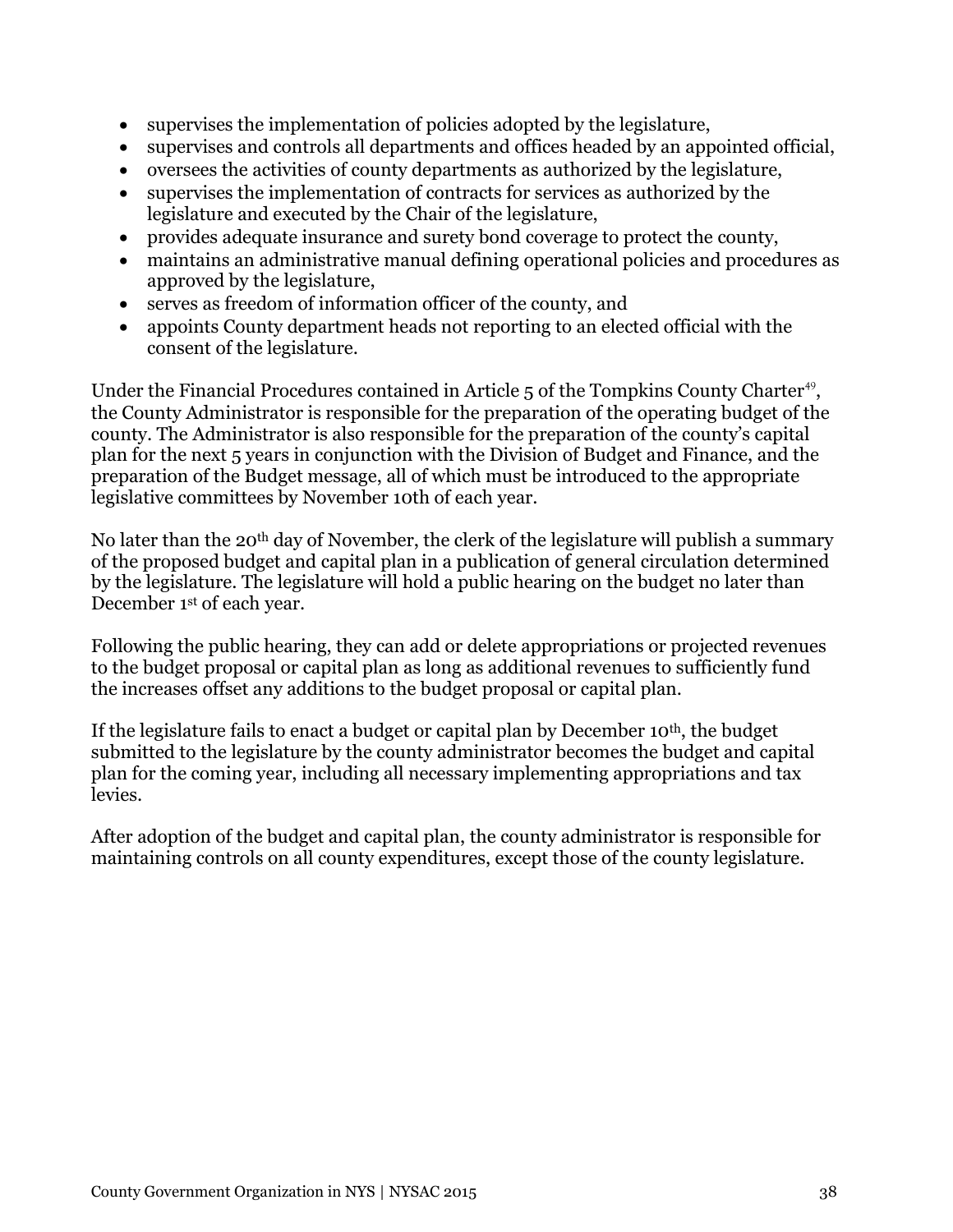#### **Herkimer County Charter**

The Herkimer County Charter was adopted as local law number 1 of 1966. The charter was adopted, in part, in response to federal court rulings, which found that, the organization structure of many boards of supervisors in New York State, including Herkimer County, were in violation of one person, one vote requirements. $50$ 

Herkimer County chose to adopt a county charter that provides a change in government structure from a board of supervisors to a county legislature. The charter established legislative districts, provided for the organization of the legislature, and established a redistricting commission, which is formed three months after publication of the census to evaluate the existing legislative districts for equity in representation as reflected by the population figures contained in the census.

The charter reserved to the legislature, all powers formerly held by the board of supervisors, and those reflected in the County Law and municipal home rule statutes. All other administrative functions are delegated by local law and the administrative code as adopted by the County Legislature.<sup>51</sup>

In 1976, the Herkimer County Legislature adopted Local Law Number 3, which established the position of county administrator in Herkimer County. Under the provisions of this local law, the County Administrator is charged with the following.<sup>52</sup>

- assisting the chair and the legislature in coordinating legislative policies and procedures
- advising the legislature and implementing county policy as adopted by the legislature
- developing policy and procedural recommendations for consideration of the legislature
- coordinating the activities of county department heads
- maintaining liaison for the legislature with political sub-divisions and state and federal officials
- identifying sources of state and federal revenues
- providing recommendations to the legislature on increasing county efficiency
- providing appropriate recommendations to the legislature during its meetings
- attending all committee meetings of the legislature
- such other responsibilities as assigned by the legislature

Under local law No. 3 of 1976, the county administrator reports and is responsible to the Herkimer County legislature acting as a committee of the whole.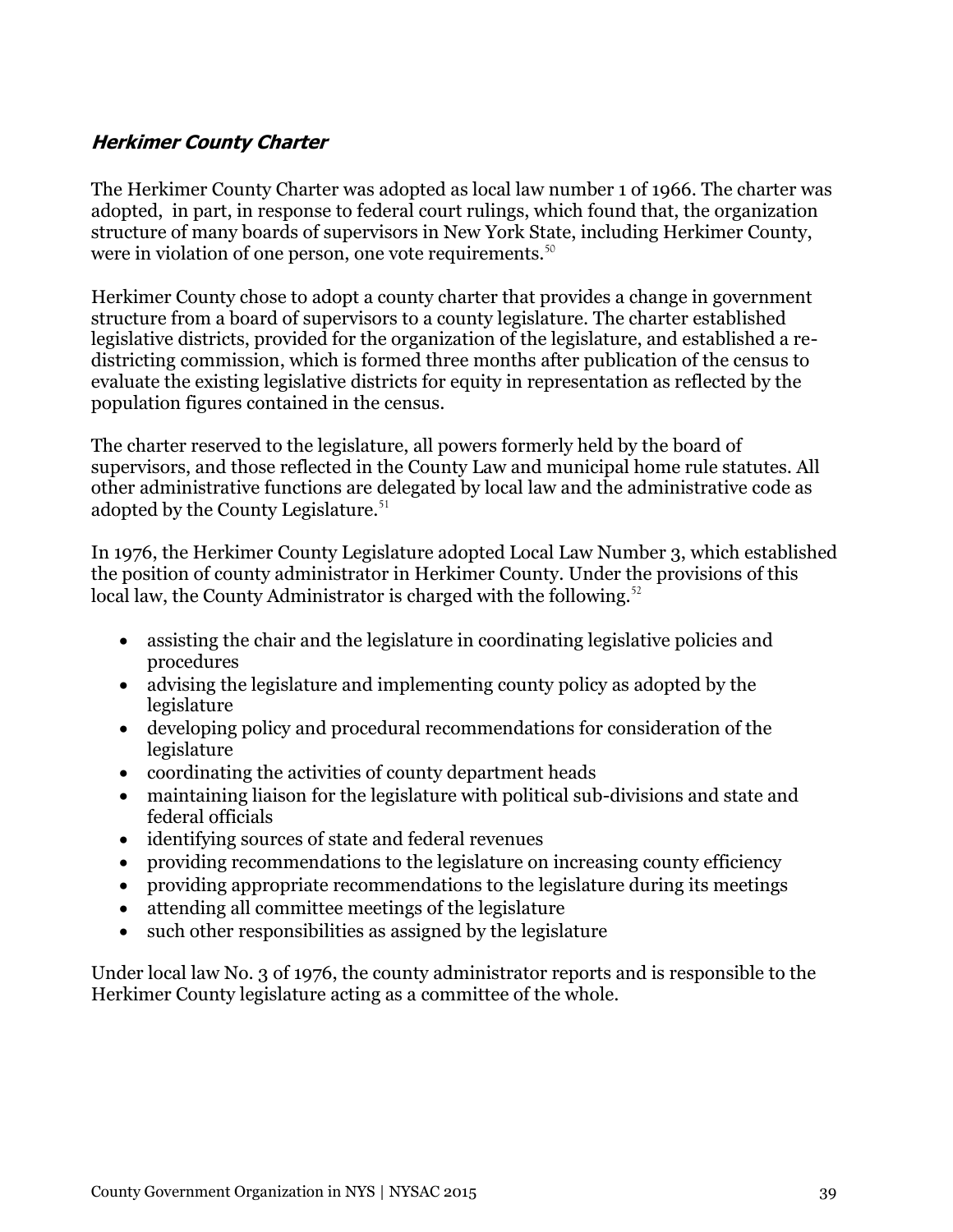#### <span id="page-39-0"></span>**Conclusion**

All across New York State, counties are examining their existing administrative structure to determine the best approach to providing comprehensive services to the public while easing the tax burden on local taxpayers.

Several counties have begun comprehensive reviews and are in the process of entertaining new approaches to county government. Several counties are exploring the adoption of a county charter to more clearly define the operational procedures of their county government.

Discussions on whether or not to create a position of county administrator or manager are on going in several counties. Many counties are also looking to consolidate local services and combine units of local government to provide greater efficiencies.

All of these important decisions local county officials will have to make in the months and years ahead are affected by state laws that can oftentimes seem confusing and overlapping in their intent. There are several places where county officials can obtain information that will be helpful in your deliberations on your county's future.

The publications of the New York State Department of State, Division of Local Government, particularly the Local Government Handbook and the publications of the James A Coon Local Government Technical Series can be a great resource to county officials looking to learn more about the state laws and regulations that affect local governments. Many of these publications are available on-line and can be obtained through the Department of State Web Site at **<http://www.dos.state.ny.us/>**.

Opinions of the New York State Attorney General's Office are also available on-line at **<http://www.oag.state.ny.us/lawyers/opinions/opinion.html>**. Through this website, interested officials can obtain copies of opinions of the New York State Attorney General going back to 1995. The Informal Opinions of the Attorney General can provide legal background resources on a wide variety of subject areas affecting local government.

Legal opinions of the Office of the State Comptroller that affect local governments and local government financial management can be obtained at: <http://nysosc3.osc.state.ny.us/legal/index.htm>.

All of these resources can assist you in obtaining background information you may need as you examine the provisions of services and administrative structures in your county. The best resource available to you, however, is the knowledge and experience available to you from your peers in county government.

Through publications such as this, and your active participation in the programs of the New York State Association of Counties and the Pelletier Institute you are able to have access to information on program and administrative best practices, technical assistance on issues of concern and the ability to share experiences with county officials from across New York State.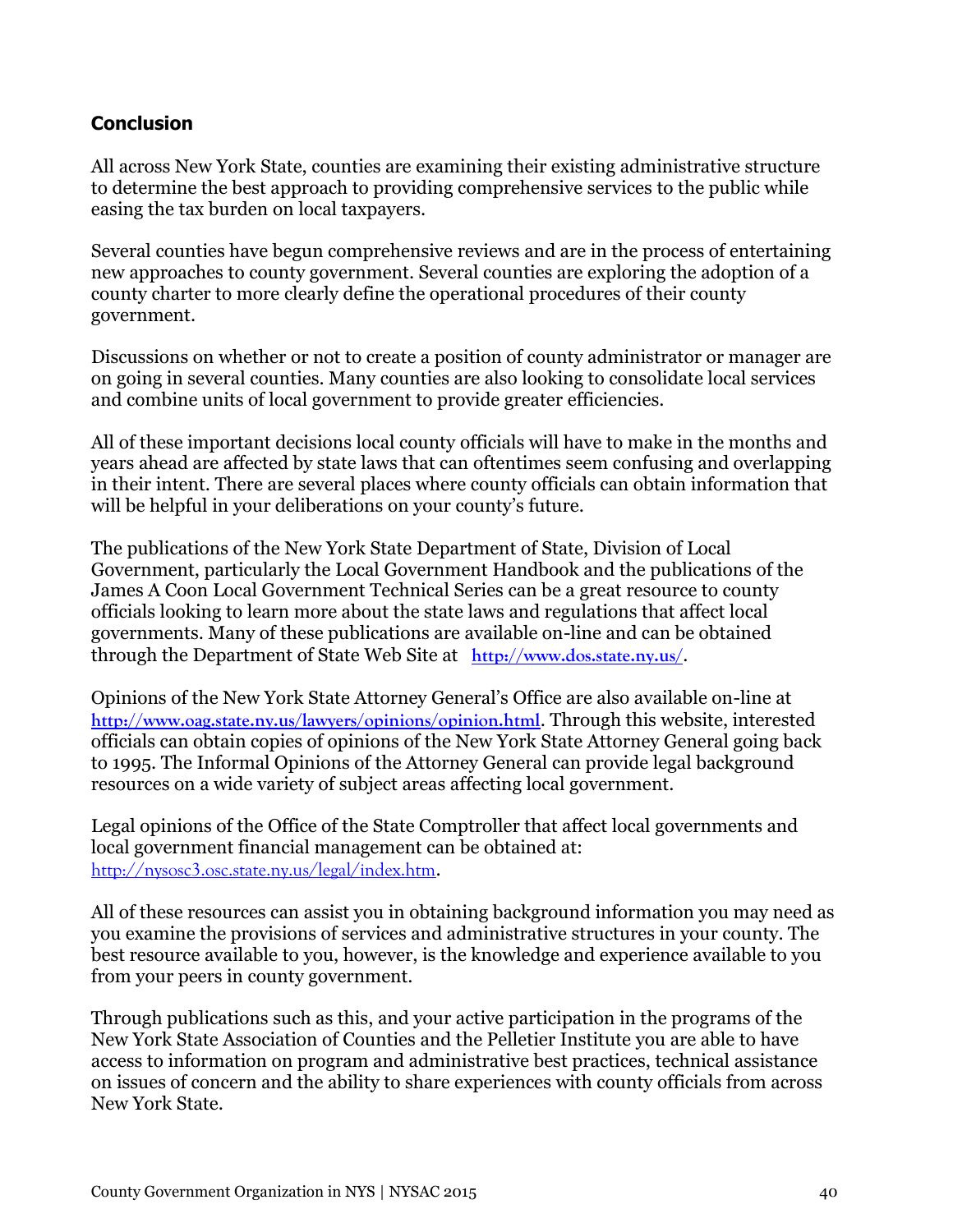#### <span id="page-40-0"></span>**End Notes**

 $\overline{a}$  New York State Constitution Research Aid, Schaffer Law Library, Albany Law School Ibid Bill of Rights for Local Governments, New York State Constitution, Article IX, Section 1, (a-h) Ibid, Article IX, Section 2 Ibid, Article IX Section 2 c (ii) Statute of Local Governments, Article 2, Section 10 Grants of Power to Local Governments Ibid, Article 2, Section 11 Ibid, Article 2, Section 10 Local Government Handbook, Chapter V County Government, pg. 8, New York State Department of State, 5th Addition, Jan. 2000 Ibid NYS County Law, Article 4 Board of Supervisors, Section 153, (1) NYS Municipal Home Rule Law, Article 1, Section 2 Definitions (1) Ibid, Article 2 General Powers of Local Governments to Adopt and Amend Local Laws; Restrictions, Section 10 Ibid Section 10, 1(ii)a Ibid, Section 10 a, 13 Ibid, Section 10 b Ibid, Section 11 (a-j) Local Law No. 3 of 1999, Schuyler County, Creating the Position of County Administrator Ibid, Section 7 Schuyler County Legislature Resolution No. 199, Rule 22 paragraph 3, Regular Meeting May 10, 2004, Local Law No. 1 of 1987, A Law to Establish the Office of County Administrator, Yates **County**  Ibid, Section 7 Local Law No. 3 of 1988, A Local Law to Establish the Position of County Administrator of the County of Livingston August 10, 1988 Ibid, Section 5 Local Law # 7 of 1995, a Local Law to Create the Position of County Manager, Seneca County, October 10, 1995 Ibid, Section 6 powers and duties Sullivan County Charter, Article III the County Manager, C3.01 appointment, suspension, and removal Ibid, section C3.03 Qualifications Local Law No. 1 of 1987, Yates County, Section 2 County Administrator; term, minimum qualifications, Local Law No. 3 of 1999, Schuyler County, Section 3 Qualifications Local law No. 7 of 1995, Seneca County, Section 3 Qualifications Local Government Handbook, Chapter V County Government, pg. 7, New York State Department of State, 5th addition, January 2000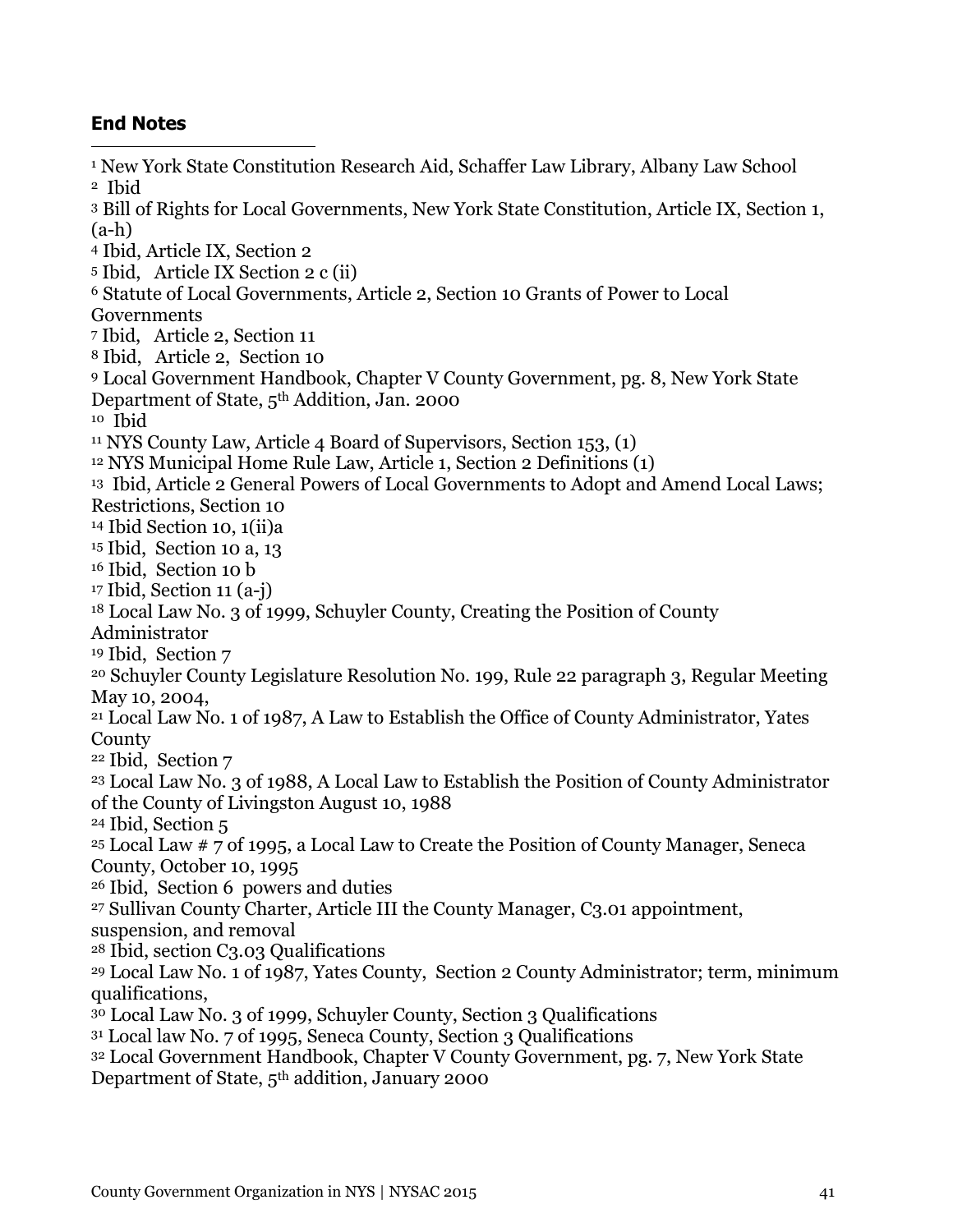$\overline{a}$  NYS Municipal Home Rule Law, Article 2 Section 10 General Powers to Adopt and Amend Local Laws, 1(i)

- Ibid, Section 10 (ii)a ,1
- Opinions of the Attorney General, (Opn. No. 95-11)

 Local Government Handbook, Chapter X Citizen Participation and Involvement, Referenda, pg. 4, New York State Department of State, 5th addition, January 2000

NYS Municipal Home Rule Law, Article 4, Part 1, The County Charter Law

- Ibid, Article 4, Part 1, Section 33, (4)
- Ibid, Article 4, Part 1, Section 34 limitations and restrictions, (2)

Ibid Article 4, Part 1, Section 33 (5)

Ibid, Article 4, Part 1, Section 33, (6)

- Ibid, Article 4, Part 1, section 33, (7)
- Ibid, Article 4, Part 1, Section 33-a (2)

 Erie County Charter, Article II Legislative Branch, Section 202 Powers and Duties Ibid, Article 3 Executive Branch, section 302 Powers and Duties

 Schenectady County Charter, Article III County Manager, Section 3.01 Powers and Duties

Ibid, Article VII Financial Procedures, Section 7.01 (b)

 Tompkins County Charter, Article 3 Department of County Administration, C-3.03 County Administrator; powers and duties

Ibid, Article 5 Financial Procedures and Control, C. 5.05 (b)

Herkimer County Charter, Article I, Section 100 Title and Purpose

Ibid, Article II Legislative Branch, Section 200, County Legislature; Status and Title

Local Law No. 3 of 1976, Herkimer County Legislature, Section 3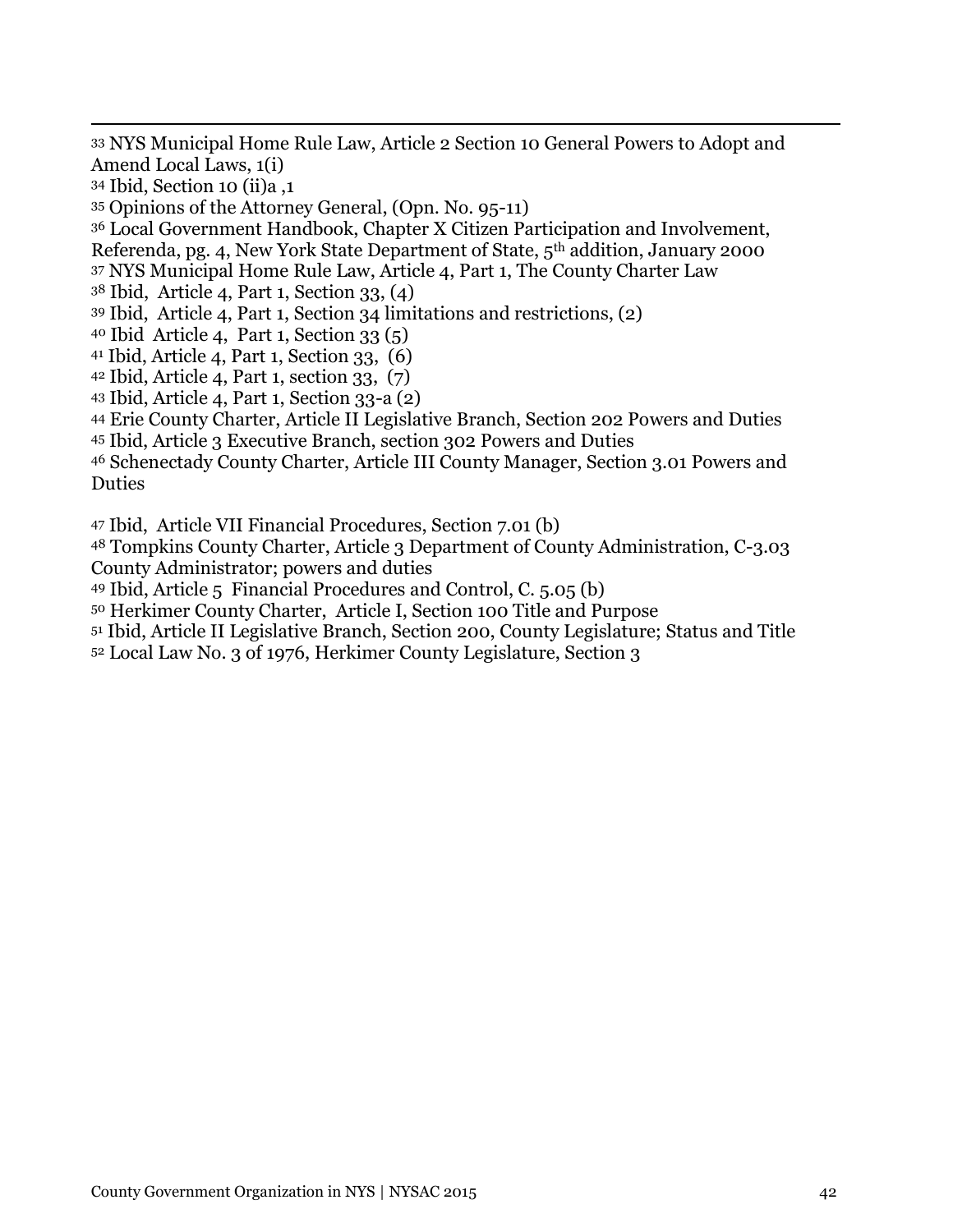$\overline{a}$